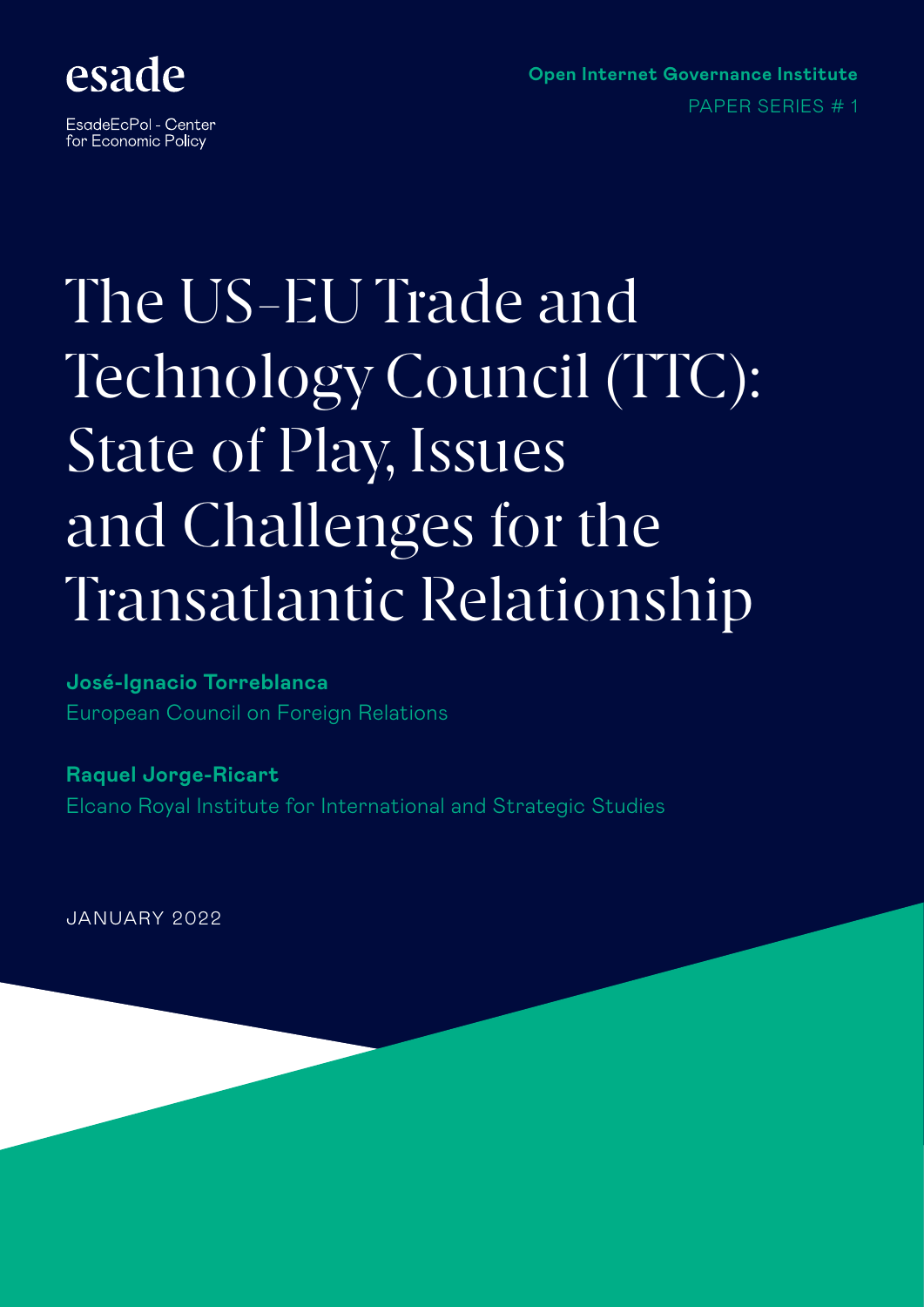### **About the authors**

José I. Torreblanca (PhD) is Senior Policy Fellow and Head of the Madrid office of the European Council on Foreign Relations (ECFR). E-mail: jitorreblanca@ecfr.eu

Raquel Jorge Ricart is Policy Analyst at the Elcano Royal Institute for International and Strategic Affairs. E-mail: rjorge@rielcano.org

## **Acknowledgements**

The authors want to express their gratitude to Jeremy Shapiro (ECFR's Research Director), Carla Hobbs (ECFR's Madrid Office Programme Coordinator), Rafael Hernández (Communications Intern at ECFR's Madrid office), and Julian Ringhof (ECFR Mercator Fellow) for the invaluable editorial assistance and help with the various drafts of this paper and to Toni Roldán, Jorge Galindo and the ESADE EcPol Policy and Editorial Team for their support.

With the collaboration of

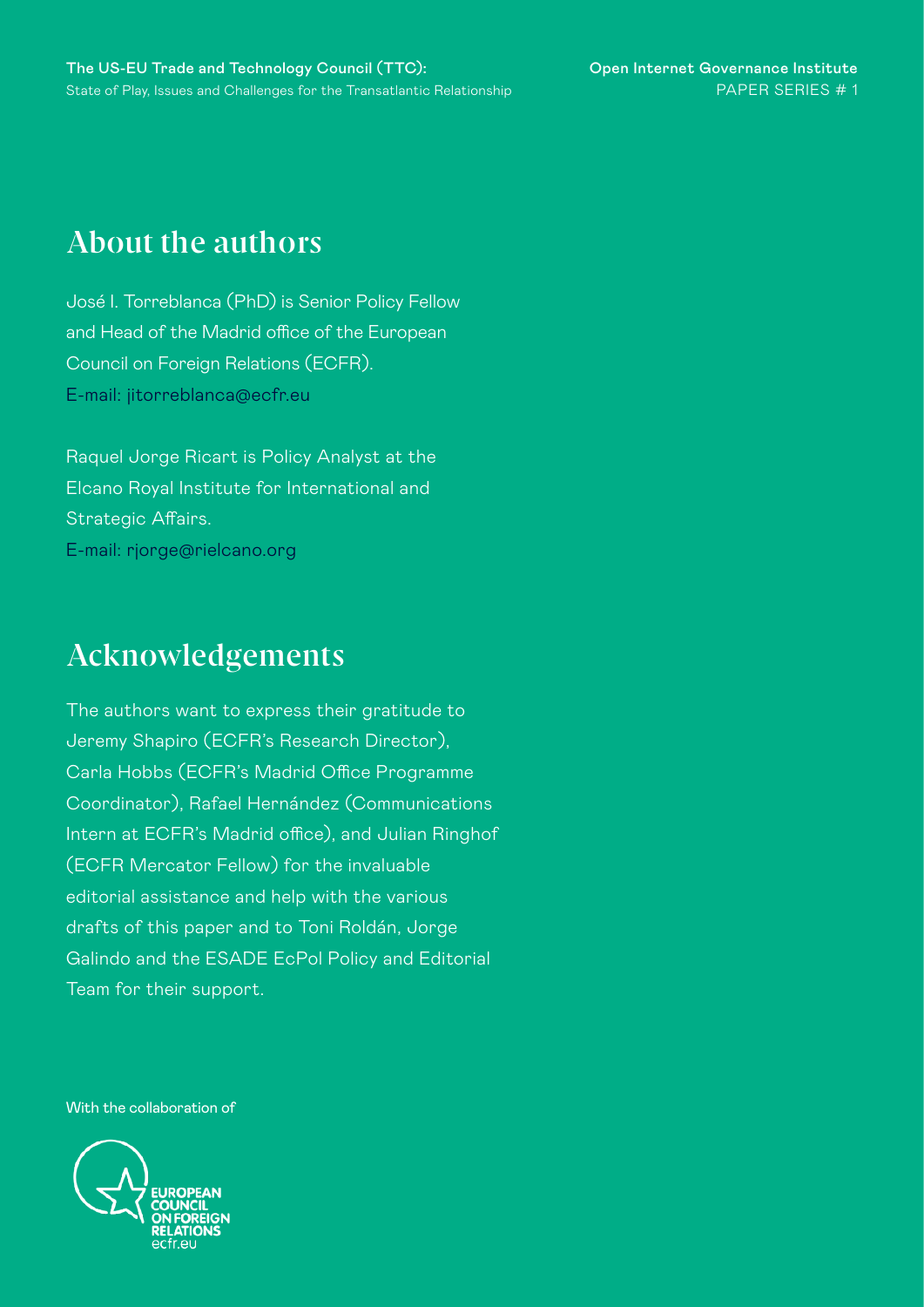# Executive Summary

The transatlantic relationship is in a moment of reconstruction that begins with coincidences in goals but comes with crucial differences in the approach to achieve them:

**→ The coincidences between Washington and Brussels are in the objectives:** (1) designing a market environment that ensures that goods and services benefit society without being captured by specific interests or rival powers; (2) reducing negative impacts and maximizing positive ones on democratic life and institutions; (3) resolving new vulnerabilities to external attacks; (4) avoiding the use of digital technologies for the extension of authoritarian powers and the weakening of the international liberal order.

#### **→ The differences lie in distinct perspectives:**

- The US remains based on national security, determined by wariness of Chinese ascendancy. It understands that its main advantages (also over the EU) lie in a market economy without internal barriers and capable of producing and financing growth and innovation, which is poured into strengthening military capabilities and, at the same time, with a military-industrial complex capable of sustaining and promoting constant innovations in the military field, which are then poured into the civilian economy. In contrast, the articulation of a regulatory space that ensures the benefits and limits the negative externalities of the digital market is far from being achieved.
- The EU views the digital revolution through an economic and humanist lens seeking to reduce vulnerabilities and interference rather than trying to shape a global technological order akin to its values and interests. It has become a sort of "regulatory superpower" by default due to the inertia to ex ante regulation based on shared values, especially on the privacy and data front. However, power-enhancing considerations are absent: Europe does not seem intent on creating spheres of technological influence or contesting them with other major powers. For the time being, it is limited to a quest for "strategic autonomy" that is inevitably traversed by differences in interests and perspectives among its member states: many of them, including the Netherlands, but also those of Central and Eastern Europe, Scandinavia, and Spain and Portugal, are wary of the concepts of "strategic autonomy" or "European sovereignty" being used to support a more protectionist and closed Europe and, moreover, as a way of weakening the transatlantic alliance. They also fear that some Member States, especially France and Germany, will be the main beneficiaries of EU industrial policies aimed at achieving sovereignty. This is why they have been promoting the alternative concept of "open strategic autonomy".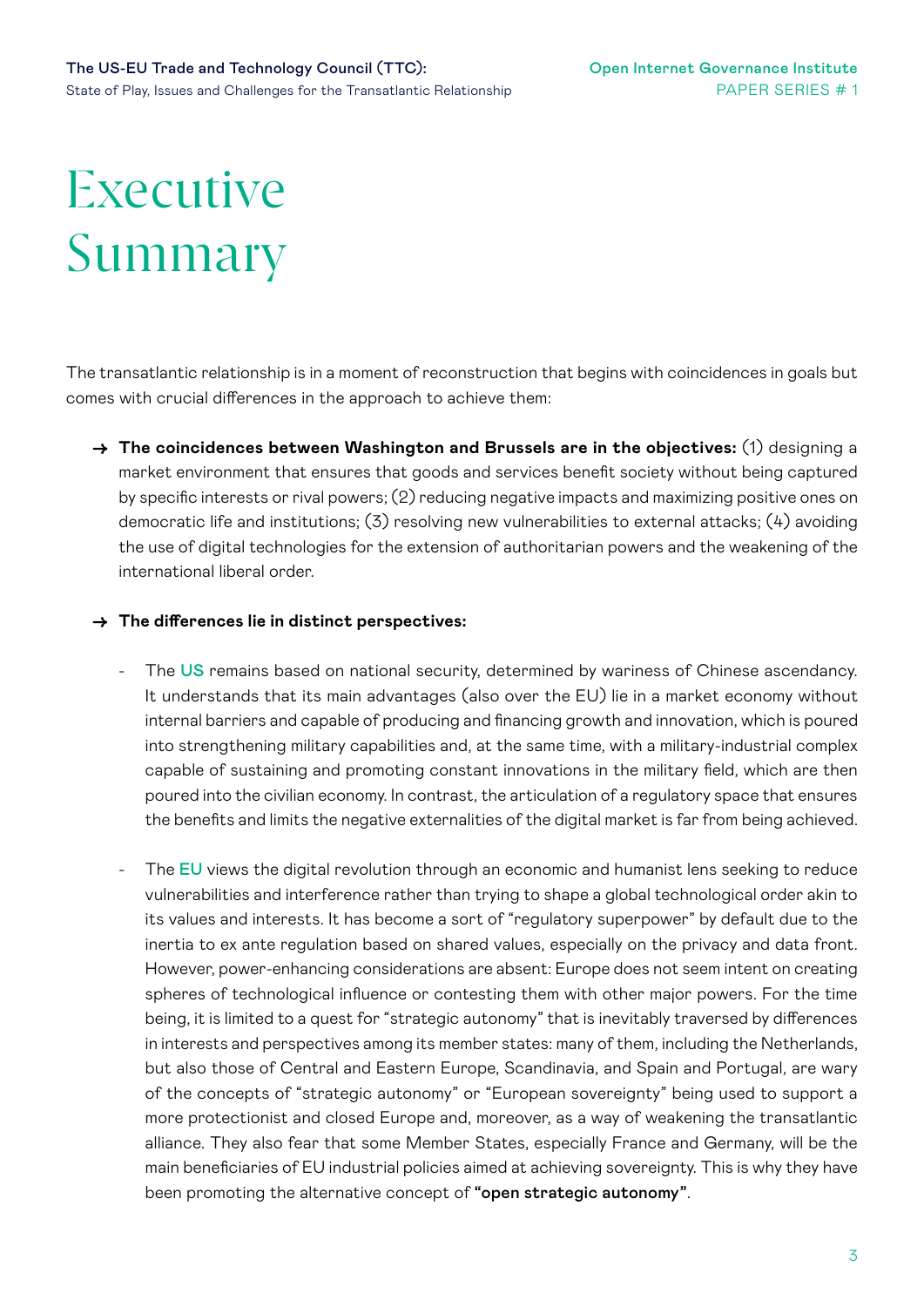The current attempt at transatlantic realignment is embodied by the Trade and Technology Council (TTC) effort launched last June 2021, which includes several key aspects of digital governance but leaves out some crucial lines. Together, all aspects that define the transatlantic relationship between the two actors can be divided into three 'baskets'. Here we present them with a brief exposition of what could be gained and what could be lost on each front:

#### **→ Markets:**

- + Greater alignment between the two sides of the Atlantic could push up these figures significantly, producing a common regulatory environment that feeds legal certainty capable of fostering consumer benefits while limiting costs and negative externalities. Common technology standards under multilateral umbrellas would also reduce trade frictions, limiting China's ability to impose its standards.
- \* But it should be noted that data flows are excluded due to the past problems the two sides faced when they tried to have their Privacy Shield agreement on data transfers accepted by the European Court of Justice. Some hope that this exclusion is intended to facilitate less visible and more discreet negotiations. But as long as there is no solution, as long as the EU maintains that it cannot compromise its "human-centric" approach to privacy and data rights, this issue is ticking like a ticking time bomb under the TTC table. Still, both powers cannot indefinitely avoid addressing it, given the legal uncertainty and associated loses it generates in the view of private actors on both sides of the Atlantic.
- Lack of agreement, especially on data flows, could increase trade disputes, discourage investment and e-commerce, leading to fragmentation of the transatlantic digital market. The US would find it more difficult to close its technology gap with China, while it would mean more clashes with US companies based in Europe. Strategically, the EU would also risk being left behind by the US.

#### **→ Security:**

- + Protection from outside interference is already the subject of a promising preliminary agreement between the two negotiating sides. It focuses on three fronts: (1) monitoring of sensitive investments for national security; (2) coordinated export controls on critical technologies, such as those for surveillance; (3) defence and sustainment of supply chains in key sectors, with particular attention to the vulnerability shared by the EU and the US in the availability of semiconductors. Alignment would provide efficient regimes to protect investments in critical areas and ensure that essential technologies are not exported to autocracies, help allies preserve the security of their networks and infrastructure, and guarantee them access to critical technologies.
- In the absence of an agreement, both powers would not only become more vulnerable in strategic sectors, but would also leave entire regions, such as the EU's eastern neighbourhood, Africa, Latin America and the Indo-Pacific, exposed and vulnerable to Chinese influence.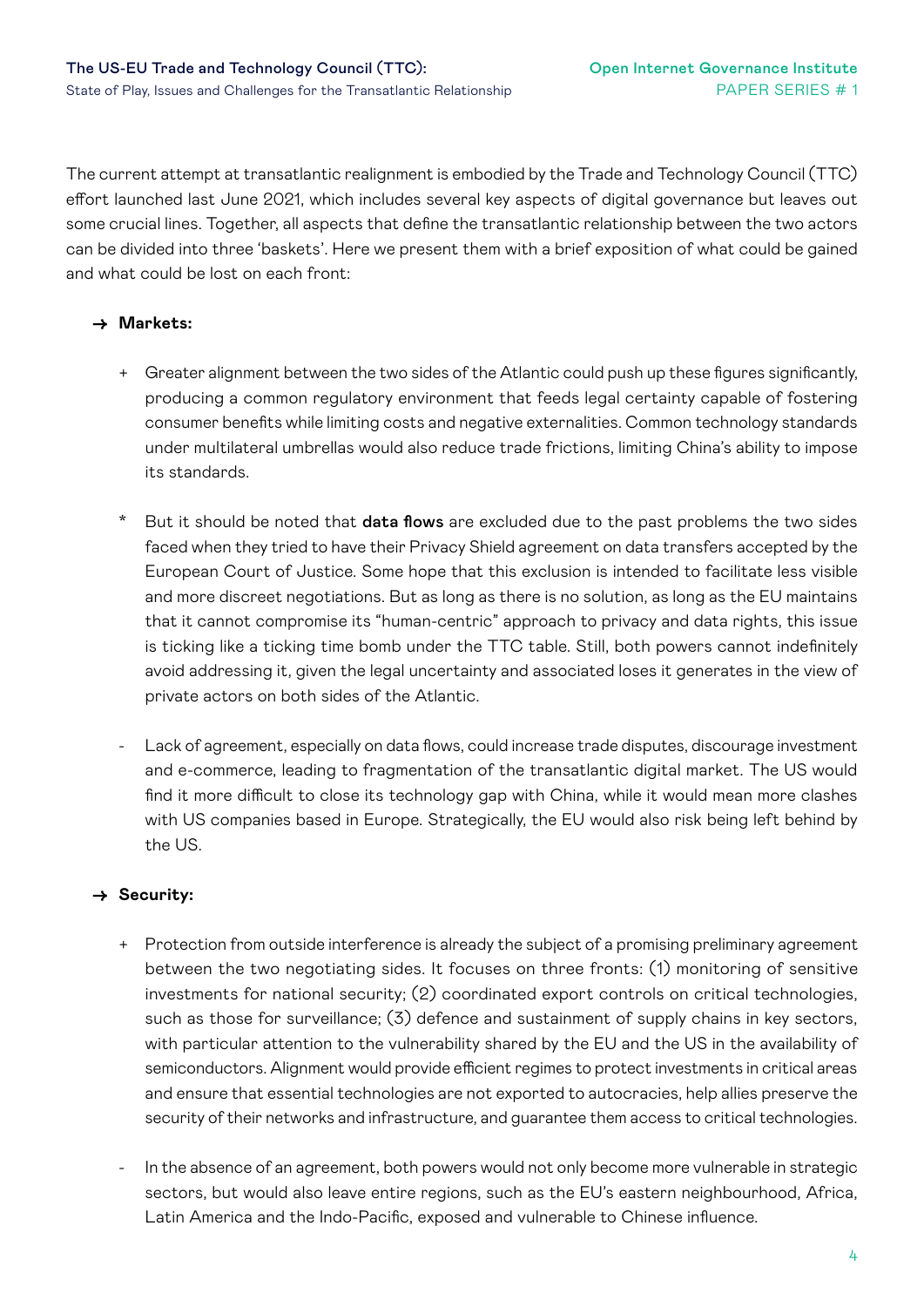#### **→ Democracy:**

- + To the extent that the dialogue helps ease current tensions over the regulation of large technology companies and their services, it offers an opportunity to strengthen democracy and human rights. By sharing their regulatory tools and technical expertise with others, the EU and the United States can also shape a multilateral technology order with values-based standards that allow democracies to overcome their vulnerabilities and keep autocracies at bay, setting the bar for subsequent coalition-building and proposals in other negotiating arenas, and pushing for agreements at the multilateral, regional or bilateral level.
- Within this realm, regulation of platforms and content moderation constitute the most significant exclusion from the TTC. On these fronts, the EU is taking an ex ante regulatory approach embodied in the nascent Digital Services Act & Digital Market Act which contrasts with the US ex post approach.
- Despite this omission, or precisely to compensate it, the robust democratic narrative seen at the core of the TTC's launch must not be rhetorical but real. If the TTC fails to maintain it, both the EU and the United States are likely to lose public confidence in their own political systems in the long run.

Apart from contributing to repair and deepen transatlantic relations, the TTC offers a key opportunity for the US and the EU to jointly help to set the rules of global, democratic and sustaninable technological governance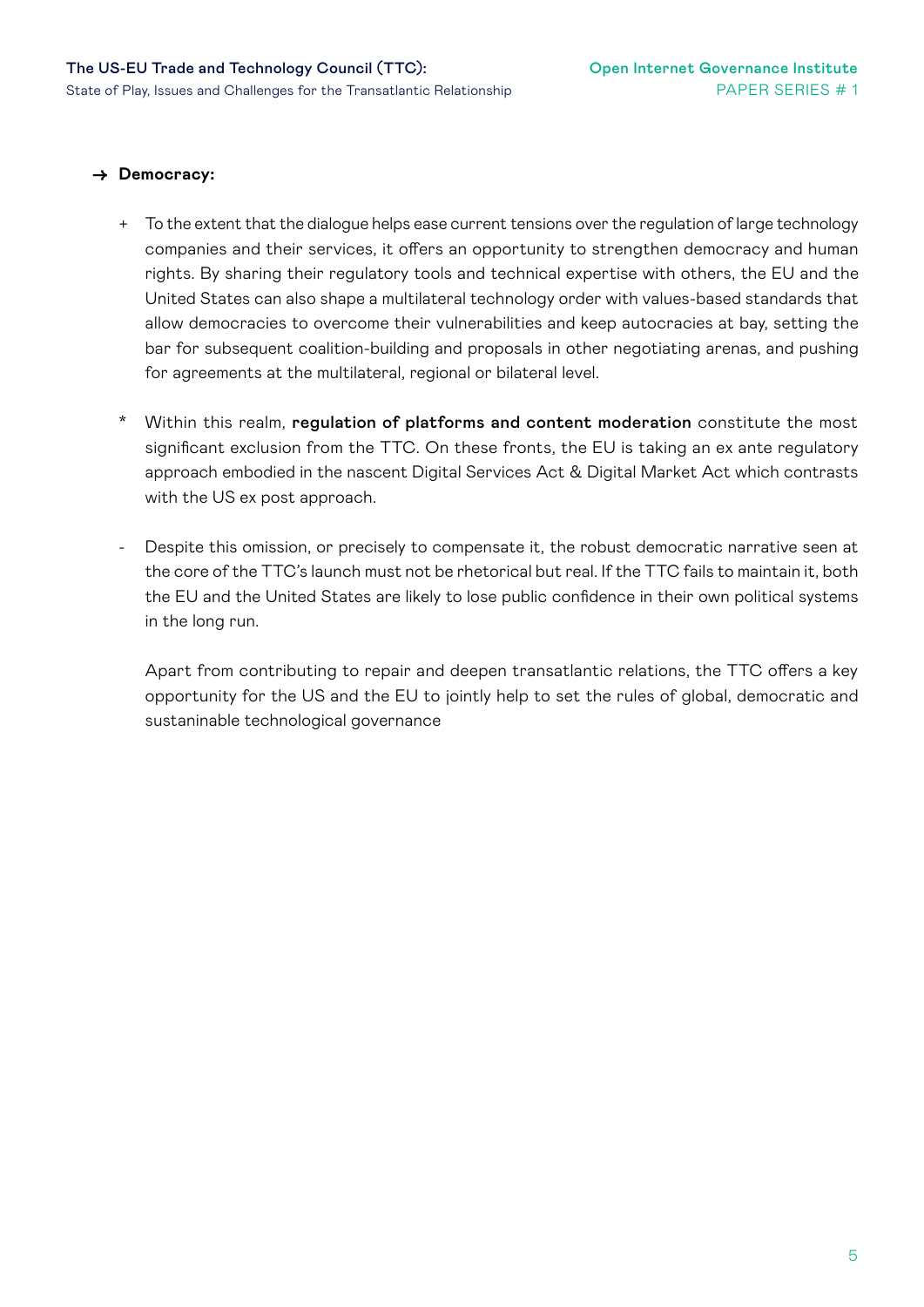# Table of contents

## [Introduction](#page-6-0)

|                    | THE GEOPOLITICS OF TECHNOLOGY                                        | 07 |  |
|--------------------|----------------------------------------------------------------------|----|--|
| Part I             | WHY TRANSATLANTIC TECH COOPERATION MATTERS                           |    |  |
|                    | Tech governance and tech alliances                                   |    |  |
|                    | The TTC fix to the transatlantic alliance                            |    |  |
|                    | What's at stake?                                                     |    |  |
| Part II            | THE PLAYERS, WHERE ARE THEY AND<br><b>WHERE ARE THEY COMING FROM</b> |    |  |
|                    | The US: a national security approach                                 |    |  |
|                    | The EU: the regulatory superpower wanting to play power politics     |    |  |
|                    | Conclusion: different urgencies and alternatives                     |    |  |
| Part III           | THE PLAYGROUND. PROBLEMS AND THE OPPORTUNITIES                       |    |  |
|                    | A three-basket approach                                              |    |  |
|                    | Basket I: Market opportunities and obstacles                         |    |  |
|                    | Basket II: Security opportunities and obstacles                      |    |  |
|                    | <b>Basket III: Democratic values</b>                                 |    |  |
| Part IV            | <b>CONCLUSIONS AND POLICY RECOMMENDATIONS</b>                        | 32 |  |
| <b>Bibliograhy</b> |                                                                      | 35 |  |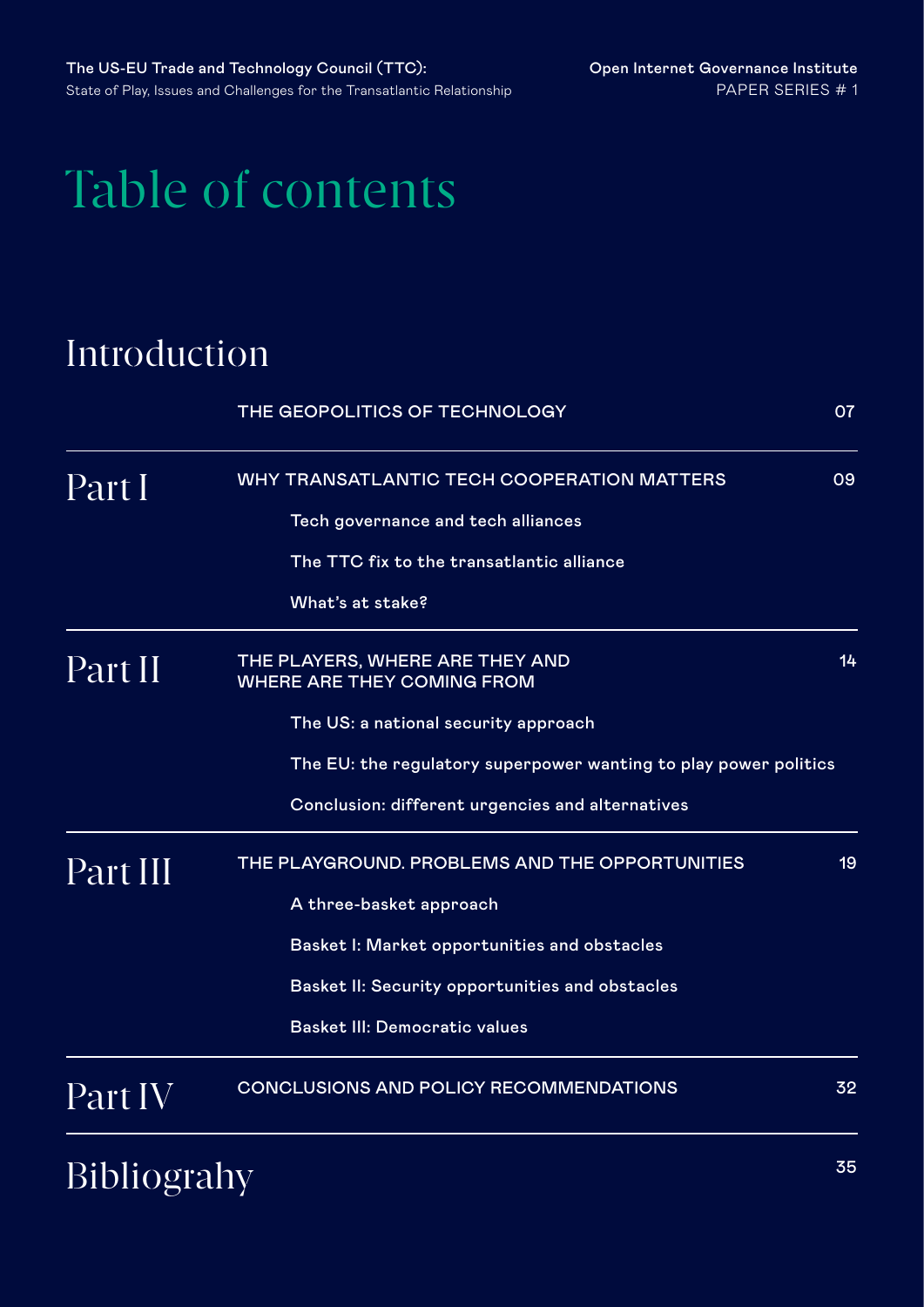# <span id="page-6-0"></span>Introduction The geopolitics of technology

In today's world, technology is not only transforming our economies (what we produce and how we produce it), our societies (the way we relate and interact with each other) and politics (the way our institutions work, who we vote for and how electoral campaigns are run), but also power, international relations, and alliances. As states strive to safeguard their sovereignty and defend their values and interests from other power actors, they have discovered that technology is both a source of power and new vulnerabilities.

This is not a new phenomenon. [Technological revolutions](https://www.un.org/en/file/71394/download?token=p3buYVUl) have always been a source of prosperity and wellbeing, but also tensions, inequalities, and disruptions (Vickers & Ziebarth, 2019). This time, what is new is the extraordinary increase in geopolitical tensions that technologies are bringing to international relations.

First, the current technological revolution overlaps with a significant power transition between the US and China, which is shaping and will continue to shape 21st-century politics and economics. Technology becomes weaponized as competition over it is central to this transition (Leonard, 2016).

Second, the current multilateral order and institutions are weak and, therefore, unable to prevent Sino-American power competition from extending to third countries and regions. A rules-based order function is to provide a forum for resolving disputes in an orderly fashion. But in the present circumstances, this order is contested and under stress, which means that it cannot make decisions accepted by all the participants. Weak or non-existent global technological governance explains why the dispute over access, control, regulation, or development of key strategic elements, such as AI technologies, 5G networks, data flows and storage, semiconductors or rare earths, has become yet another element of the tensions generated by the rise of China and the challenges it poses to both the EU and the US (Sahin & Barker, 2021).

While the US and EU are allies and share crucial values, they too have significant differences and tensions. These stem from their distinct position in the international system, specific interests and different domestic structures and politics. Variations on tech issues are first and foremost a consequence of these tensions but also a factor that could further exacerbate them, especially as both actors are striving, both at home and abroad, to deal with the economic, social, and geopolitical [challenges](https://dgap.org/sites/default/files/article_pdfs/210422_report-2021-6-en-tech.pdf) posed by technological change.

At home, Washington and Brussels are worried about the impact of these technologies on their democratic life and institutions. They are seeking to manage the market power and influence of big tech companies to ensure the goods they deliver do not only benefit private interests but society as a whole. Abroad, they fear how digital technologies are helping [authoritarian governments](https://carnegieendowment.org/files/WP-Feldstein-AISurveillance_final1.pdf) consolidate their grip on power, the crackdown on political dissenters, suppress free speech and increase social and economic inequalities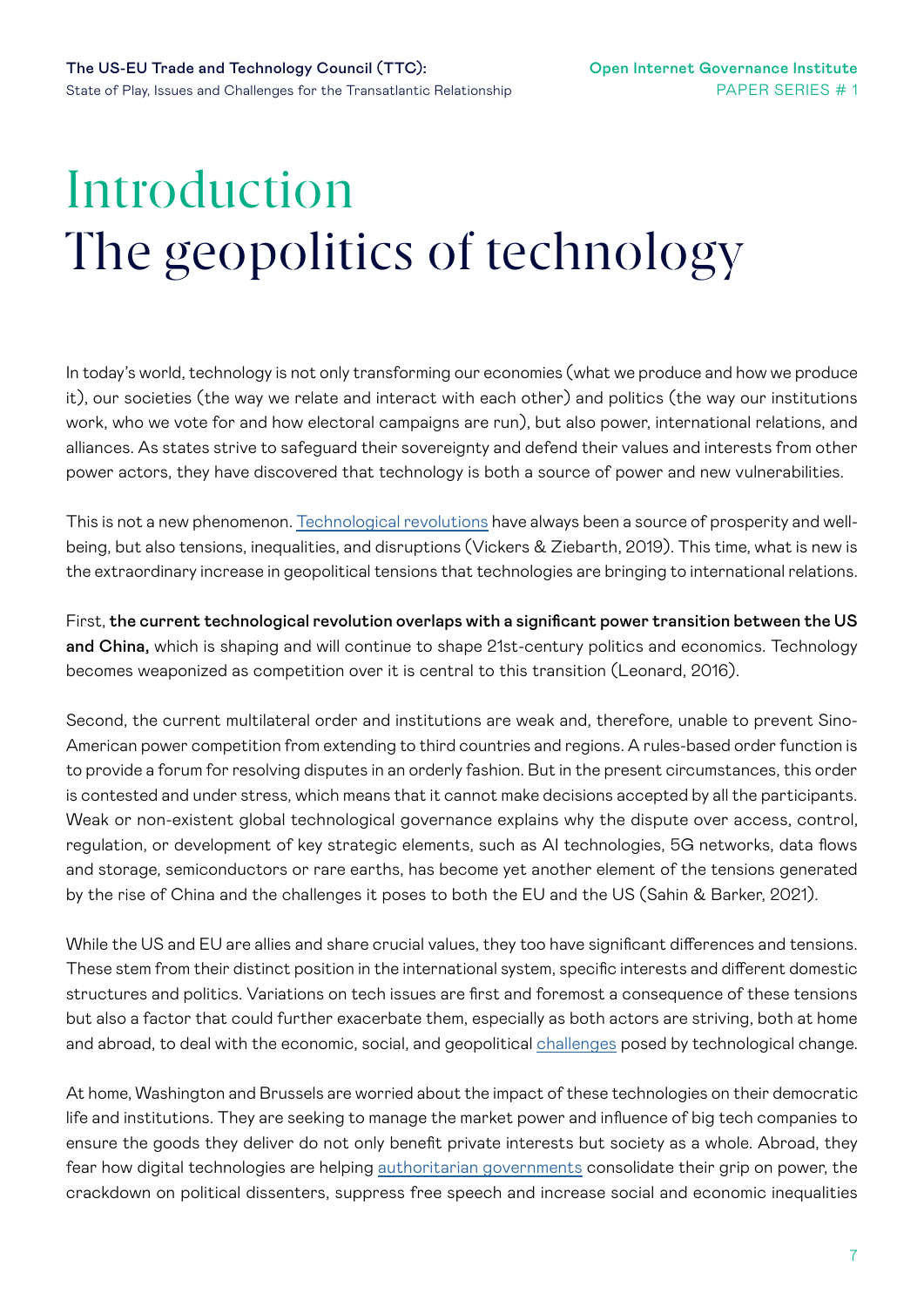66

(Feldstein, 2019). $^{\rm 1}$  Also, they worry about their vulnerability to cybersecurity attacks, election interference and influence operations and how all these elements have led to historic low levels of public trust in social platforms and, more generally, technology.<sup>2</sup>

However, Washington and Brussels' views on dealing with the challenges posed by technology do not fully overlap. Because of their history and substantial power roles, the U.S. and China see the world through their experiences of how technological shifts have allowed them to acquire and sustain their geopolitical and economic power or be subjected to outside domination. On the one hand, the US sees AI and other critical technologies as a new 'Sputnik moment' and seeks to direct its military-industrial complex to maintain US military and economic supremacy unchallenged by China. On the other hand, the EU sees the digital revolution mainly through an economic and humanistic lens and has developed a defensive and inward-looking approach to the idea of strategic autonomy, seeking to reduce vulnerabilities and interferences rather than attempt to shape a global technological order akin to its values and interests (Bauer & Erixon, 2020).

> While there is enough fertile ground for US-EU tech transatlantic relations to deal with these challenges successfully, there are also significant enough hurdles on the road to derail the exercise which deserve extra effort and attention.

As a consequence, while there is enough fertile ground for US-EU tech transatlantic relations to deal with these challenges successfully, there are also significant enough hurdles on the road to derail the exercise which deserve extra effort and attention. The two most important are, first, data privacy, a crucial element where major differences between the EU and US visions remain. And second, China itself, which, for diplomatic reasons, is not explicitly referred to as a central issue, but which cuts across practically all the agendas and working groups of the TTC and on which the US and EU have long-standing differences, as many EU member states are not willing to develop a confrontational relationship with the Asian giant, as the US has.

<sup>1</sup> China has exported surveillance technology to over 60 countries, including Iran, Myanmar, Venezuela, Zimbabwe, and others with dismal human rights records. 36 of those have signed onto China's Belt and Road Initiative, which gives them access to cheap loans to buy "authoritarian tech" from Chinese companies (Feldstein, 2019).

<sup>2</sup> In the 27 countries regularly surveyed by the Edelman Trust Barometer (2021), the social media industry was the least trusted of 16 key economic activity sectors (from healthcare to energy to education or retail) while media organizations were seen by almost two thirds of the citizens as biased and not doing well their job.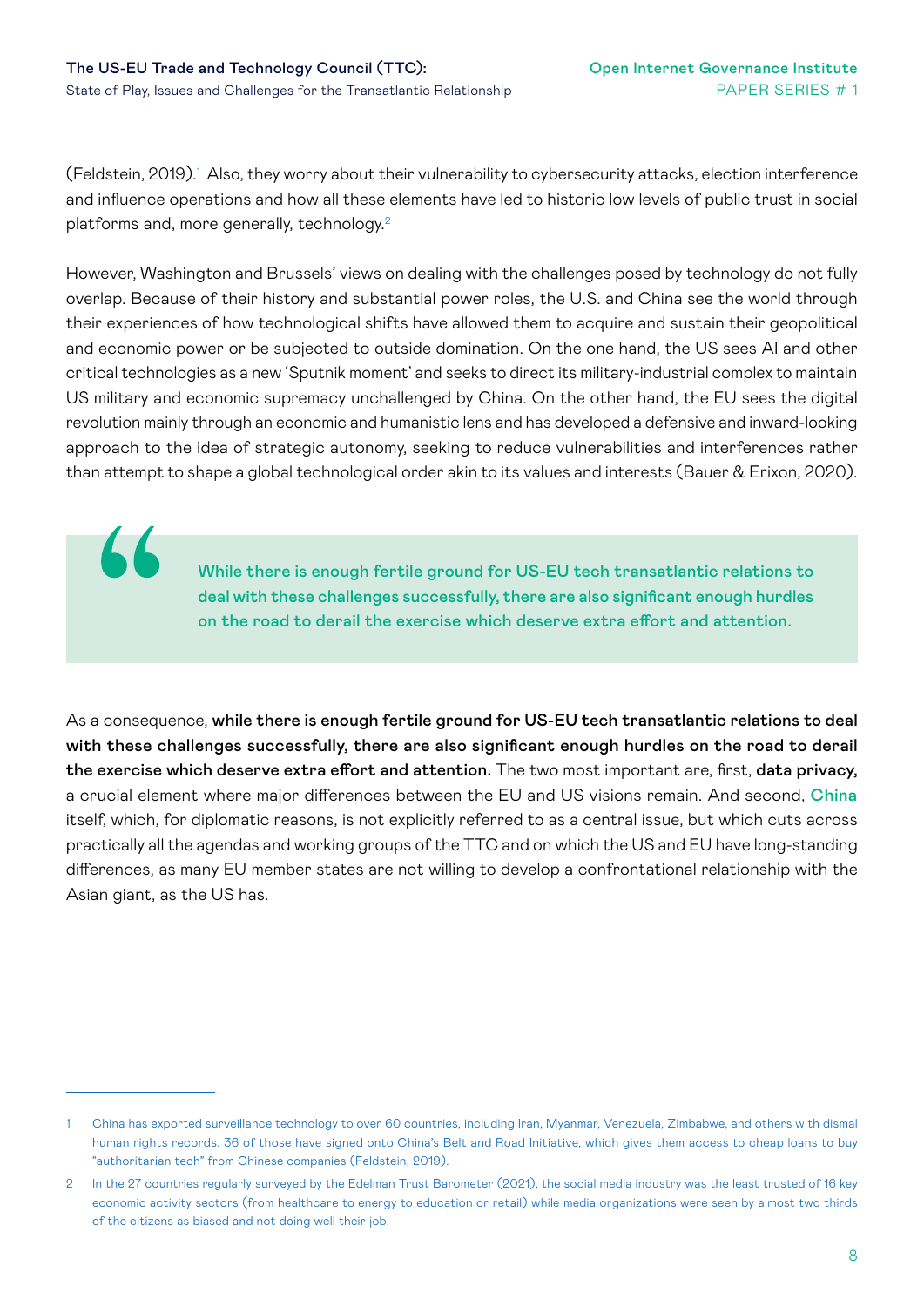# <span id="page-8-0"></span>Part I Why transatlantic tech cooperation matters

#### Tech governance and tech alliances

The quest for secure access to critical technologies is creating new alliances, reshaping existing ones and reconfiguring the multilateral global order and its institutions. China has been a pioneer in this field. It has established alliances worldwide to secure access to markets and raw materials to feed its economic development and has also heavily invested in financing physical and digital infrastructures in third countries.

The [Digital Silk Road](https://www.cfr.org/china-digital-silk-road/) (DSR), launched in 2015 as a component of the Belt and Road Initiative (BRI) (CFR, 2020), has mobilized some \$15 trillion to help [Chinese firms](https://www.aspistrategist.org.au/china-tech-giants-map-update-3-launch-major-updates/) acquire strategic positions in Africa, the Middle East, Eastern Europe and Latin America (Hoffman, 2021).<sup>3</sup> While the US and Europe slept over, the Chinese have built a digital sphere of influence, helping Global South countries develop critical communications infrastructures like 5G or smart cities, but also AI-based surveillance capabilities and training to monitor and censor the internet in real time (Huawei alone is responsible for providing AI technology to at least fifty countries worldwide (Feldstein, 2019)). More importantly, through its "Made [in China 2025"](https://sgp.fas.org/crs/row/IF10964.pdf) and "China Standards 2035" strategies (Sutter, 2020), Beijing has unveiled its ambitions to create and dominate [global technology standards](https://www.uscc.gov/sites/default/files/Research/RiseofChinainTechnologyStandards.pdf) to guarantee its technological independence from the West (Breznitz & Murphree, 2013). Also, the Chinese government has set its sights on controlling international bodies related to tech regulation, such as the International Telecommunication Union (ITU) and the United Industrial Development Organization (UNIDO).

Chinese moves and ambitions have triggered several diplomatic responses on the part of the US, such as [The Blue Dot Initiative,](https://www.state.gov/blue-dot-network/) launched in November 2019 by the US together with Japan and Australia to promote infrastructure projects alternative to the Chinese Digital Silk Road. Similarly, [the Clean Network](https://2017-2021.state.gov/the-clean-network/index.html)  [initiative](https://2017-2021.state.gov/the-clean-network/index.html) launched by the Trump Administration in August 2020 included more than 50 countries and 180 telco companies to rival Chinese 5G dominance. Also, the US has promoted the OpenRAN alliance as an alternative to 5G.

More recently, in September 2021, the US Administration has revitalized the Quadrilateral Security Dialogue [\(QUAD](https://www.whitehouse.gov/briefing-room/statements-releases/2021/09/24/fact-sheet-quad-leaders-summit/)) launched in 2007 at the initiative of Japan and comprising the US, India, and Australia to also focus on technological issues, including digital connectivity, 5G deployment and standards, critical technologies, and cybersecurity, and set up the AUKUS alliance to counter China. Also, in June 2020,

<sup>3</sup> The ["Mapping China's Technology Giants"](https://chinatechmap.aspi.org.au/#/homepage/) project by [ASPI's International Cyber Policy Centre](https://www.aspi.org.au/program/international-cyber-policy-centre) has identified and tracked the overseas expansion of 3.800 key Chinese technology companies, 27 of which are considered "tech giants" (Hoffman, 2021).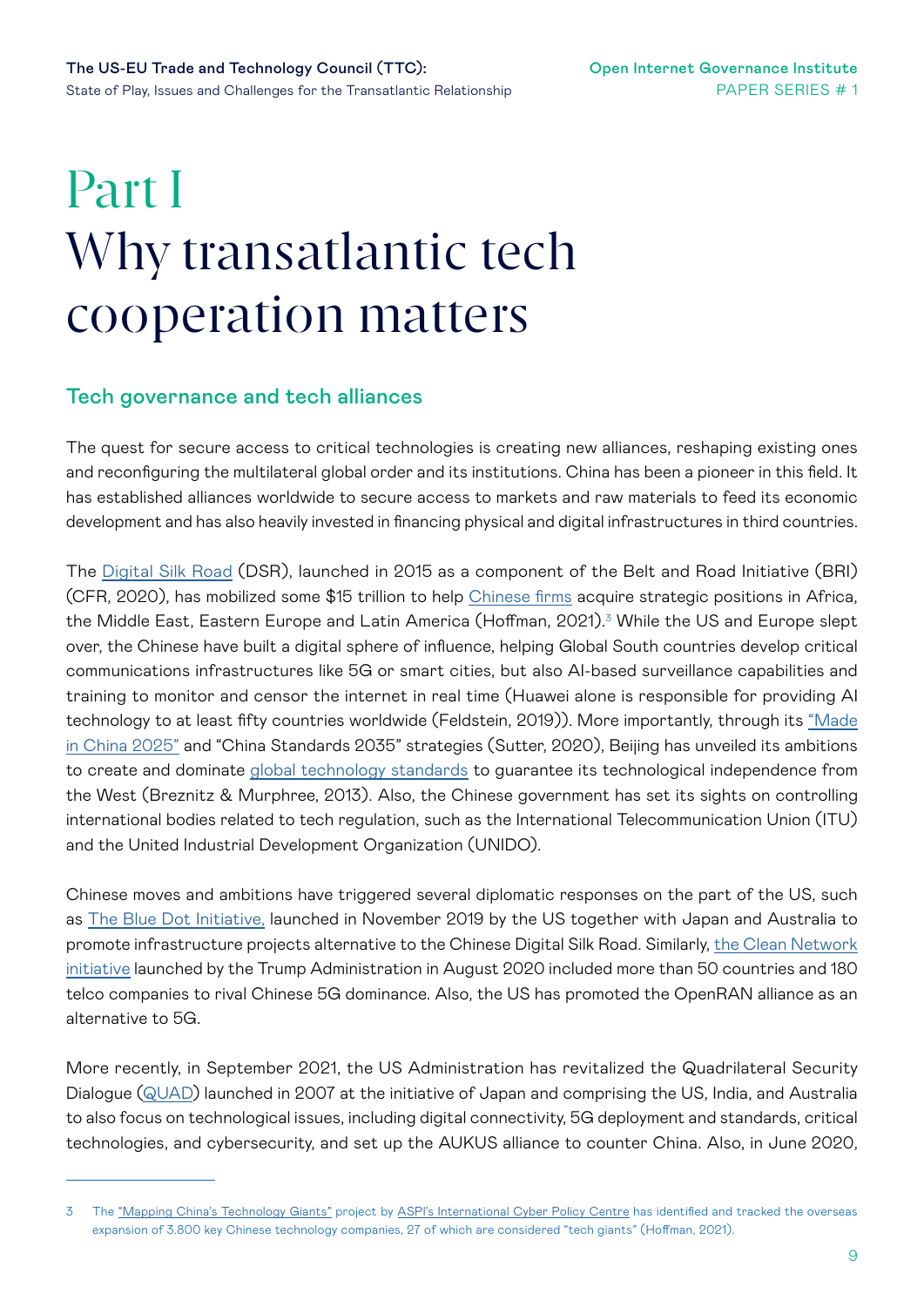the UK government led by Boris Johnson proposed turning the G-7 into a D-10 alliance of democracies including the G-7 members plus Australia, South Korea, and India to confront the rise of China. Additionally, the US has floated the idea of a [T-10 or T-12](https://www.cfr.org/blog/how-should-democracies-confront-chinas-digital-rise-weighing-merits-t-10-alliance) grouping of democracies concerned by tech issues, albeit with mixed success (Feldstein, 2020).<sup>4</sup>

While the US has primarily focused on building security-driven regional alliances, the EU has preferred to work through existing multilateral institutions or existing bilateral treaties. Some instances include the November 2018 French government-led Paris Call for Trust and Security in Cyberspace launched at the UNESCO meeting of the Internet Governance Forum (IGC) aiming to promote a rules-based, responsible and democratic governance of cyberspace; the May 2019 Global Partnership on Artificial Intelligence (GPAI) launched within the OECD framework at the behest of the Canadian G-7 Presidency but including also Argentina and Brazil; the failed attempt by the EU to find traction for the so-called G-20 Osaka Track to promote WTO agreements for e-commerce; or the recent [EU Indo-Pacific Strategy,](https://eeas.europa.eu/sites/default/files/eu-indo-pacific_factsheet_2021-09_final.pdf) which includes a robust digital governance partnership and connectivity element.5

However, despite a commitment from Ursula von der Leyen, President of the European Commission, to promote a "geopolitical Commission", as outlined in her 2019 inaugural speech, and her plea for the EU to invest in global connectivity in the recent State of the Union Speech [\(Von der Leyen, 2021\),](https://ec.europa.eu/commission/presscorner/detail/ov/SPEECH_21_4701) the EU's digital strategy for 2030, launched in March 2021 [\(2030 Digital Compass\),](https://eur-lex.europa.eu/resource.html?uri=cellar:12e835e2-81af-11eb-9ac9-01aa75ed71a1.0001.02/DOC_1&format=PDF) while calling still for the EU to engage in international technology partnerships with third countries, it, so far, lacks the strategies, instruments and resources to turn the EU into a global tech power player.

#### The TTC fix to the transatlantic alliance

In this context of geopolitical tensions abroad and regulatory challenges at home, the EU and the United States decided in June 2021 this year to open a wide-ranging negotiation process to facilitate a series of crucial strategic agreements on issues related to trade and digital technology through the creation of the [Trade and Technology Council](https://ec.europa.eu/commission/presscorner/detail/en/IP_21_2990) (TTC).

The birth of the TTC is closely related to the trade and tech tensions dominating the transatlantic tensions during the Trump administration. In March 2018, the US imposed extra tariffs on EU steel and aluminium exports. This, combined with the ongoing [Boeing-Airbus competition dispute,](https://ec.europa.eu/commission/presscorner/detail/en/QANDA_20_2348) US pressures for EU member states to abandon Huawei led 5G infrastructures and confront China more aggressively, and Washington's displeasure with EU attempts to reign in US tech companies' taxation and market dominance positions, were poisoning transatlantic relations.

<sup>4</sup> US-led OpenRAN (Radio Access Network) is [based on](https://s3.us-east-1.amazonaws.com/files.cnas.org/documents/Open-Future-The-Way-Forward-on-5G-final1-min.pdf?mtime=20200811091437&focal=none) the disaggregation between hardware and software (Rasser & Riikonen, 2020). While the EU is in favour of data interoperability -similarly to the US OpenRAN-, the EU model prioritizes security guarantees, something that the bloc fears not benefitting from the US model. Additionally, the EU is in a much better position than the US in terms of 5G, as two out of three leading companies globally are European -concretely, Ericsson and Nokia-, while the US has no leading firm.

<sup>5</sup> Spain has a limited participation in regional tech alliances. In Latin America it works through the Inter American Development Bank (IBD) and the Organization of American States (OAS). However, it was not invited by the US to the [International Ransomware Taskforce](https://edition.cnn.com/2021/10/01/politics/blinken-cybersecurity-alliance/index.html) recently created by the US NSC.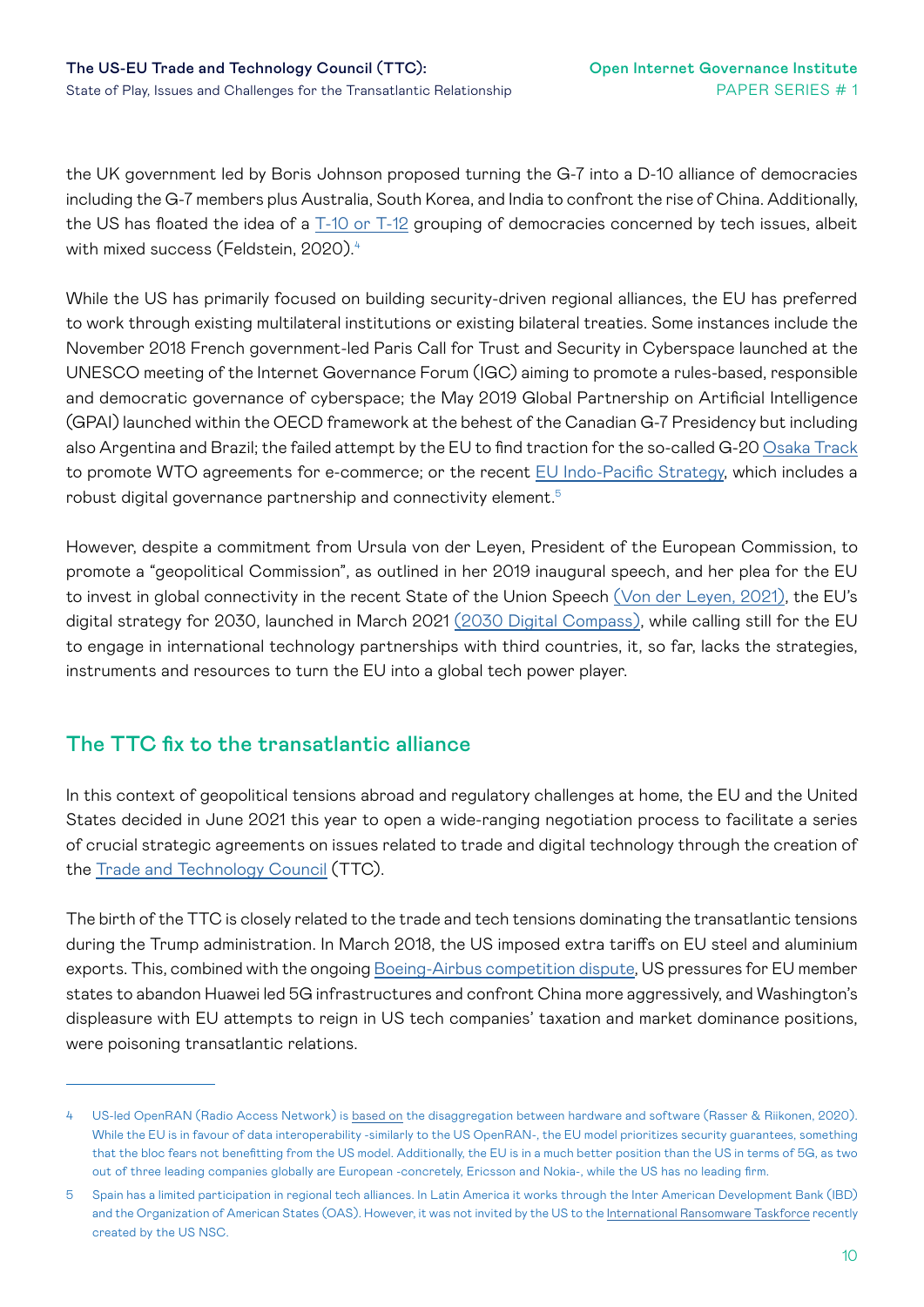In June 2020, worried by the mounting tensions on trade, tech and China, the EU's High Representative, Josep Borrell, reached out to US Secretary of State Mike Pompeo to revitalize the transatlantic dialogue by creating a new US-EU dialogue on China. Pompeo accepted the proposal, but it did not bear much fruit due to the incoming Presidential election. In November 2020, with Biden already as US President-elect, picking up on the need to fix both China and trade, Valdis Dombrovskis, EU Commissioner for Trade, floated the idea to create a forum to help the EU and US "resuscitate those parts of the failed Transatlantic Trade and Investment Partnership (TTIP) negotiations that focused on regulatory cooperation on emerging technologies, where both Washington and Brussels fear that China stands to become the global standardsetter".

The proposal to set a Trade and Technology Council to "join forces as tech-allies to shape technologies, their use and their regulatory environment" and strengthen democracy around the world, "advancing a free and open internet" was formalized in December 2020 in a [Communication](https://ec.europa.eu/info/sites/default/files/joint-communication-eu-us-agenda_en.pdf) from EU HRVP Josep Borrell to the Council outlining the contours of a revitalized EU-US agenda and accepted by the Biden Administration at the [June 2021 EU-US Summit](https://www.consilium.europa.eu/media/50758/eu-us-summit-joint-statement-15-june-final-final.pdf), which formally launched the TTC. The TTC is structured around [ten working groups](https://ec.europa.eu/commission/presscorner/detail/en/IP_21_2990) spanning from cooperation on technology standard-setting, climate and green tech, secure supply chains, ICT security and competitiveness, data governance and technology platforms, the misuse of technology threatening security and human rights, export controls, investment screening, promoting SMEs access to, and use of, digital technologies, and global trade challenges.

The first meeting of the TTC, which risked being cancelled because of the AUKUS dispute between France and the US (another geopolitically tech-loaded event), was held in Pittsburgh on 29 September. As the [Inaugural Joint Statement](https://ec.europa.eu/commission/presscorner/detail/en/statement_21_4951?utm_source=POLITICO.EU&utm_campaign=c242a3d38a-EMAIL_CAMPAIGN_2021_09_30_05_05&utm_medium=email&utm_term=0_10959edeb5-c242a3d38a-189753413) read, the meeting allowed the parties to successfully lay out a concrete agenda for the working groups to deal with later down the road. This was achieved by concentrating on those items where progress was easier to accomplish (investment screening, export controls, semiconductors, and AI). In return, the parties decided to temporarily shelve the most complicated ones. This included, first, trade, where the focus was placed on cooperation vis-à-vis non-market economies rather than on bilateral US-EU trade. Second, data flows, explicitly excluded from the TTP given the problems faced in the past by the two parties when trying to get their Privacy Shield agreement on data transfers accepted by the European Court of Justice.. The decision to leave transatlantic data flows out of the scope of the Trade and Technology Council points at the fact that the EU is not yet ready for the "political deal" with the EU Biden has been calling for. For the EU Justice Commissioner, Didier Reynders, in charge of this negotiations, the lack of trust on both US firms and US' security apparatus handling of Europeans data seems to require new and better assurances. Still, the enormous interests involved and the pressure of firms across both sides of the Atlantic, which complain about the legal uncertainty and losses arising from lack of agreement, means that negotiations cannot be avoided for long, especially if the TTC helped build much needed transatlantic trust. And last but not least, issues related with platform regulation and content moderation, in which the US and the EU positions are still apart, were also set aside temporally.<sup>6</sup>

<sup>6</sup> It is worth noting that the [Spanish Data Protection Agency](https://www.aepd.es/es/derechos-y-deberes/cumple-tus-deberes/medidas-de-cumplimiento/transferencias-internacionales/comunicado-privacy-shield) (AEPD), has supported the EUCJ ruling invalidating the US-EU Privacy Shield and has called for the European Data Protection Board ([EDPB\)](https://edpb.europa.eu/news/news/2020/european-data-protection-board-thirty-fourth-plenary-session-schrems-ii-interplay_en) to adopt a common EU approach consistent with the ruling.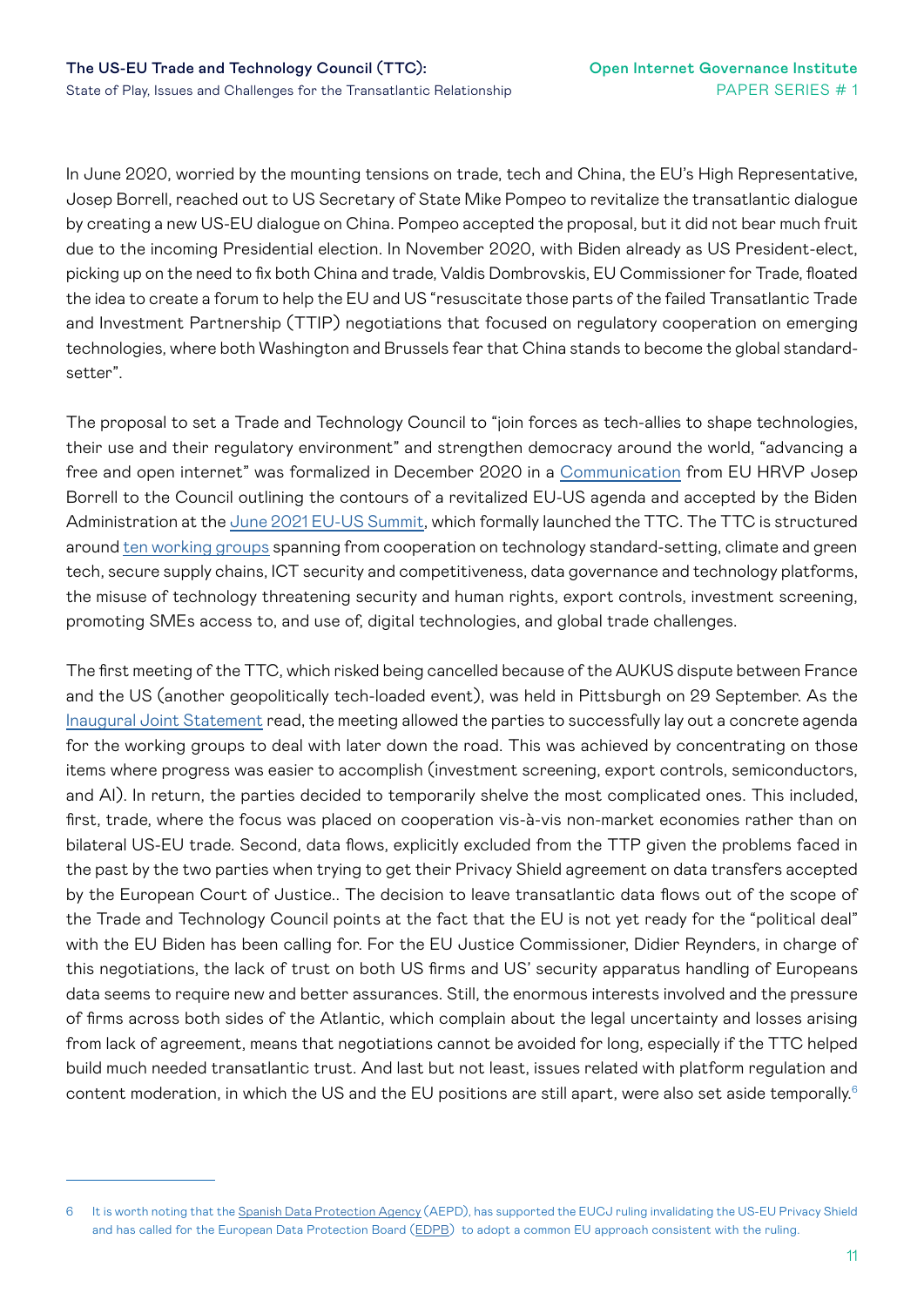### What's at stake?

As the June 2021 [EU-US Summit Statement](https://www.consilium.europa.eu/media/50758/eu-us-summit-joint-statement-15-june-final-final.pdf) said, the TTC is built on the expectation that the EU and US will be able to both ensure that digital technologies would create trade and thus growth opportunities, but also help the US and EU shape the production, distribution and governance of technology in a way which would boost democracy and human rights.<sup>7</sup> Despite China not being mentioned in any of the statements of the principal documents ("authoritarian governments" are mentioned once), the TTC's ambitions are much larger than US-EU bilateral relations and do include China and US and EU allies in the Indo-Pacific. As [Jake Sullivan,](https://www.whitehouse.gov/briefing-room/press-briefings/2021/06/07/press-briefing-by-press-secretary-jen-psaki-and-national-security-advisor-jake-sullivan-june-7-2021/) President Biden's National Security Adviser, said, "We plan to align our approaches to trade and technology so that democracies and not anyone else — not China or other autocracies — are writing the rules for trade and technology for the 21st century".

It is critical to reflect on the positive consequences of a successful TTC and, conversely, the adverse effects of failing to implement it. A [grand digital bargain](https://www.atlanticcouncil.org/wp-content/uploads/2016/04/Building_a_Transatlantic_Digital_Marketplace_web_0406.pdf) between the US and the EU could have a significant economic impact, not just bilaterally but globally (Bildt & Kennard, 2016). While the growth of traditional trade flows has slowed down, e-commerce sales are growing, reaching a total of \$26,7 trillion in 2019 and representing 30% of the world's GDP, according to [UNCTAD](https://unctad.org/system/files/official-document/tn_unctad_ict4d18_en.pdf). The EU and US together combine for 780 million people, a \$ 4 trillion economy representing 42% of the world's GDP, 41% of world trade, and 60% of global Foreign Direct Investement (FDI) flows. The US is the largest market for many European digital services and vice versa. EU imports information and communication technologies (ICT) services from the US valued at [\\$31 billion](https://crsreports.congress.gov/product/pdf/R/R46732) (Fefer, 2021), with ICT-related services potentially adding another \$196 billion. An [EU-US agreement](https://www.atlanticcouncil.org/wp-content/uploads/2020/12/A-Transatlantic-Digital-Agenda-for-the-Biden-Administration.pdf) will further boost digital trade to the benefit of both blocs and other countries, which would profit from new growth opportunities (Burwell, 2020).

Conversely, the lack of an agreement between the US and the EU could increase trade disputes, especially if the lack of agreement on data flows affected e-commerce or investments, provoking the fragmentation of the Internet and the transatlantic digital market. It would make it more challenging for the US to close its technological gap with China, while for the EU, it would mean more clashes with US firms established in Europe. Strategically, the EU would also risk being left behind by the US as Washington further pivots to the Indo-Pacific. In this region, the EU footprint is already lighter compared to the US.

From a security standpoint, US-EU alignment on issues ranging from internet governance to democratic standard-setting and trustworthy AI to investment screening could have significant positive spillover effects on the US and EU, both at home and for their foreign policies. Concretely, the TTC could provide efficient regimes to protect key investments in critical areas and guarantee that essential dual-use technologies are not exported to autocracies, help allies preserve the safety of their networks and infrastructures, and ensure US and EU allies and like-minded countries access to critical technologies. In the absence of an agreement, not only would the US and the EU miss economic growth opportunities and become more vulnerable in strategic sectors, but they would also forgo benefiting from the vast growth potential derived from the digital technological revolution and leave entire regions such as the EU's eastern neighbourhood,

<sup>7</sup> "We resolve to drive digital transformation that spurs trade and investment, strengthens our technological and industrial leadership, boosts innovation and protects and promotes critical and emerging technologies and infrastructure. We plan to cooperate on the development and deployment of new technologies based on our shared democratic values, including respect for human rights, and that encourages compatible standards and regulations" ([EU-US 2021 Summit Statement\)](https://www.consilium.europa.eu/media/50758/eu-us-summit-joint-statement-15-june-final-final.pdf).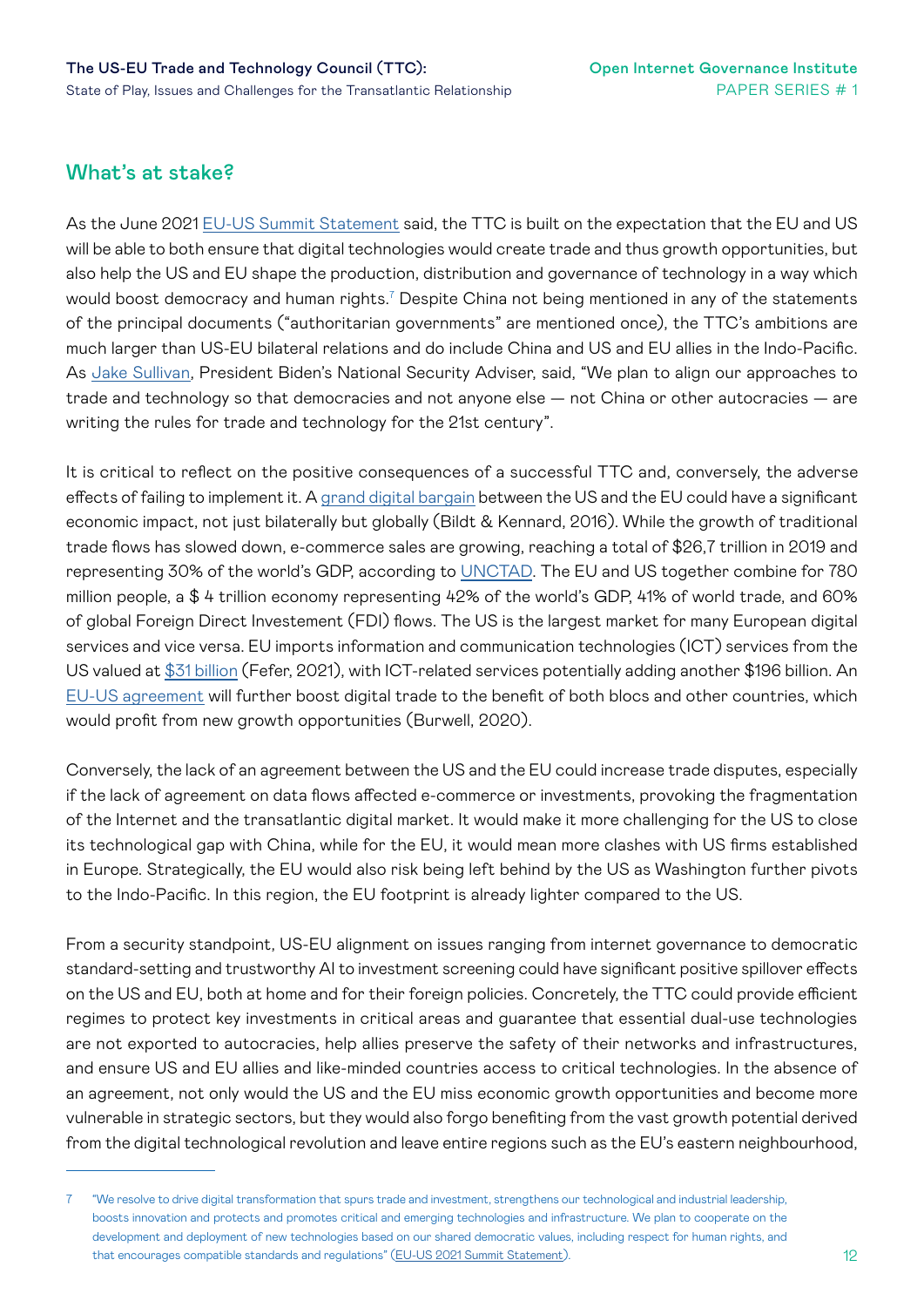Africa, Latin America and the Indo-Pacific exposed and vulnerable to Chinese influence. Indeed, the US and EU should bear in mind that the strategic autonomy of such regions is of great consequence to their own.

To the extent to which the TTC helps ease current tensions on the regulation of big tech companies and their services, the TTC offers an opportunity to strengthen democracy and human rights, both at home and abroad, and instil trust and citizens' support for a transatlantic relationship still suffering from the burial of the TTIP and Trump's tensions. By sharing their regulatory tools and technical expertise with others, the EU and the US can also help shape a value-based multilateral tech order allowing democracies to overcome their vulnerabilities and keep autocracies at bay. Indeed, the TTC need not become a new alliance or serve to put pressure on US-EU allies: what it can do is set the bar for subsequent coalition-building and policy proposals in other negotiation settings, including multilateral organizations. $^8$  An agreement between the US and the EU will surely boost similar arrangements at the multilateral level, regional or bilateral level. But the robust democratic narrative seen at the core of the TTC launching should not be rhetoric but real. If the TTC fails to sustain the strong democratic narrative it has laid out, both the EU and the US are also likely to lose citizens' trust within their own political systems in the long run. Therefore, the TTC needs to become a space to change societal narratives on the democratic relevance of technology governance.

The lack of US-EU agreement would also damage Global South aspirations to enhance greater coalition-building in the technology governance agenda-setting in various international fora, s such as the [OECD](https://legalinstruments.oecd.org/en/instruments/OECD-LEGAL-0449) (which looks at ethical AI), the UN's ITU (which aims to broaden connectivity as a positive, impactful tool in Global South countries for societal cohesion), or the [WTO](https://unctad.org/webflyer/what-stake-developing-countries-trade-negotiations-e-commerce)).<sup>9</sup> Ultimately, the TTC may represent a before and after in how democratic countries must get down to work to promote its democratic lifestyle (vis-à-vis AI mass surveillance on streets), its democratic electoral security (cyberattacks and disinformation campaigns from foreign and domestic actors aiming at destabilizing the system), and public trust in democratic institutions (fighting against digital repression and guaranteeing media pluralism and protections for online activism). But if the TTC does not conceive itself as a driver of democratic technology governance, there will be more partnerships and alliances serving alternative models.

The tech-driven geopolitical shift is a reality. It is in both parties' interest to approach technology from not merely a power and sovereignty view but also a values-based one. The TTC should not, thus, be framed as a purely transactional exercise allowing the EU and the US to exchange concessions with a back turned to the rest of the world. Instead, it should be seen as the joint strategic response to a significant geopolitical challenge defining power and alliances and a driver of democratic technology governance offering a shield under which established, vulnerable or aspiring democracies can find shelter. The TTC should ultimately aim to embed technology policy into existing multilateral mechanisms, which need adaptive measures to guarantee that liberal democracy, human rights, open markets, and rules-based multilateral order are respected. Still, at times, the US and the EU may find that this is just not possible and be ready to move forward outside of existing multilateral mechanisms to put pressure on others.

<sup>8</sup> Since 2020, the EU has started to include digital transformation as a major priority in its regional strategies (see the 2020 EU's Comprehensive Strategy with Africa, which [ranks](https://ec.europa.eu/international-partnerships/system/files/communication-eu-africa-strategy-join-2020-4-final_en.pdf) the digital partnership second out of five in priorities; or the Strategy in the Indo-Pacific, which labels [connectivity and digital governance and partnerships](https://ec.europa.eu/info/sites/default/files/jointcommunication_indo_pacific_en.pdf) as two out of a total of seven pillars, with Latin America and the Caribbean still missing).

<sup>9</sup> The most advanced economies are negotiating new e-commerce rules in the framework of the WTO's Joint Statement Initiative (JSI). However, many developing countries have chosen not to, preferring to first build their regulatory and institutional capacities and safeguard their policy space ([UNCTAD 2021](https://unctad.org/system/files/official-document/ditctncd2020d5_en.pdf)).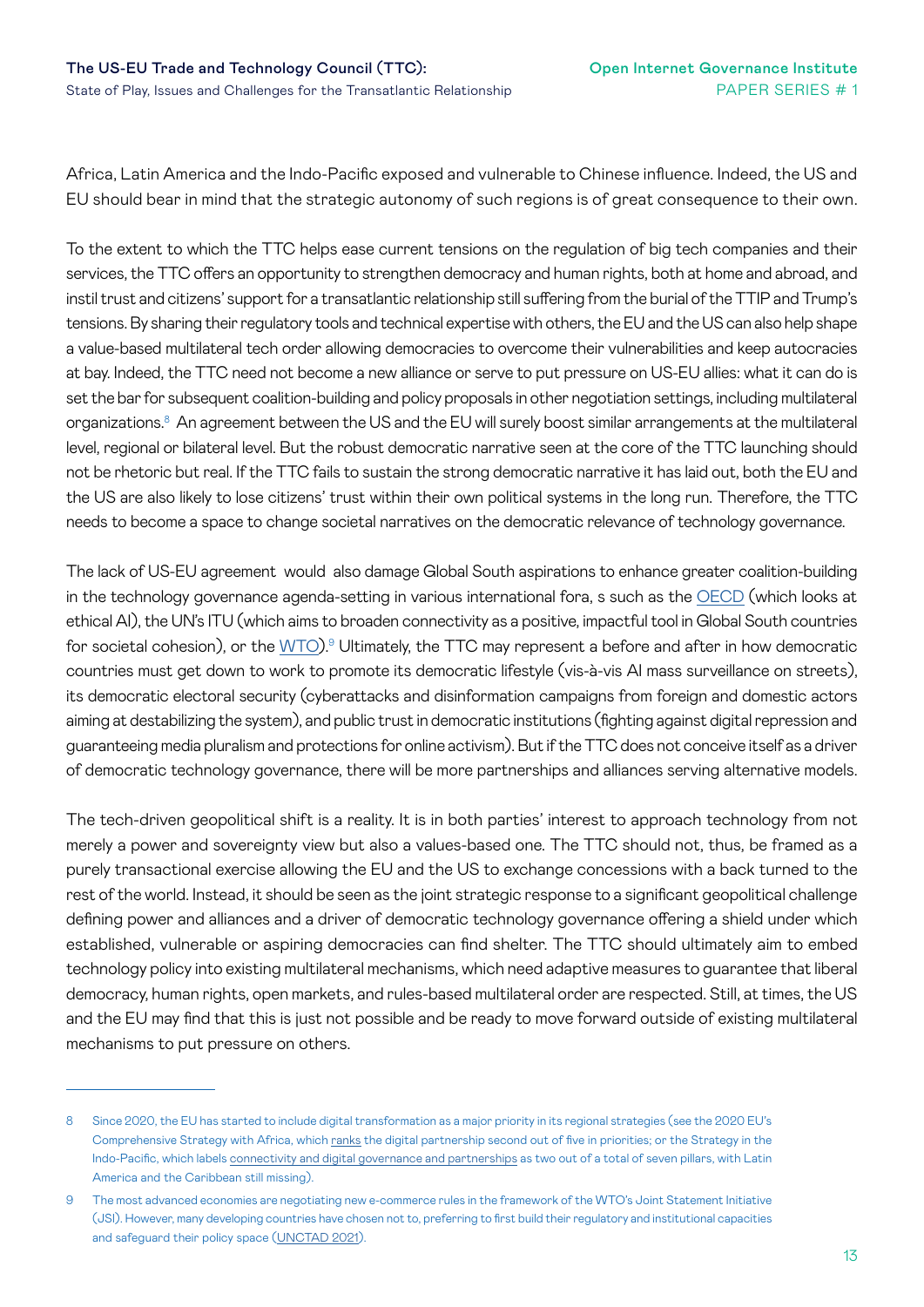# <span id="page-13-0"></span>Part II The players, where are they and where are they coming from

The fact that the US and the EU have converged around the TTC does not mean they have the same goals and objectives. This is evident in how differently the economic and geopolitical dimensions intertwine in both Washington and Brussels.

### The US: a national security approach

A critical difference between the EU and US approaches is that the US, having defeated the Soviet Union through its superior economic, military, and technological power, perfectly understands how entangled these dimensions of power are and how much they reinforce each other. Thus, while in the last 40 years, economic activity has switched from oil and gas to technology and communications, the US has been able to keep industrial supremacy and, thus, sustain its global power and influence. As the world embraces the digital revolution, US oil giants have been replaced by tech giants. In 2021, 5 of the 10 largest firms by market capitalization are American tech companies (Apple, Microsoft, Amazon, Alphabet, and Facebook), 2 are Chinese (Tencent and Alibaba), and none are European.

Yet, despite this apparent American technological superiority, Washington fears Chinese supremacy in several key fields: whereas the US leads in market capitalization, China is leading on AI, the technology with the most significant disruptive; it is also the world-leading technological investor - in 2021, its R&D investment hit a record \$378 billion, representing 2.4% of its GDP, more than any other country.<sup>10</sup>

Despite changes in the US government, there is a remarkable continuity in US perceptions and policies towards China, going back to, at least, the Obama Administration, including the US' focus on the challenge posed by Chinese command of critical technologies.<sup>11</sup> In China, differences between the Trump and Biden Administrations are about means, the first seeking to engage allies by coercion and unilateral strategies, the latter aspiring to persuade allies to join in through renovated alliances.

<sup>10</sup> According to [the Stanford 2021 AI Index Report,](https://aiindex.stanford.edu/wp-content/uploads/2021/03/2021-AI-Index-Report_Master.pdf) China leads in AI journal citations and publications but the US leads in cited AI conference papers and peer-reviewed AI publications. However, China's AI penetration rate by industry is below the US in all main fields (Education, Finance, Hardware, Manufacturing and Software and IT Services) and its private investment rate is less than half of the US.

<sup>11</sup> The new CIA Director William Burns has declared China the US' most important geopolitical threat for the 21st Century and has announced a CIA's mission centre specifically devoted to critical and emerging technologies.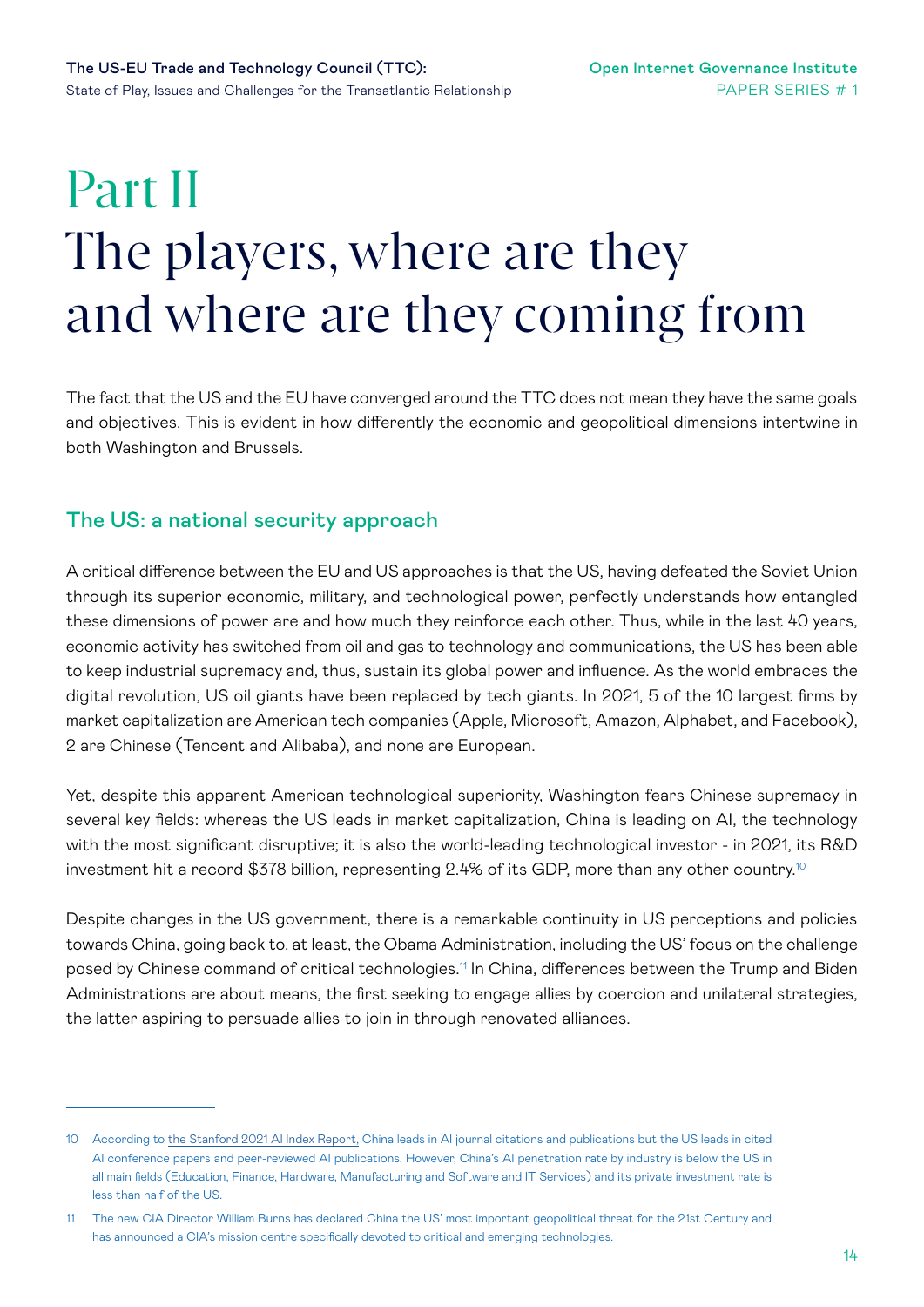Ongoing US concerns surrounding Chinese tech supremacy motivated the recent resignation of the top Pentagon technology officer on the grounds that the Pentagon and the US government are, supposedly, in denial about the US being 15-20 years behind China and having lost the game; this was very revealing of the mood prevailing in Washington D.C. Also, the fact that the US' first thorough [AI strategic review](https://www.nscai.gov/2021-final-report/)  [exercise](https://www.nscai.gov/2021-final-report/) was led by a former Defence Secretary (William Perry) and a former big tech executive (Eric Schmidt) shows that the US looks at tech challenges through the eyes of national security and the needs and possibilities offered by its military-industrial complex.

Moreover, besides the Trade Department, the US has strongly relied on the White House National Security Council (NSC) and the Department of State meddling when approaching the TTC. In contrast, the EU is just now beginning to explore the contours of a technology foreign policy. This explains why, on the European side, the TTC is represented by Commissioners Dombrovskis (Trade) and Vestager (Competition) while the HRVP for Foreign and Security Policy, Josep Borrell and the EU's European External Action Service are taking a back seat in the process.<sup>12</sup>

One of the key advantages of the US over the EU is that it counts on both a fully functioning market economy with no internal barriers and able to produce and finance growth and innovation, which pours into strengthened military capabilities and, at the same time, a military-industrial complex further capable of sustaining and promoting constant innovations in the military field, which then pour into the civilian economy. Apart from that, the US enjoys a national security culture, a unified political system, a sizeable military budget, an army, and a global presence, all of which the EU lacks.

However, when it comes to the regulation of digital markets, Washington is nowhere near where Europe is and may take quite a while to move forward. True, both Democrats and Republicans (especially the most Trumpist among them) have expressed their wish to reign in both tech companies' market power, which they see as too concentrated - and therefore risky for democracy - and try to regulate content on social media platforms. However, this interventionist coalition is unlikely to come to an agreement both for reasons of partisanship but, most importantly, because their views and aims are ultimately incompatible.

The 2016 election and the Trump era, which ended with the Capitol assault in January 2021, have provided enough evidence of the exposure of American democracy and its political system to the polarization, disinformation and foreign interference dynamics allowed by the vulnerabilities of the digital and social media ecosystems and platforms, something which Europeans have also experienced in depth since 2016 through Brexit, the French Presidential and the Italian and German elections. Still, in D.C. bipartisan consensus is lacking, lawmakers have not yet figured out how to better deal with the problem, whether by introducing new legislation or strengthening key federal anti-trust or communications agencies and policies, and the executive fear Courts (including the Supreme Court) failing to endorse whichever legislative changes Congress may end passing.

<sup>12</sup> The EEAS has deployed [cyber defence](https://www.europarl.europa.eu/doceo/document/A-9-2021-0234_EN.pdf) teams, has developed a [Cyber Diplomacy Toolbox](https://www.iss.europa.eu/sites/default/files/EUISSFiles/Brief 24 Cyber sanctions.pdf) which includes a sanctions mechanism and has recently put together a new Directorate on global affairs which will deal with technology foreign policy (Moret & Pawlak, 2017).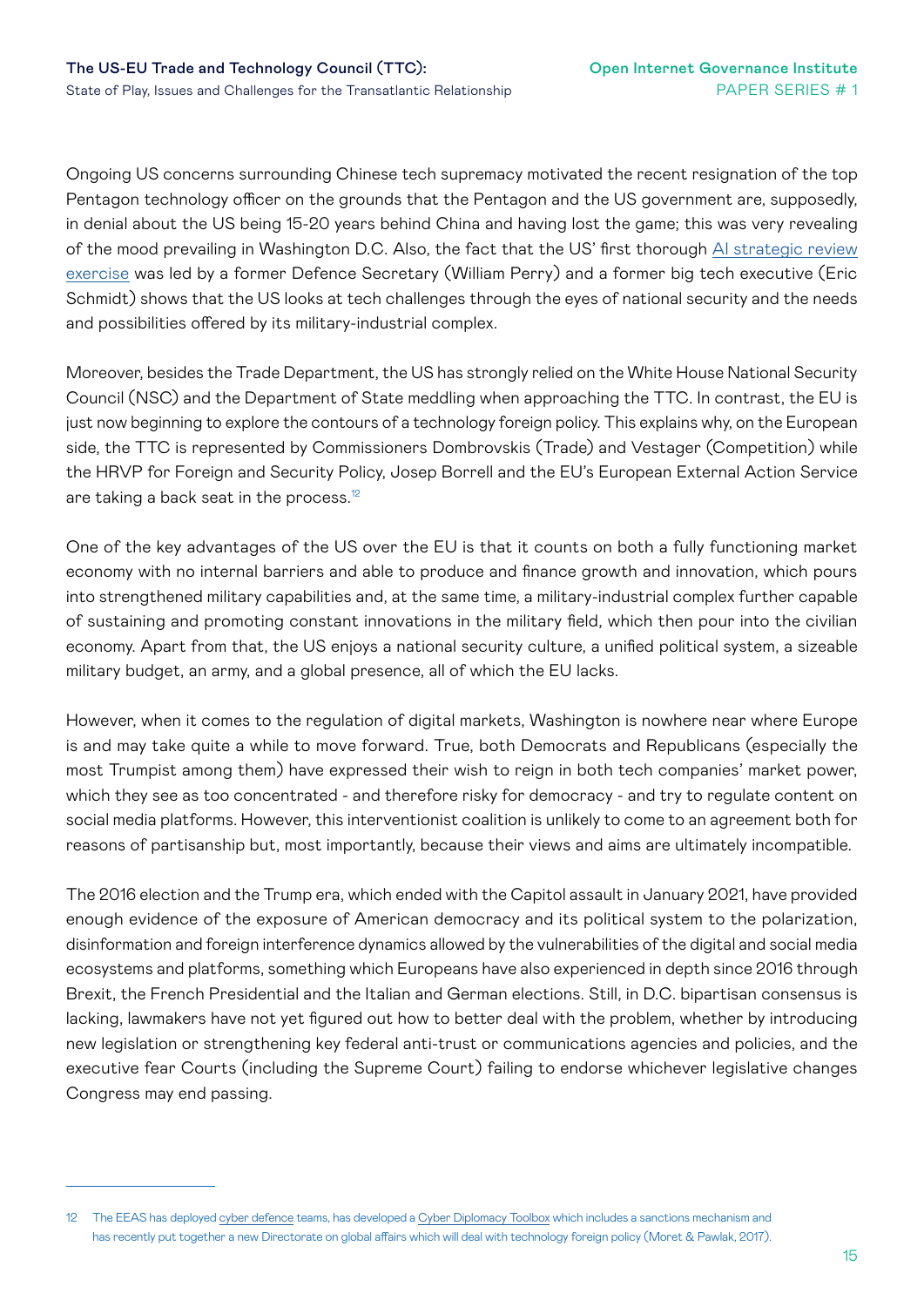### The EU: the regulatory superpower wanting to play power politics

In the EU, the challenges posed by the technological revolution are seen chiefly through an industrial and regulatory lens. Policies are aimed at creating a strong, competitive industrial base that reflects the principles and values that Europe stands for.<sup>13</sup> As stated in the EU's long-term digital strategy, the so-called Digital Decade, the EU will pursue a "human-centric, sustainable vision for digital society", which stands in stark opposition to the techno-authoritarian model followed by the Chinese. See, e.g., Spain's government 2021 Digital Rights Charter and a Telefonica's Manifesto for a Digital Era. Spain counts on a National Digital Strategy (España Digital 2025), a State Secretary for Digitalisation and AI. It has also convened an AI expert group whose mission is to help the government develop a AI National Strategy aligned with EU regulations and policy goals. The Strategy has been recently approved (ENIA 2021).

Substantive differences to the light regulatory approach so far predominant in the US remain as well. There, the strong constitutional status of freedom of expression, combined with very pro-market and innovation policies have allowed tech companies grow fast. The "move fast and break things" approach dominant in Silicon Valley clearly contrasts with the "precautionary approach" which defines Brussels approach to tech markets and regulation.14

In the international arena, while the EU does not see itself as equidistant from the US and China (Brussels considers Beijing as a "systemic rival", it does not want to be dragged along to a Sino-American confrontation in terms decided from Washington. This forces the EU to have its own technological capabilities to determine how and when to pick up which fights, a preference widely shared by most Europeans, as ECFR Unlock Public Opinion polls show (Krastev & Leonard, 2020). As such, despite aspirations by Ursula von den Leyden, President of the Commission, to turn the EU into a relevant geopolitical player, and despite Josep Borrell's appeals for the EU to be able to "speak the language of power", the EU's approach is still mostly based on a defensive and inward-looking logic, and not a proactive and global one.

This is not to say that there is not a security logic behind the actions of the European Commission and member states. There is: Much as the US, the EU is living a soul-searching moment when it comes to its global power and role.<sup>15</sup> At home, the EU is seeking to complete the twin digital and green transformations. Abroad, it is engaged in a quest for strategic autonomy (Leonard & Shapiro, 2019), including in trade and investment, currencies, technology, climate change, health, migration, and defence. However, the EU, lacking the political unity, military strength and industrial, technological capacity of the US and China, fears becoming the playground where the US-Chinese Tech Cold War will be played. Though the EU has some critical advantages in 5G and other technologies, the major tech companies providing digital services to Europeans are primarily American when not Chinese.

<sup>13</sup> The EU's long-term digital strategy, the so-called [Digital Decade,](https://digital-strategy.ec.europa.eu/en/policies/europes-digital-decade) states: "The EU will pursue a human-centric, sustainable vision for digital society throughout the digital decade to empower citizens and businesses" and makes no reference of power. It mentions "strategic autonomy" only once China only twice and in reference to innovation and skills, not on security grounds.

<sup>14</sup> Section 230 of the US Decency Communication Act says that "No provider or user of an interactive computer service shall be treated as the publisher or speaker of any information provided by another information content provider" [\(47 U.S.C. § 230\)](http://www.law.cornell.edu/uscode/text/47/230). According to the Electronic Frontier Foundation, this means that online intermediaries that host or republish speech are protected against a range of laws that might otherwise be used to hold them legally liable for what others say and do. The protected intermediaries include not only regular Internet Service Providers (ISPs), but also a range of "interactive computer service providers," including basically any online service that publishes third-party content. Though there are important exceptions for certain criminal and intellectual property-based claims, CDA 230 creates a broad protection that has allowed innovation and free speech online to flourish.

<sup>15</sup> As Josep [Borrell](https://ec.europa.eu/commission/commissioners/2019-2024/breton/announcements/united-resilient-and-sovereign-europe_en) and Thierry Breton have recently stated: "The era of a conciliatory, if not naïve, Europe has come of age. Virtuous "soft power" is no longer enough in today's world. We need to complement it with a "hard power" dimension, and not just in terms of military power".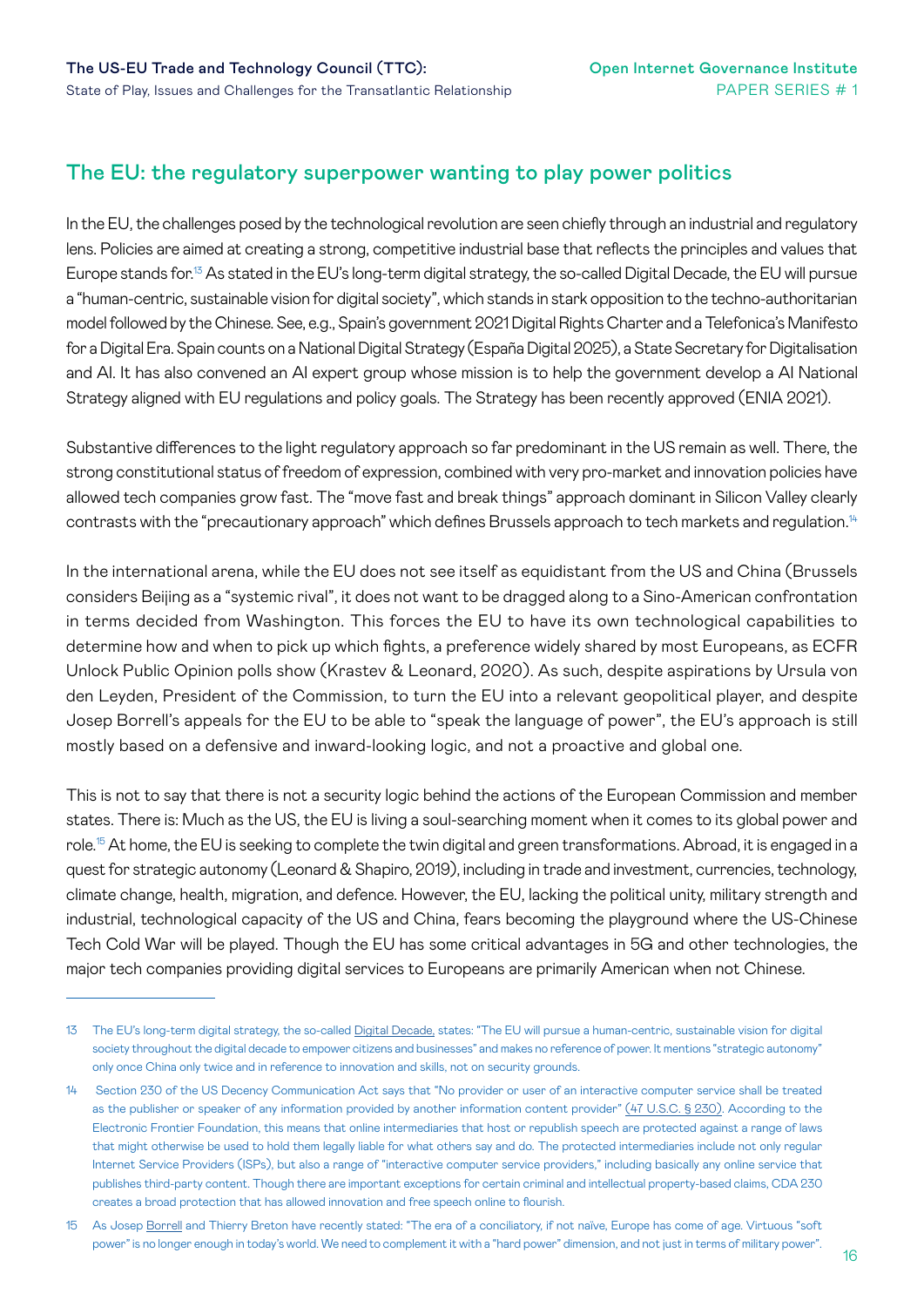44

However, to the extent to which there is a security logic in the EU's approach to the TTC, the EU member states are far from sharing a common understanding of what "strategic autonomy" means, and even less on how to take on China. Many member states, including the Netherlands, but also Central and Eastern European, Nordic members of the EU, and Spain and Portugal, fear that the concept of "strategic autonomy" or, worse, "European sovereignty" may be used to support a more protectionist and closed Europe and, also, as a way to undermine NATO and the transatlantic alliance. They also fear that some member states, especially France and Germany, whose industries are larger and better prepared to absorb EU or national funds, would be the main beneficiaries of EU industrial policies aimed at achieving technological sovereignty at the expense of other member states and markets. This is why they have been promoting the concept of 'open strategic autonomy', as expressed in the 2021 [Dutch-Spanish non-paper](https://www.permanentrepresentations.nl/documents/publications/2021/03/24/non-paper-on-strategic-autonomy)<sup>16</sup> but also in the January 2021 joint letter by the [Finish Foreign Affairs Ministry](https://tem.fi/documents/1410877/53440649/D9%2B+Declaration.pdf/536c1b37-2b93-57d6-1313-bfe943f3c17e?t=1611759617528) and 11 EU member states warning that the EU's digital decade programme should be compatible with maintaining an "open and competitive single market" and not lead to creating "unnecessary burdens or barriers", i.e. a veiled way of warning against protectionism.

True, the EU is a global actor. And its tech-related efforts have had significant global waves. The global impact of the EU's data privacy regulation (GDPR), for example, has even led to talk of the bloc as a [regulatory superpower](https://ecfr.eu/publication/europe_digital_sovereignty_rulemaker_superpower_age_us_china_rivalry/) (Hobbs, 2020) and a "Brussels effect" (Bradford, 2020). This is because big US tech companies are being regulated mainly from Brussels, not Washington. However, to the extent that that the is de facto exporting its data privacy standard on the world and others are adopting or adapting to it, this has not resulted from a desire for global power and influence, but as an unintended consequence of its market and regulatory power and the fact that the leading technology companies, of US origin, are, in terms of turnover and presence, European companies for all intents and purposes.

> Many member states fear that the concept of "strategic autonomy" or, worse, "European sovereignty" may be used to support a more protectionist and closed Europe and, also, as a way to undermine NATO and the transatlantic alliance.

Something similar is currently happening with the regulations on markets, digital services or artificial intelligence that are being drafted in Brussels.<sup>17</sup> Although these rules, once passed, will have global consequences, one cannot see in the regulatory process involving Council, Commission and Council, much hunger for geopolitical power, nor can there be seen any interest in incorporating ex-ante or ex-post the global consequences of these regulations being currently discussed (Franke & Torreblanca, 2021). Therefore, Europe wants to strengthen its digital market and implement regulations compatible with its values and interests, including reducing dependencies and vulnerabilities (both vis-àvis the US and China) and, logically, would prefer international rules and multilateral bodies to align with them. But it has no apparent intention of creating spheres of technological influence or disputing them with other major powers.

<sup>16</sup> The Spanish Dutch non-paper of March 20210 defined "open strategic autonomy" as to the goal of "strengthening strategic autonomy while preserving the EU's open economy".

<sup>17</sup> Apart from the General Data Protection Regulation passed on 2018, the EU is now considering a battery of legislation aimed at establishing competition rules for large online platforms (the Digital Markets Act); to modernize is 2000 e-commerce regulation to set liability rules related to illegal online content and products (the Digital Services Act); the sharing of industrial and nonpersonal data (Data Governance Act); and regulating artificial intelligence applications to ensure compatibility with basic human rights standards.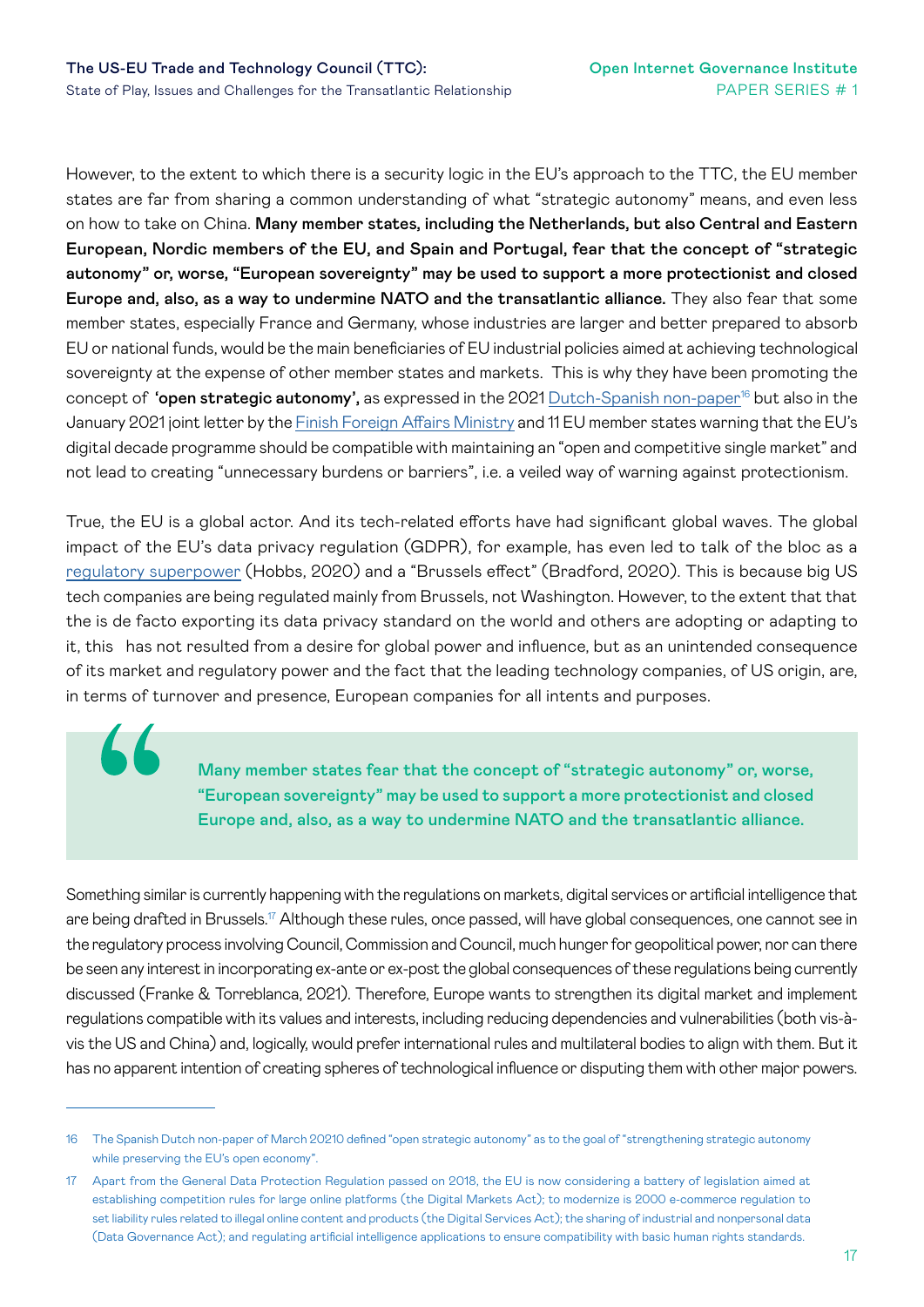**44** 

#### Different urgencies and alternatives on both sides of the Atlantic

In both the EU and the US, industrial policies and digital markets' regulation are central to technology policy. In both cases, markets are needed to generate economic growth. The difference is that, in the US, technology is also seen to sustain a global superpower role, not just to create a thriving internal market, as in the case of the EU. In contrast to the EU, which aspires to strategic autonomy, the is already a technological superpower thanks to the volume of its markets for digital goods and services, its capital markets, its capacity for innovation and, above all, the global presence of its technology companies. Still, it's far from being strategically autonomous when it comes to high-performance chips, rare earths and 5G.

Therefore, the contrast is quite clear between, on the one hand, a Europe that plays defensively to build its autonomy and, on the other hand, a US that aspires to defend its global role and power. Ultimately, if Washington sees tech policy as a means to sustain the US superpower role and contain China, it will approach TTC with a purely transactional view, trying to see the extent to which the TTC adds or detracts energies from this process of matching China. Therefore, the amount of time and resources the US is willing to invest in the TTC is conditioned by the alternatives. And here, it is important to note that while the US is working in parallel with other partners (such as the Quad, AUKUS or other initiatives), the EU, having less capacity and pull to reach out to others, would be the one most damaged by the US losing patience or concluding that the TTC is not worth the effort it would require to make it work properly.

> The TTC's success may be threatened by two different types of risks. The first one is the EU limiting their focus to narrow market regulation issues, where the US can hardly meet the EU halfway. The second is the US narrowly understanding the TTC as a China countering exercise, which will lead to frustration in both Washington (the EU contribution will always be below the expectations in content and speed) and Brussels (which is not only worried about Beijing but also about the power of US tech companies).

The US and the EU need to deal with China's on a variety of issues, including unfair trade and investments practices, cyber-security and tech industrial espionage, as well as its worldwide spreading of surveillance technologies and attempt to capture technology standards organizations. To confront China on the tech field, the US and the EU need to set up democratic standards, strengthen rules-based multilateral institutions and help democracies thrive in a more secure cyberspace with less foreign interference. Despite the different starting points and strategic visions, both the US and the EU need thriving, open markets, and they both face the same challenge (China), which makes it possible to envisage a possible agreement. But for this agreement to happen, the two parties need to align their market policies, security preferences and values more closely. This is discussed in the next section.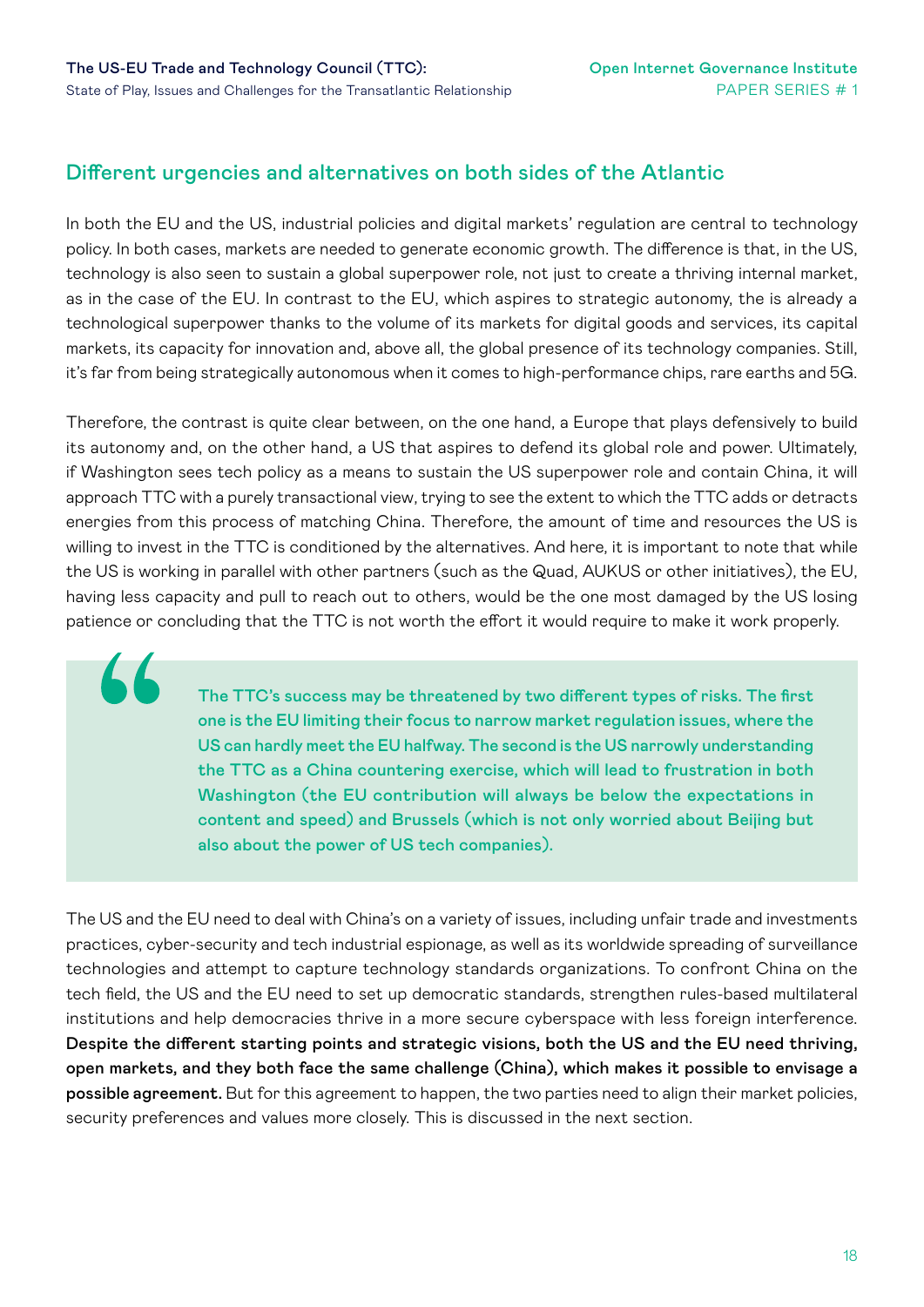# <span id="page-18-0"></span>Part III The playground, problems and the opportunities

#### A three-basket approach

To better examine the state of play of US-EU tech relations and the opportunities and obstacles for enhanced cooperation in the context of the TTC, topics will be grouped into three main baskets: markets, security, and democracy.

The first basket brings together market-related issues. Technology markets are a precondition for power and states' strategic autonomy. Without thriving and full-functioning technology markets delivering growth and jobs, actors can only be policy and tech takers from third parties. The larger and better regulated the domestic and the transatlantic markets are, the more leverage the US and the EU will have vis-à-vis third actors, and the greater their ability to set the rules of the game will be; not to mention that they will also be more capable of offsetting Chinese pressures and areas of influence. The US and the EU have, therefore, a vested interest in expanding their tech markets. This includes trade, connectivity infrastructure (5G, cloud infrastructure, undersea cables) and issues covered by the TTC, such as global trade challenges, joint research, and investment but also regulatory issues such as competition, data governance, taxation, and tech standards.

The second basket deals with security issues. As technology is weaponized to support power politics, security becomes central, both at home and abroad. Tech markets are the main asset states must engage in [Geotech politics](https://ecfr.eu/publication/geo-tech-politics-why-technology-shapes-european-power/) (Franke & Torreblanca, 2021). They, therefore, need to be secure from hostile competitors seeking to exploit vulnerabilities, impair actual or potential sources of growth, damage strategic infrastructures or steal key technologies and transfer them to other countries. Here, the US and the EU have an incentive to work together to preserve their markets, reduce vulnerabilities and dependencies on key technologies (such as semiconductors) and confront or deter hostile actors when it comes to export controls, investment screening, security of supply chains, semiconductors, and ICT security.

The third basket includes democracy and values. Today's democracies are threatened by the misuse of information and communication technologies. Social network platforms and communication networks are often vehicles of cybersecurity attacks, disinformation campaigns, influence operations, and electoral interference by foreign powers, the dissemination of illegal or harmful content, data privacy breaches or data theft. At the same time, authoritarian regimes abuse AI technologies for purposes of unlawful or arbitrary surveillance, implement social scoring systems, shut down the internet of prosecuting freedom of speech online and dissenters or export these technologies to like-minded countries to help repressive regimes strengthen their grip on power. Therefore, both at home and abroad, the US and EU should seek to ensure that technology strengthens and does not undermine existing democracies and helps struggling democracies and human rights activists counter the use of technology to suppress dissent by authoritarian regimes (Feldstein, 2021).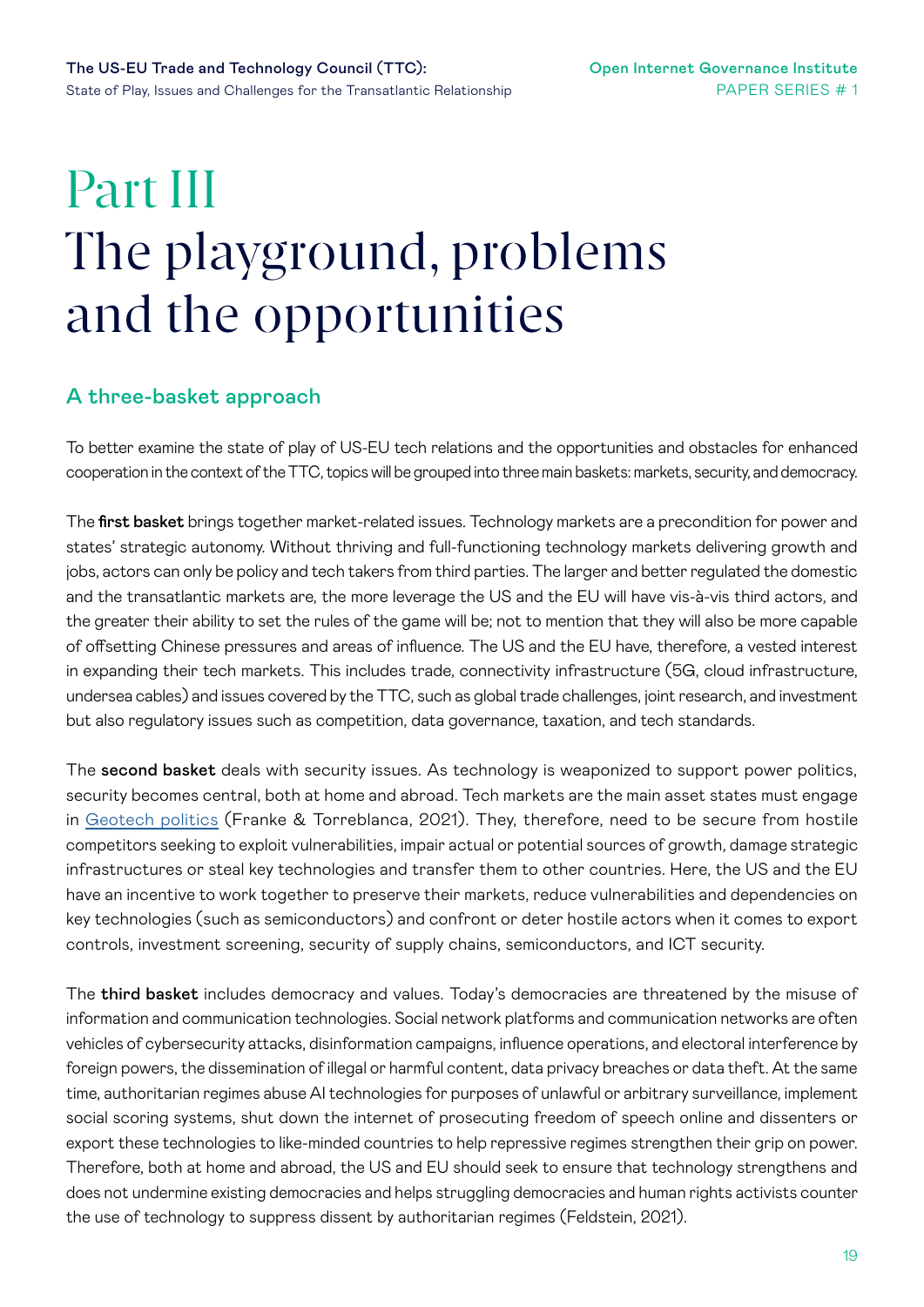### Basket I: Market opportunities and obstacles

#### Table 1. Transatlantic Tech Relations – The TTC – State of Play | October 2021

| <b>MARKETS</b>                         | <b>US position</b>                                                                                                                                                                                                                                                                                                                                                                                                                         | <b>EU</b> position                                                                                                                                                                                                                                                                                                                                          | State of play                                                                                                                                                                                                                                                                                                        |
|----------------------------------------|--------------------------------------------------------------------------------------------------------------------------------------------------------------------------------------------------------------------------------------------------------------------------------------------------------------------------------------------------------------------------------------------------------------------------------------------|-------------------------------------------------------------------------------------------------------------------------------------------------------------------------------------------------------------------------------------------------------------------------------------------------------------------------------------------------------------|----------------------------------------------------------------------------------------------------------------------------------------------------------------------------------------------------------------------------------------------------------------------------------------------------------------------|
| Competition                            | The US government and<br>Congress are both intensifying<br>their scrutiny of Big Tech<br>companies. However, they are<br>moving at a slower speed, with<br>a lower level of ambition than<br>the EU, and with different policy<br>responses from Democrats and<br>Republicans. The US qualified<br>the EU's Digital Markets Act<br>as "threatening to undermine<br>prospects for transatlantic<br>cooperation on trade and<br>technology". | The EU has long been<br>spearheading investigations<br>and levying landmark antitrust<br>fines on tech companies.<br>The EU is set to ramp up its<br>efforts in this field via the<br>Digital Markets Act, first<br>proposed in December 2020<br>and currently being discussed<br>in the European Parliament,<br>which will heavily affect US<br>companies. | The EU and the US diverge<br>in their competition visions<br>and objectives. They want<br>to dialogue but are seeking<br>regulatory "respect" and<br>autonomy. The US seeks<br>a light "mutually beneficial<br>cooperation" while the EU<br>wants a "level playing-field".                                           |
| <b>Taxation</b>                        | While the Trump<br>Administration favoured<br>a voluntary tax system,<br>President Biden (and Treasury<br>Secretary, Janet Yellen) hailed<br>the "once in a generation<br>opportunity" to implement a<br>global minimum corporate tax<br>rate at the OECD.                                                                                                                                                                                 | Despite the 2018 "fair taxation<br>of digital economy" package<br>proposed by the Commission<br>(with no further follow-up),<br>EU member state divisions on<br>taxation (requiring unanimity)<br>have prevented the EU leading<br>in this field.                                                                                                           | The Biden Administration's<br>U-turn on this matter has<br>facilitated the eventual<br>approval by 130 countries<br>of a tax rate above the 15%<br>floor. Having digital companies<br>paying more taxes was a long-<br>standing demand of the EU at<br>the OECD.                                                     |
| <b>Trade</b><br>in digital<br>services | The US fears the EU's "digital<br>sovereignty" will lead to trade<br>protectionism. It also fears<br>EU regulation will negatively<br>impact upon US companies<br>in Europe and globally. The<br>US has not generally sought<br>digital-only trade agreements<br>but geostrategic "alliances"<br>touching upon technology<br>issues.                                                                                                       | The EU fears that the US<br>aims to use the TTC to<br>push for the interests of<br>US companies and uptake<br>of their technologies while<br>protecting its markets at a<br>moment in which the EU seeks<br>technological sovereignty. The<br>EU tends to add a digital layer<br>to bilateral and regional trade<br>agreements.                             | There are significant market<br>incentives for the US and the<br>EU to agree on bilateral trade<br>in digital services. Even though<br>global digital trade rules<br>do not fall under the TTC's<br>mandate, the EU and US could<br>coordinate to help the WTO<br>draw a first agenda on these<br>much-needed rules. |
| Data<br>governance                     | The US seeks a political<br>dialogue. It tried to include<br>data flows as part of the TTC<br>discussion due to its interest<br>in revamping the EU-US<br>Privacy Shield which was<br>declared invalid by the Court<br>of Justice of the European<br>Union (ECJ).                                                                                                                                                                          | The EU opposed including<br>data flows within the TTC's<br>remit. The ECJ (European<br>Court of Justice) is currently<br>considering further actions<br>related to the Privacy Shield.<br>Member States and Brussels<br>are taking measures to limit<br>misuse of Europeans' personal<br>data by US firms.                                                  | This is one of the most<br>controversial issues in<br>US-EU tech relations. The<br>expectation is that agreement<br>on other matters now will ease<br>data governance discussions<br>later. Still, experience shows<br>that agreements reached at<br>the negotiation table may be<br>quashed by the Courts.          |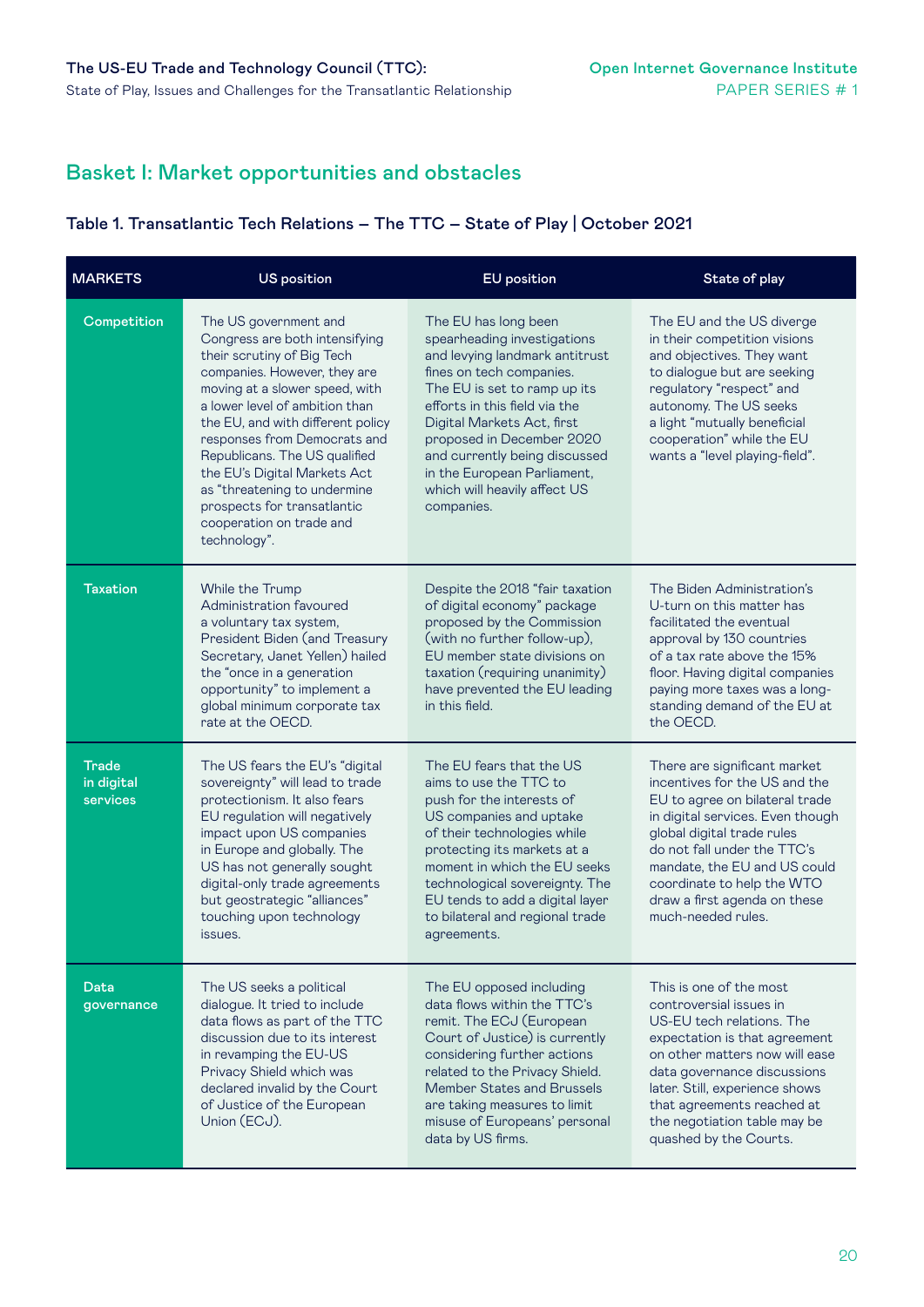While deep-seated differences on tech market issues between the US and the EU remain, the Biden Administration has clearly signalled its intention to depart from the confrontational approach of the previous Administration, opting instead for dialogue and negotiation to solve these differences. The Biden Administration's successful push for a global agreement on the [taxation](https://www.oecd.org/newsroom/130-countries-and-jurisdictions-join-bold-new-framework-for-international-tax-reform.htm) of big companies, something the EU and its member states had been calling for previously under what the Trump Administration disapprovingly dubbed the "Google tax", is indicative of this new ambition.<sup>18</sup> In the meantime, the US Congress, States, agencies and attorney generals are drawing on EU experiences to investigate big tech companies market position and practices but also sharing the EU value-based approach to surveillance technologies (such as facial recognition), or try and adopt their own data protection regulations.

As seen in the recent decision by the US to lift the [steel and aluminium tariffs](https://www.reuters.com/world/us-eu-expected-announce-deal-ending-steel-aluminum-tariff-dispute-sources-say-2021-10-30/) imposed by President Trump in 2018, the TTC is already capitalizing upon this conciliatory mood. It now needs to extend it to the regulatory field and deliver agreements. Both the US and the EU want to produce a regulatory system that foster benefits for consumers while limiting costs and negative externalities associated with scale, market power and data exploitation practices.

Both parties, however, are proceeding at different speeds. The EU, a far more experienced regulator, is currently exploring a series of legislative packages in the European Parliament while the Commission's Executive Vice-President Margrethe Vestager continues to spearhead landmark competition investigations. Meanwhile, the US is still grappling with how to adapt and revamp existing anti-trust institutions, such as the Federal Communications Commission (FCC) and the Federal Trade Commission (FTC), to set the limits of tech companies' market power. Also, while the US Congress is conducting a major series of hearings on how big tech is working, it seems very unlikely that it will end up drafting big legislative packages like the EU's. In this context and given EU regulations tend to fill the void and become global standards via the "Brussels effect", the US should be incentivized to use the TTC to engage in deep dialogue with the EU on regulation, standard-setting, research, investment, and innovation.

Similarly, when it comes to trade issues, both the US and the EU would benefit widely from having multilateral institutions, from the OECD to the G20 or the WTO, adopt tech standards and principles that can enhance trade in digital goods and services but also prevent [China from imposing its own standards](https://www.ui.se/globalassets/ui.se-eng/publications/other-publications/technical-standardisation-china-and-the-future-international-order.pdf), as it is currently doing through its Belt and Road Initiative (Rühling, 2020). This is a central element of the TTC, whose first working group deals with technological standards and was tasked at the Pittsburgh meeting with coordinating US and [EU positions](https://ec.europa.eu/growth/single-market/european-standards/key-players-european-standardisation_en) in international standard-setting organizations.

The potential impact of this cooperation is significant. Inasmuch as the US built a rules-based, open, liberal, multilateral order after World War II, the TTC could now be the seed of a new multilateral tech order creating a truly democratic system of tech governance that would serve both US and EU interests and values. Making tech multilateralism work would not only benefit like-minded countries, but it remains the most effective way of countering China.

<sup>18</sup> Spain was pioneer, together, with Germany, in standing against Google News service on copyright arguments, which led Google to shut [down](https://support.google.com/news/publisher-center/answer/9609687?hl=en) the service, and also in introducing specific taxes aimed at digital companies. It has also passed [a Digital Services Tax](https://taxfoundation.org/spain-digital-services-tax/) envisaging a 3 percent tax on revenues from online deals brokered on digital platforms, and sales of user data by tech companies with at least €750 million (US \$893 million) in total annual worldwide revenues and Spanish revenues of €3 million (\$3.57 million). This tax will now be scrapped following the [new Global Tax Agreement.](https://taxfoundation.org/global-tax-agreement/)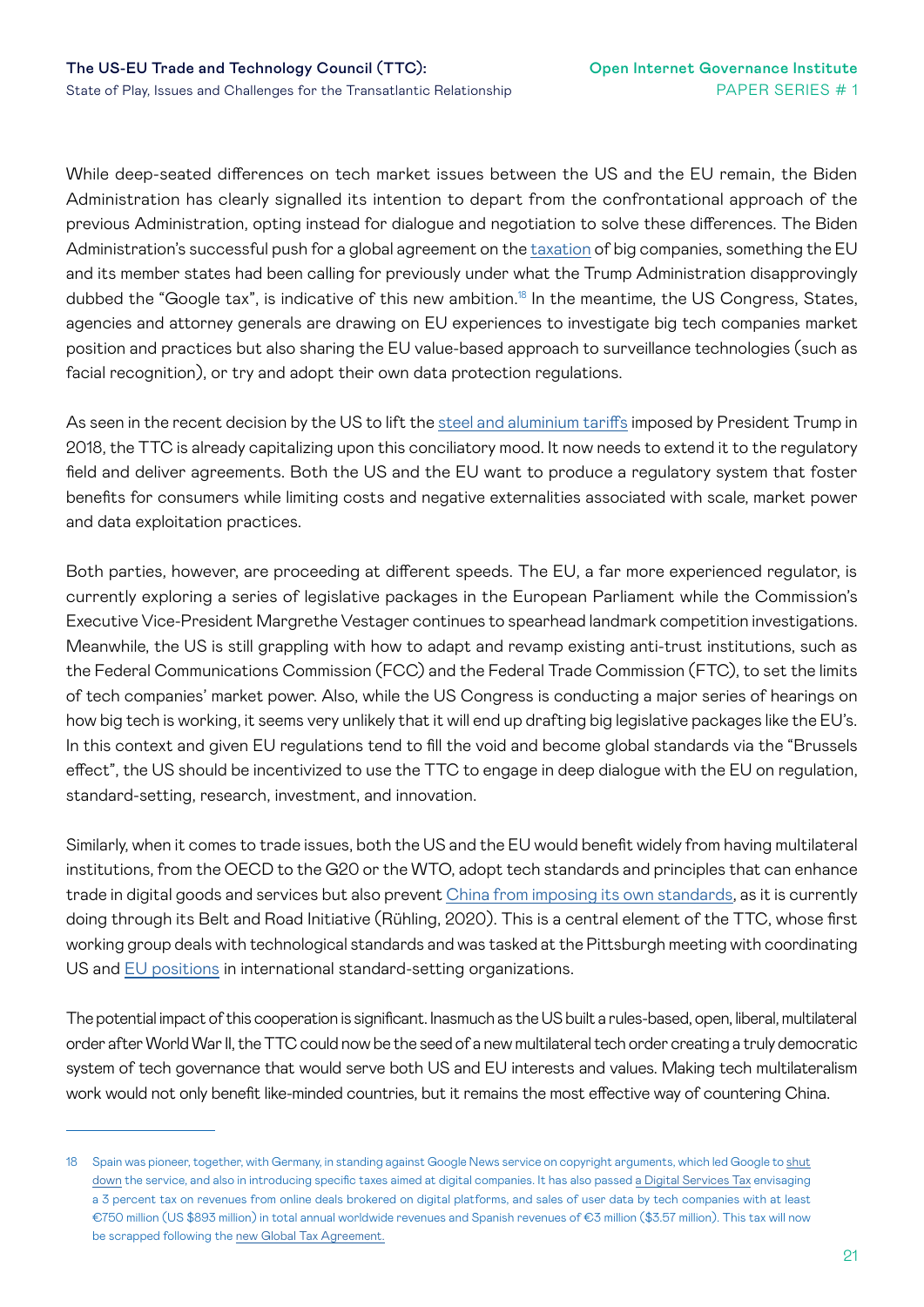Beyond the US's heavy China ambitions for the TTC, the US and the EU are immersed in a twin digital and green transition which could make the TTC very relevant for both actors. The establishment of a specific working group on climate and green tech underscores the critical role of technology in the energy transition and fight against climate change. Cooperation in green technologies is thus a big part of the TTC's positive agenda, particularly as access to green technologies and the raw materials needed to develop them becomes strategic and disputed. Also, cooperation on green tech may help alleviate potential tensions in transatlantic relations created by the EU's plans to introduce carbon border adjustment tariffs and, hopefully, avoid these mechanisms being applied to the US.

There remains, however, many hurdles ahead that could become key battlegrounds for the TTC. For starters, data flows - the most sensitive issue in US-EU tech relations - have deliberately been omitted from the TTC's scope, and numerous caveats have been introduced on the need to respect each party's regulatory processes and independence. The protracted difficulties experienced by the EU to have its Privacy Shield Agreement validated by its Court of Justice (ECJ) shows how difficult reaching an agreement on this matter will be (Monteleone & Puccio, 2018). Here, some hope this exclusion is meant to facilitate less visible and more discreet negotiations while other believe that following the June 2020 European Court of Justice ruling in Schrems II, it seems quite difficult to find a durable solution to the free flow of personal data to the US that meets GDPR standards and can withstand EU court scrutiny (Barker 2021). Therefore, to the extent to which the EU holds that it cannot compromise on its human-centric approach to data privacy and rights, this issue works as a time bomb under the TTC table.19 Still, the US and the EU cannot indefinitely avoid addressing it, if only because this lack of agreement introduces a lot of market and regulatory uncertainty when it comes to transatlantic trade flows and is a source of constant tensions.

Similarly, while the first TTC meetings and discussions are focusing on the low-hanging fruit of tech regulation, the US will not escape the ("Brussels") effects of the new legislation currently being developed by the EU. The [Digital Market](https://ec.europa.eu/info/strategy/priorities-2019-2024/europe-fit-digital-age/digital-markets-act-ensuring-fair-and-open-digital-markets_en) and [Digital Services Acts](https://ec.europa.eu/commission/presscorner/detail/en/QANDA_20_2348) will have a major impact on US tech companies once approved, both in terms of competition (size and number of firms, relations with competitors, etc.) but also on platform content (algorithmic regulation, duty of care concerning illegal or harmful content).<sup>20</sup> Therefore, there are unavoidable regulatory curveballs on the road ahead.<sup>21</sup>

Additional hurdles for the TTC relate to trade itself. The Biden Administration has departed from the [antagonist trade stance of its predecessor](https://www.atlanticcouncil.org/in-depth-research-reports/report/making-america-first-in-the-digital-economy-the-case-for-engaging-europe/) (Burwell, 2018) and has sought a trade truce with the EU on some

<sup>19</sup> EU Member States are continuously expressing concern on the allegedly misuse of personal data from EU citizens by US technology companies.

<sup>20</sup> The Spanish National Commission on Markets and Competition [\(CNMC](https://www.cnmc.es/prensa/contribucion-cnmc-plataformas-digitales-comision-europea-consulta-publica-20201110)) has called for "particular caution on the part of the authorities in regulating digital markets due to their rapid transformation and has recommended a flexible framework that avoids over-regulation, contributes to legal certainty and minimizes possible regulatory and competency overlaps that may arise" (see CNMC [Position Paper](https://www.cnmc.es/sites/default/files/editor_contenidos/Notas de prensa/2020/CNMC position paper on DSA and NCT.pdf)  on the Digital Services Act and a New Competition Tool and CNMC [Position](https://www.cnmc.es/sites/default/files/editor_contenidos/Notas de prensa/2020/CNMC position paper on DSA_1.pdf) Paper on the Digital Services Act from the point of view of content).

<sup>21</sup> The DMA was criticized by the US for considering that the EU's focus "threatens to undermine prospects for transatlantic cooperation on trade and technology", according to the National Foreign Trade Council's [statement](https://www.nftc.org/newsflash/newsflash.asp?Mode=View&id=236&articleid=4239&category=All) in December 2020. However, the US Federal Trade Commission (FTC) has also launched antitrust investigations against GAFAM companies, concretely Facebook's prior acquisitions of potential competitors -such as Instagram and WhatsApp. Similarly, with the launch of the Commission's DSA, the National Foreign Trade Council had similar criticisms as they had for the DMA.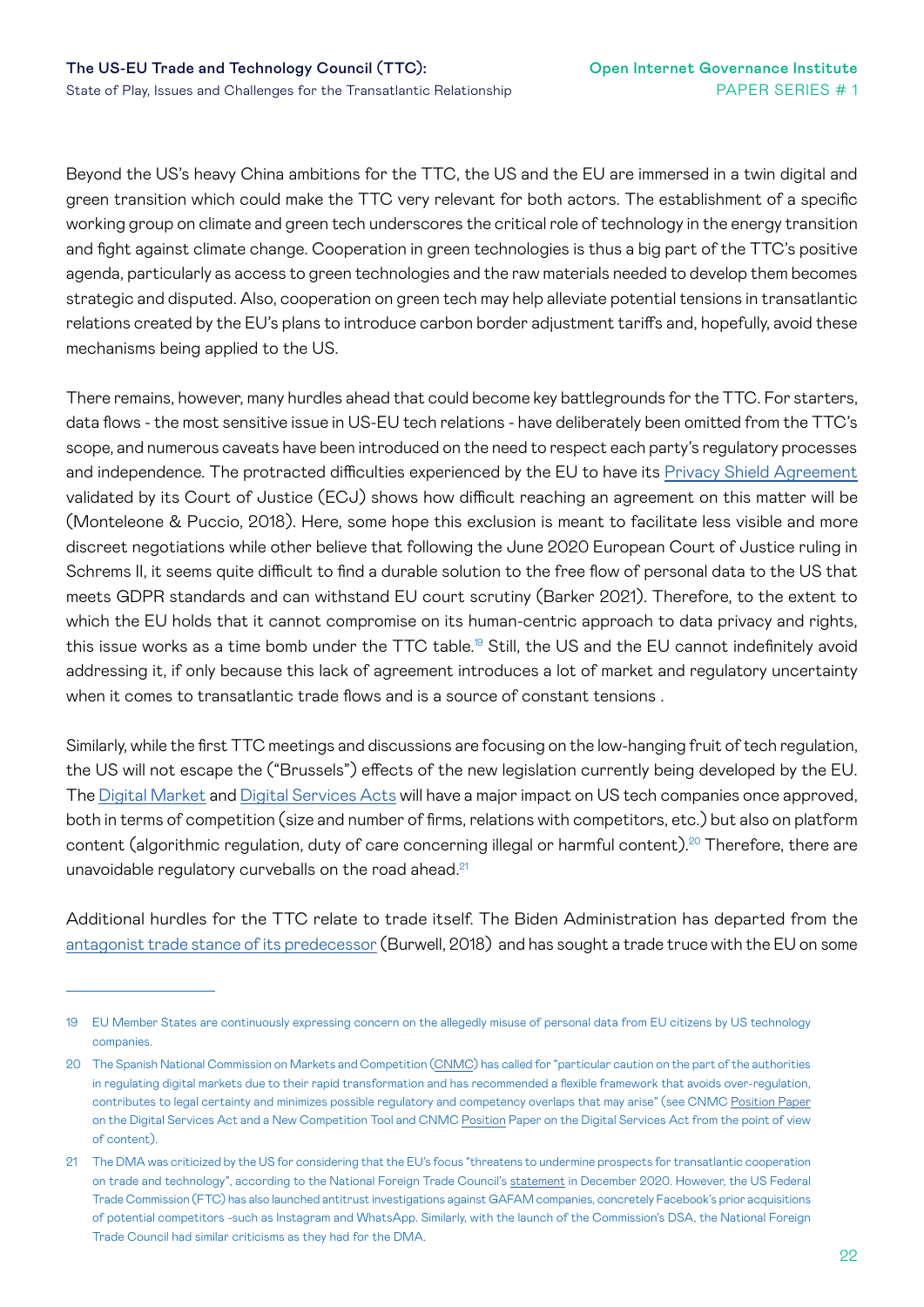pending issues such as the Boeing-Airbus spat. However, what Europeans are hearing from Washington - such as "Buy American" or "a foreign policy for the Middle Class" - make it clear that this Administration is still far from wanting to bring transatlantic trade relations to the status quo ante of the ambitious but failed TTIP negotiations.

On the EU side, as [Barker \(2021\)](https://ip-quarterly.com/en/ttc-lift-euro-atlantic-tech-alliance-takes-shape) has pointed out, the last thing that the Commission and the member states want is to get bogged down in the trade disputes on agriculture, investment dispute settlement, and procurement which led the TTIP to fail. Also, not all EU member states are in favour of a deeply integrated transatlantic tech market. In fact, a sizeable number of EU countries, including, most importantly, France and Germany, are looking more towards European solutions when it comes to data hosting (e.g., as the Gaia-X project) and critical technologies.<sup>22</sup>

In the same vein, in the eyes of the European Commission, the fact that the US is reluctant to take advantage of the one technology in which Europe has the lead (5G & 6G) and is, instead, promoting alternative standards such as Open RAN, does not help build trust among the two parties surrounding the TTC's capacity to help them better exploit existing and future synergies.<sup>23</sup>

Hurdles do not only arise from bilateral ties between the EU and the US but also when (dis)engaging with third countries. The TTC clearly states that it will [establish](https://ec.europa.eu/commission/presscorner/detail/en/STATEMENT_21_4951) an agenda on global digital trade rules to avoid new and unnecessary technical barriers and address challenges from non-market economic policies and practices. This is important, but it should not overlook existing advancements that have been made by other countries. Concretely, Chile, New Zealand, and Singapore launched the Digital Economy Partnership Agreement (DEPA), which is a "[digital-only](https://www.cigionline.org/publications/the-digital-decide-how-to-agree-on-wto-rules-for-digital-trade/)" trade agreement, rather than the habitual all-encompassing trade agreement that includes a brief mention of technology (Bacchus, 2021). The TTC should not set up a closed, definite agenda on digital-only trade rules. Rather, the EU and US should seize the opportunity presented by the TTC to draw a joint agenda that may be capable of influencing other countries in their favour at the WTO level $24$ . Finally, the role of developing countries in the decision-making and agenda-setting of digital trade rules must be taken into account.<sup>25</sup>

<sup>22</sup> The failed Andromède project in France, DeMail in Germany, and the Quaero platform, which was launched by France and Germany) show how complex these initiatives are. The much cherished Gaia-X, a cloud data project led by France and Germany, an in which Spain is too participating, aimed at helping Europe regain digital sovereignty vis-à-vis foreign (American) players, i[s struggling to get off the ground](https://www.politico.eu/article/chaos-and-infighting-are-killing-europes-grand-cloud-project/) amid infighting between corporate members, disagreement over its overall aims and a bloated bureaucratic structure that is delaying decisions.

<sup>23</sup> The OpenRAN alliance recently suffered from several withdrawals and criticism. Nokia -one of the top three companies globally alongside Ericsson and Huawei- suspended its work in this industry group due to fears of potential U.S. penalties for working with Chinese firms which are part of the US entity blacklist. Additionally, other major telecom operators from Europe participate in this Open RAN alliance, as they advocate for this model because it would break the market power of the two European companies -Ericsson and Nokia- and Huawei.

<sup>24</sup> Pending issues are: what ["digital trade"](https://www.cigionline.org/publications/the-digital-decide-how-to-agree-on-wto-rules-for-digital-trade/) means; how existing WTO rules apply to digital trade, especially the General Agreement on Trade in Services (GATS) (Bacchus, 2021); which customs duties will be imposed on digital transactions; and how to make the transition into new rules in terms of criteria, taxation.

<sup>25</sup> In 2019, Japan proposed the "G20 Osaka Track", a process that aimed to intensify efforts on international trade rules on digital economy, especially data flows and e-commerce, while promoting enhanced intellectual property, personal data, and cybersecurity protections. The Osaka Track derives from the idea of a "Data Free Flow with Trust" (DFFT) from Japanese Prime Minister Shinzo Abe at the World Economic Forum 2019. However, India, Indonesia, and South Africa decided not to sign the Japanese proposal, as they considered that data should be discussed just within the WTO, and also developing countries need to have an especial voice in the policy space due to their major role as "disconnected countries" which sooner rather than later will start immersing themselves into data governance discussions. Of interest for the TTC agenda-setting [will be](https://ec.europa.eu/commission/presscorner/detail/en/STATEMENT_21_4951) WTO fisheries subsidies negotiations, impact of technology on labor markets, working conditions, and worker rights, and the effectiveness of labor enforcement tools.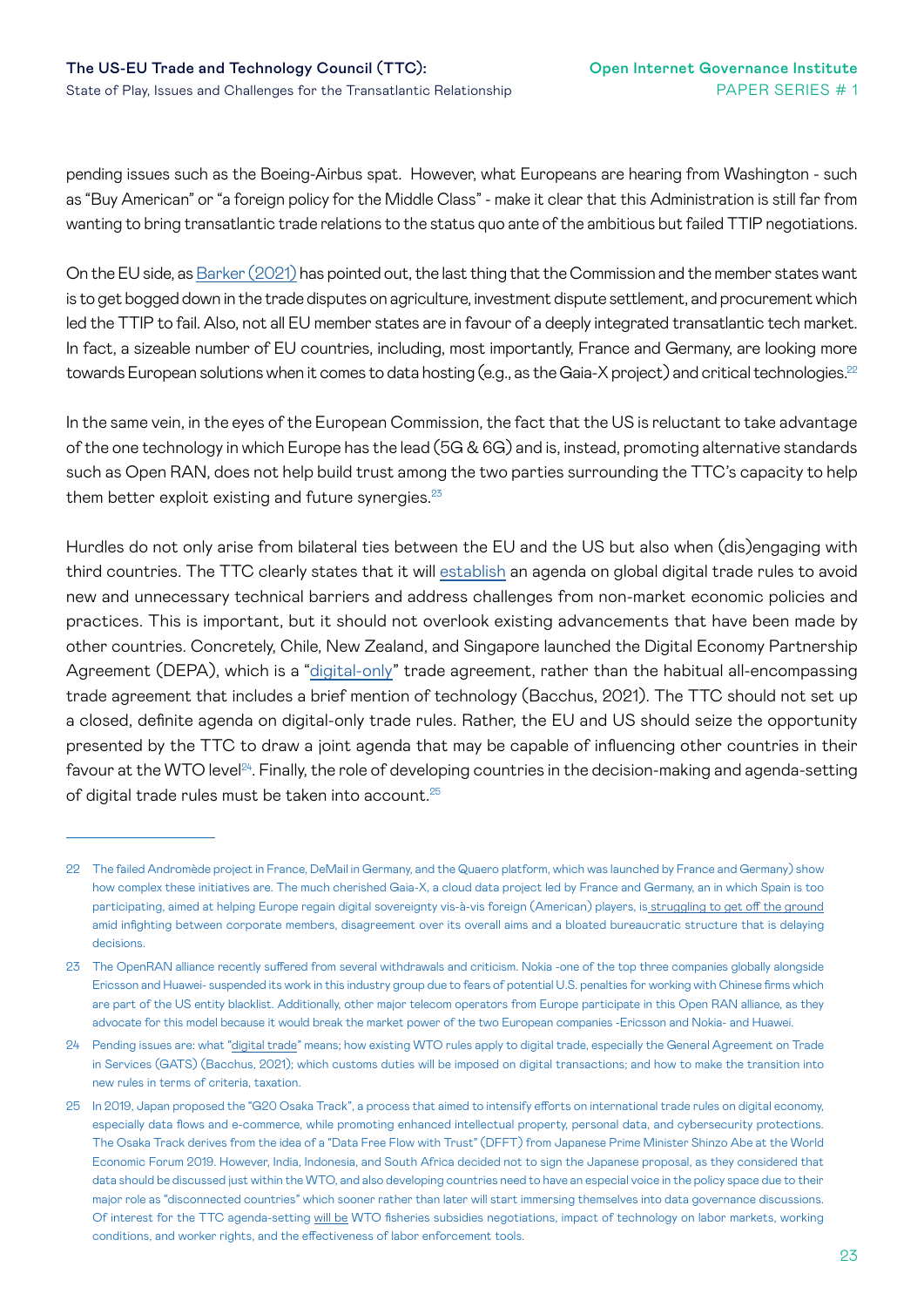### Basket II: Security opportunities and obstacles

#### Table 2. Transatlantic Tech Relations. The TTC. State of Play | October 2021

| <b>SECURITY</b>                                | <b>US position</b>                                                                                                                                                                                                                                                                                                        | <b>EU</b> position                                                                                                                                                                                                                                                                                                                                                                      | State of play                                                                                                                                                                                                                                                                                                                                                                                                      |
|------------------------------------------------|---------------------------------------------------------------------------------------------------------------------------------------------------------------------------------------------------------------------------------------------------------------------------------------------------------------------------|-----------------------------------------------------------------------------------------------------------------------------------------------------------------------------------------------------------------------------------------------------------------------------------------------------------------------------------------------------------------------------------------|--------------------------------------------------------------------------------------------------------------------------------------------------------------------------------------------------------------------------------------------------------------------------------------------------------------------------------------------------------------------------------------------------------------------|
| Export<br>control &<br>investment<br>screening | The US has significant<br>experience in dealing with both<br>export controls and dual-<br>use technologies in addition<br>to established procedures<br>for screening investments<br>potentially harmful for its<br>national security. Governance<br>is centralized under an inter-<br>agency committee.                   | The EU has recently<br>established the institutions<br>and legal procedures to<br>ensure an effective export<br>control regime for surveillance<br>technologies. The same holds<br>for investment screening, for<br>which legislation has just been<br>passed.                                                                                                                          | Both share a commitment to<br>investment screening of dual-<br>use technologies and export<br>controls on technologies that<br>pose a risk to national security.<br>Both agree on the importance<br>of multilateral efforts to<br>protect critical technologies.<br>Challenges include reconciling<br>different institutional<br>structures to ensure shared<br>objectives can translate into<br>policy proposals. |
| 5G, 6G<br>technologies                         | The US is prone to pursuing<br>an offensive approach to<br>democracy promotion<br>overseas. It clearly positions<br>itself against China. There is<br>no leading 5G company in the<br>US so it uses the OpenRAN<br>alliance to externalize its<br>democratic approach and have<br>other countries join its open<br>model. | The EU adopts a defensive<br>approach to democracy<br>promotion and avoids explicitly<br>positioning itself against<br>China. The EU first seeks<br>democratization of its own<br>5G model and later engages<br>with like-minded partners<br>(see digital partnerships with<br>the Indo-Pacific). Member<br>States have markedly different<br>attitudes towards 5G and risk<br>vendors. | The EU does not want the<br>TTC to become a forum<br>through which pressure is<br>exerted upon it to adopt a<br>confrontational approach<br>towards China on 5G<br>deployment. The TTC may help<br>the US and the EU agree on<br>R&D, joint risk mapping for<br>bridging security toolboxes,<br>and regulatory cooperation.                                                                                        |
| Semi-<br>conductors                            | The US seeks to protect<br>Taiwanese semiconductor<br>industries from China and<br>to develop its own industry.<br>The US has legal obligations<br>pursuant to the TAIPEI Act<br>of 2020 to support Taiwan<br>in cultivating alliances and<br>diplomatic partnerships.                                                    | The EU aims at securing a<br>"transparent, resilient supply<br>chain". Strong dependence<br>on Taiwan's semiconductor<br>industry, though EU Member<br>States and the EU have no<br>formal diplomatic ties with<br>Taiwan. Politically, a formal<br>partnership with Taiwan may<br>be tricky for the EU.                                                                                | Both the US and the EU are<br>heavily dependent on foreign<br>suppliers. There is significant<br>space for cooperation. Both<br>sides will benefit from the<br>division of this working group<br>into short, medium, and long-<br>term priorities, especially on<br>resilient supply chains.                                                                                                                       |
| Green<br>technologies                          | The US is one of the highest<br>polluting countries in the<br>green-digital transition nexus<br>and so would benefit from<br>international partnerships on<br>green tech which it has not<br>yet started developing.                                                                                                      | The EU is heavily dependent<br>on raw materials from third<br>countries, especially China, for<br>its renewable energy sector.<br>It needs to diversify its import<br>sources.                                                                                                                                                                                                          | The US and the EU have<br>decided to jointly map risks<br>stemming from raw materials<br>dependence and help each<br>other fight climate change.                                                                                                                                                                                                                                                                   |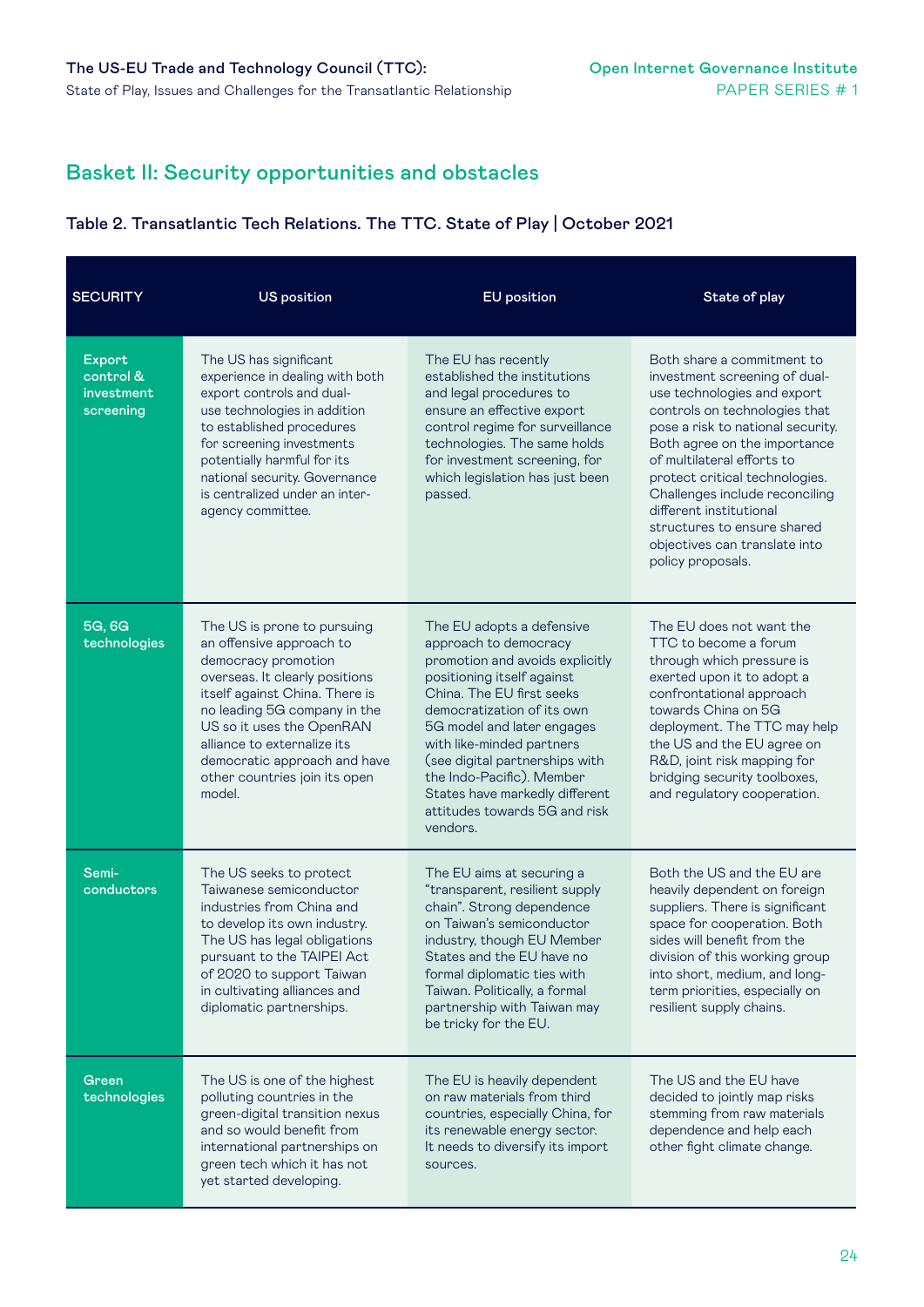At the recent TTC Pittsburgh meeting, the US and the EU showed their willingness to work together not only to expand their markets but to protect them from external interferences, especially from China, and guarantee their supply chains in some critical technologies. A preliminary agreement was reached on the three following issues.

The first is investment screening pertaining to national security and/or public order risks on sensitive technologies. Here, the US and the EU have agreed, if not to harmonize their regimes, to at least have them operate under the same general principles (non-discrimination, transparency, etc.) enshrined by the [OECD](https://www.oecd.org/investment/investment-policy/investment-policy-national-security.htm) in 2009 to avoid unfair and market-disruptive practices, as well as to exchange information and experiences. Even more promising, both have agreed to try and engage other partners to coordinate their approach.<sup>26</sup>

The second element is export controls, where similar coordination has been adopted, particularly in export controls of critical technologies in the defence and security fields and the important ethical, legal, political concerns they bring. Both the US and the EU are worried by the potential applications of surveillance technologies to practices violating human rights or international humanitarian law. Here too, China is a prominent concern, given both the US and the EU have strongly condemned Chinese use of these technologies against the Uighurs and are worried about their export to third countries. Therefore, they want to work together and with third parties in setting up more efficient regimes to control the transfer of critical technologies. However, the US and the EU deal with investment screening and export controls in different ways, which could make an agreement more difficult to reach. While the US manages both through the CFIUS, which is an interagency committee<sup>27</sup>, in the EU, export control and investment screening are dealt with via separate procedures and institutions involving not only the European Commission and the European Parliament but also the EU members states.28

The third element upon which this security package is based is supply chains, which the TTC addresses in the third Working Group and where there is a wide window of opportunity for Transatlantic cooperation.<sup>29</sup> Concretely, the working group seeks to tackle supply chain security and resilience in the critical fields of green and tech transformation, including clean energy, pharmaceuticals, and critical materials such as rare earths, which are strategically connected with [Green Tech](https://ec.europa.eu/docsroom/documents/42881) (Bobba et al., 2020).

Here, the EU needs to bear in mind that it participates in the TTC at a time when its Member States are [greatly](https://ec.europa.eu/docsroom/documents/42881)  [dependent](https://ec.europa.eu/docsroom/documents/42881) on raw materials (Bobba et al., 2020), not only from traditional suppliers like China and other Asian countries but [also from](https://ec.europa.eu/info/sites/default/files/foresight_report_com750_en.pdf) Brazil, Chile, DRC, Guinea, Mexico, Morocco, and Turkey. The TTC does not expressly mention these Global South countries, but the EU should have them on its radar when defining TTC agendas on

<sup>26</sup> The US has a well-established set of bodies and policies managing investment screening and export controls (the so-called [CFIUS,](https://home.treasury.gov/policy-issues/international/the-committee-on-foreign-investment-in-the-united-states-cfius/cfius-overview) while the EU is just beginning to develop its [legislation](https://ec.europa.eu/commission/presscorner/detail/en/ip_21_4601) (the [EU Export Control Regulation](https://trade.ec.europa.eu/doclib/press/index.cfm?id=2296) and [EU Screening Framework\)](https://ec.europa.eu/commission/presscorner/detail/en/ip_20_1867).

<sup>27</sup> The Committee on Foreign Investment in the US (CFIUS) includes the Department of Treasury - whose secretary is the Chairperson of CFIUS-, the Department of Justice, Homeland Security, Commerce, Defense, State, Energy, and the Offices of the US Trade Representative and of Science & Technology Policy.

<sup>28</sup> EU's new Export Control Regulation -which is in force since September 2021- establishes stricter export rules on cyber-surveillance technology, the responsibility of exports, greater transparency mechanisms, and the control over dual-use items for authoritarian regimes and is mainly managed through the European Parliament. On the other hand, the EU's Screening Framework -launched in October 2020 is led by EU Trade Commissioner Dombrovskis.

<sup>29</sup> Rare earths are critical assets for the green transition because they are essential to produce green technologies (wind, robotics, 3D printing and ICTs). Their shortage and geographical concentration [worry](https://ec.europa.eu/info/sites/default/files/foresight_report_com750_en.pdf) both the US and EU policymakers, who are largely dependent from third countries.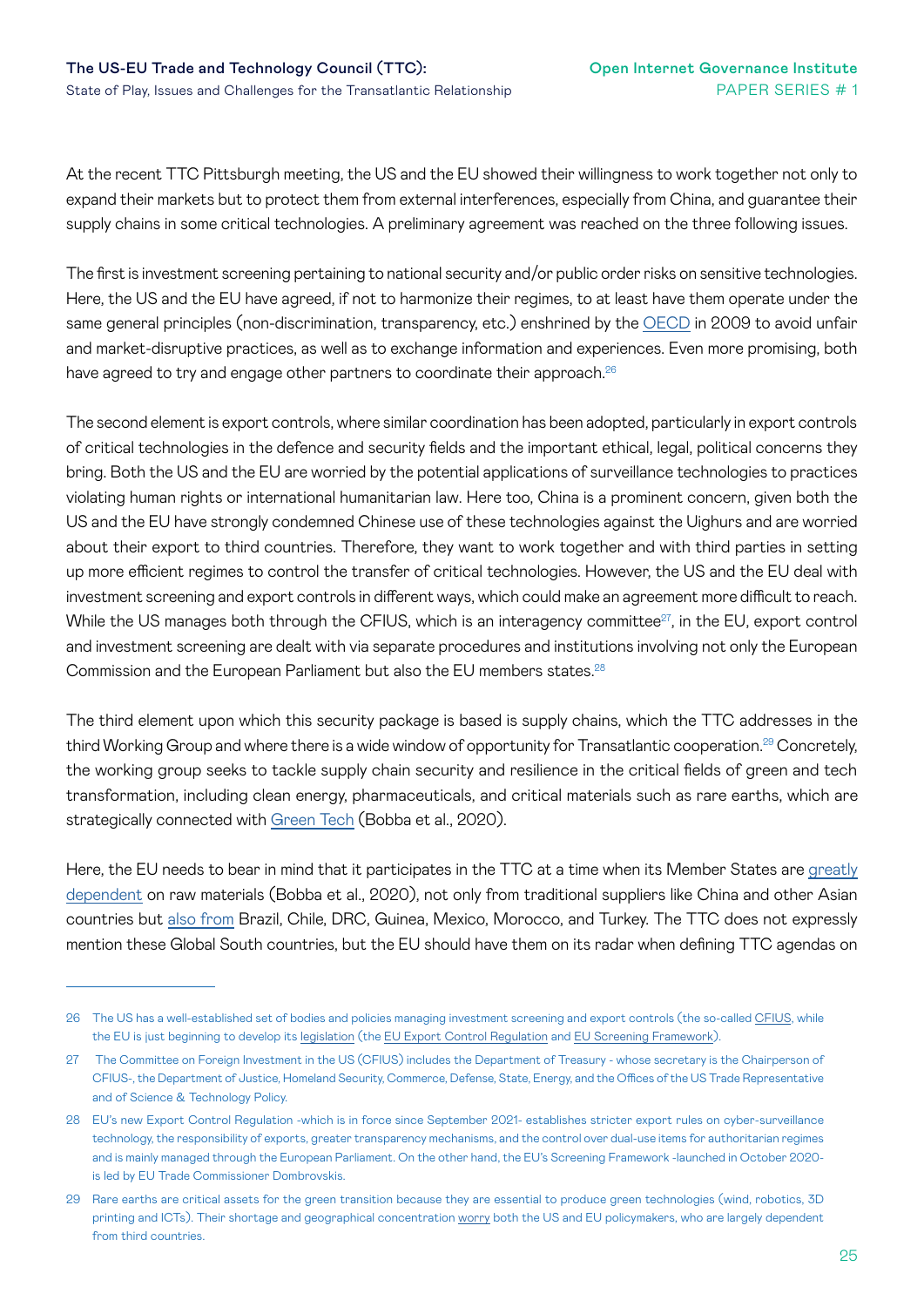how to build mutual trust and coalitions, in addition to the interactions of green tech with other working groups such as fair-trade practices or supply chains. The EU is already on this path, as evidenced by the EU-Japan Green Alliance, signed in May 2021 (although it does not make any reference to technology). While the US has not yet started looking at green tech international partnerships, the fact that it is one of the [highest polluting countries](https://www.iss.europa.eu/content/green-digital-diplomacy)  in the green-digital transition nexus means that it cannot afford not to (Pawlak & Barbero, 2021).

The US and the EU face a similar vulnerability in semiconductors, whose shortage and geographical concentration outside Europe and the US (most specifically in Taiwan but also [South Korea,](https://asia.nikkei.com/Business/Tech/Semiconductors/South-Korea-plans-to-invest-450bn-to-become-chip-powerhouse) which has just announced a \$451 billion investment in the sector) is a source of major concern given the central role they play in all sectors of today's digitalized economy. Following the US decision to invest in this field following the 2020 approval of the [CHIPS for America Act](https://www.congress.gov/bill/116th-congress/house-bill/7178), the EU followed suit and adopted a similar initiative (the Chips Act) seeking to compensate for its disadvantage in this field. These national security and vulnerability concerns were central in making the first TTC meeting in Pittsburgh a reality and prompted a further commitment to establishing a US-EU partnership to reduce dependencies and guarantee fair and secure access to semiconductors and avoid a subsidy race.<sup>30</sup>

The Pittsburgh meeting categorized semiconductor priorities as short, medium, and long term. This makes sense because the EU and the US share views on how to enhance the economic and industrial resilience of semiconductor value chains in the short-term but diverge significantly in their visions for tackling medium- and long-term priorities, not least on the key question of how to deal politically with Taiwan, one of the world's most prominent developers of semiconductors.<sup>31</sup>

Another national security-related element of the TTC in which progress was achieved in the first TTC meeting is the issue of coercive non-market practices such as forced technology transfers, state-sponsored theft of intellectual property, the support given to state-owned enterprises to acquire dominant market positions, and discriminatory practices against companies. Here too, the TTC looks beyond market issues and adopts a national security approach.

Finally, the TTC has a working group dedicated specifically to ICT security and competitiveness, which includes sensitive and critical areas such as 5G, undersea cables, data centres, and cloud infrastructure. There, once again, the national security logic and the (Chinese) elephant in the room explain why the US and the EU are planning to collaborate in preparation for the next generation of communication technologies for [6G.](https://blog.realinstitutoelcano.org/en/6g-europe-and-post-2030-scenario-internal-coherence-for-strategic-autonomy/)

<sup>30</sup> Taiwanese SMCP factories suffer constant cyber-attacks (allegedly from China). The US conducts regular military cybersecurity exercises to defend them.

<sup>31</sup> The EU has a high degree of dependence on Taiwanese industries. However, politically, neither the EU nor Member States have set up formal diplomatic ties with Taiwan. In 2015, the EU included Taiwan as part of its list of trading partners for a potential bilateral investment agreement. However, there have been no talks since then; just [institutional dialogues](https://www.ndc.gov.tw/en/nc_8455_34617) on digital economy, including semiconductors, between DG CONNECT and Taiwan's NDC or Economic Development Council. A diplomatic relationship with Taiwan could pose risks for the EU in the supply chains from both Taiwan and China. In contrast, the United States does seek to incorporate a closer look at democracy promotion when working with semiconductor partners. Specifically, the US and Taiwan conduct both offensive and defensive cyber exercises to protect Taiwanese semiconductor industries from alleged Chinese cyber-attacks. Likewise, the US has a legal obligation to support Taiwan in cultivating diplomatic alliances and partnerships, based on the TAIPEI Act of 2020.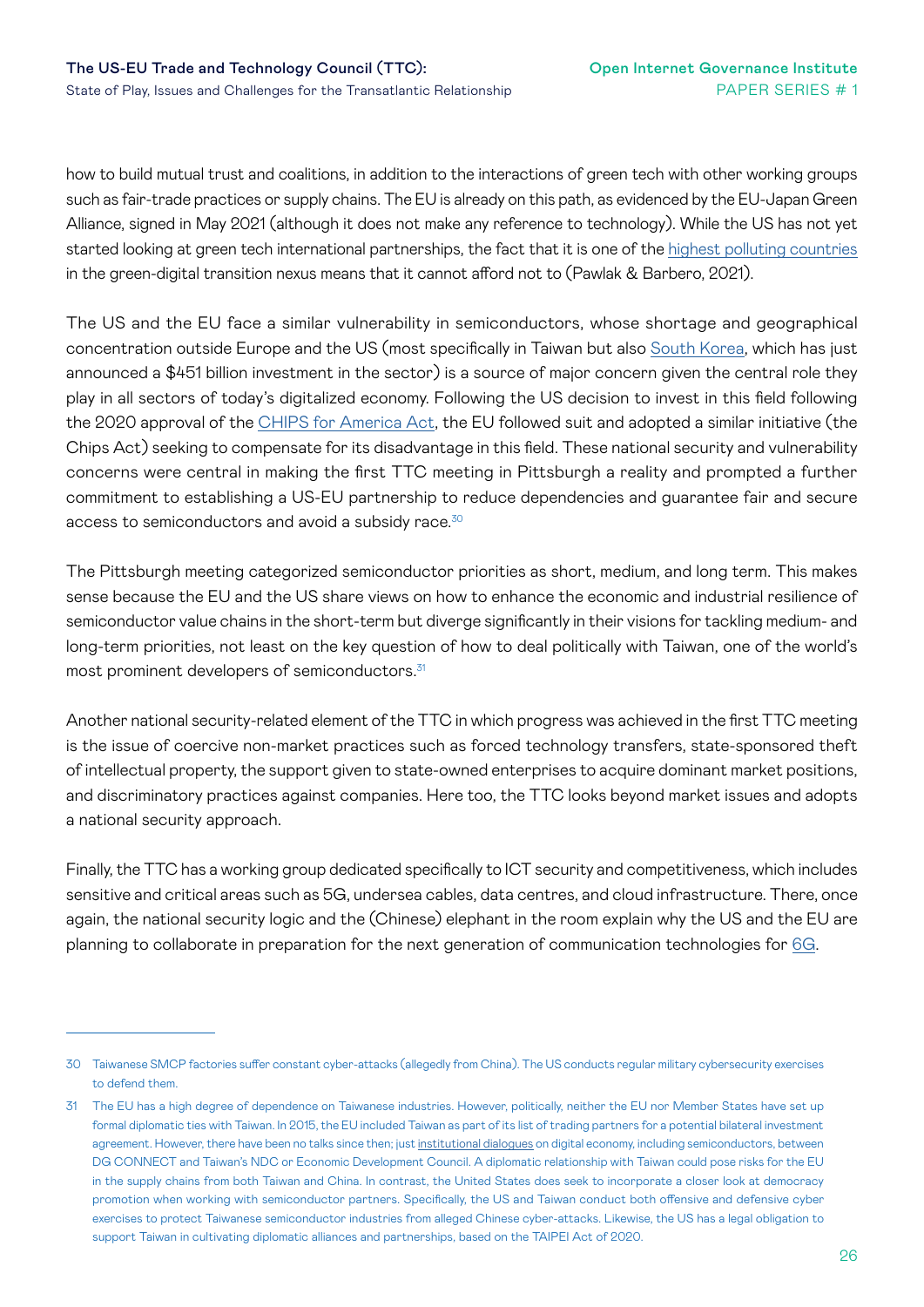Some issues will not be addressed at the TTC, such as military AI and cybersecurity. However, the EU and the US should bear them in mind, especially considering the significant work of both partners in these areas and the importance of addressing them due to China's rising influence. On military AI, while all EU Member States hold quite [similar positions](https://paxforpeace.nl/media/download/pax-rapport-crunch-time.pdf) (Kayser & Beck, 2018)<sup>32</sup>, [public opposition](https://www.hrw.org/news/2019/11/13/europe-poll-supports-killer-robots-ban) to lethal autonomous weapons systems varies by country, from 60% in Finland up to 81% in Ireland. The 2021 proposal for an AI Act at the EU level [excludes](https://eur-lex.europa.eu/resource.html?uri=cellar:e0649735-a372-11eb-9585-01aa75ed71a1.0001.02/DOC_1&format=PDF) "AI systems exclusively developed or used for military purposes" from the scope of this regulation. Meanwhile, the US views military AI through a defence lens, with the Department of Defense leading on it accordingly. Despite these differences, there is room for cooperation, as explained in the next chapter.

The second area of concern is cybersecurity. While the US has used cyber sanctions since 2012 to protect its own democracy and help others to do so, the EU has developed cyber sanctions as a tool to promote democracy, concretely with neighbouring European countries who do not form part of the EU<sup>33</sup>. If the TTC is to discuss cybersecurity at any point, the upcoming [EU Joint Cyber Unit](https://ec.europa.eu/commission/presscorner/detail/en/IP_21_3088) is an opportunity to address Member State gaps linked to varying strategic cultures on cyber-willingness to share information and institutional sensibilities amongst departments and ministries within the same country and among several Member States who are likely unaccustomed to collaborating in this realm.

Ultimately, the TTC's security basket might not fulfil its potential to transform global tech governance. Nonetheless, it can provide the positive elements to sustain the transatlantic tech agenda and help it weather the stormier trade and regulatory elements where the US and the EU, despite common interests, still openly clash.

<sup>32</sup> In 2018, the European Parliament passed a resolution urging the EU and its Member States to "work towards the start of negotiations on a legally binding instrument prohibiting" these weapons, although Austria has been [the only EU Member State](https://www.hrw.org/report/2020/08/10/stopping-killer-robots/country-positions-banning-fully-autonomous-weapons-and) calling for a ban on such fully autonomous weapons by 2020, being one out of a total of 30 countries globally which have urged the same petition since 2013.

<sup>33</sup> The EU has made cybersecurity into a new layer of foreign policy -although it is for now restricted to the realm of cyber sanctions. The EEAS manages cyber sanctions, but it has not included any other aspect of cyber within the foreign policy framework, except for EU's positioning on international cyber norms for State's responsible behaviour at UN negotiations. Cyber sanctions were created in 2017 with the launch of the first-ever ["Cyber Diplomacy Toolbox",](https://www.iss.europa.eu/sites/default/files/EUISSFiles/Brief 24 Cyber sanctions.pdf) which is limited to the aforementioned areas of cybersecurity (Moret & Pawlak, 2017). This toolbox may be extended [yearly](https://www.consilium.europa.eu/en/press/press-releases/2021/05/17/cyber-attacks-council-prolongs-framework-for-sanctions-for-another-year/) upon approval. Currently, it has been extended until May 2022. Meanwhile, cyber sanctions in the US are directly mandated by the White House.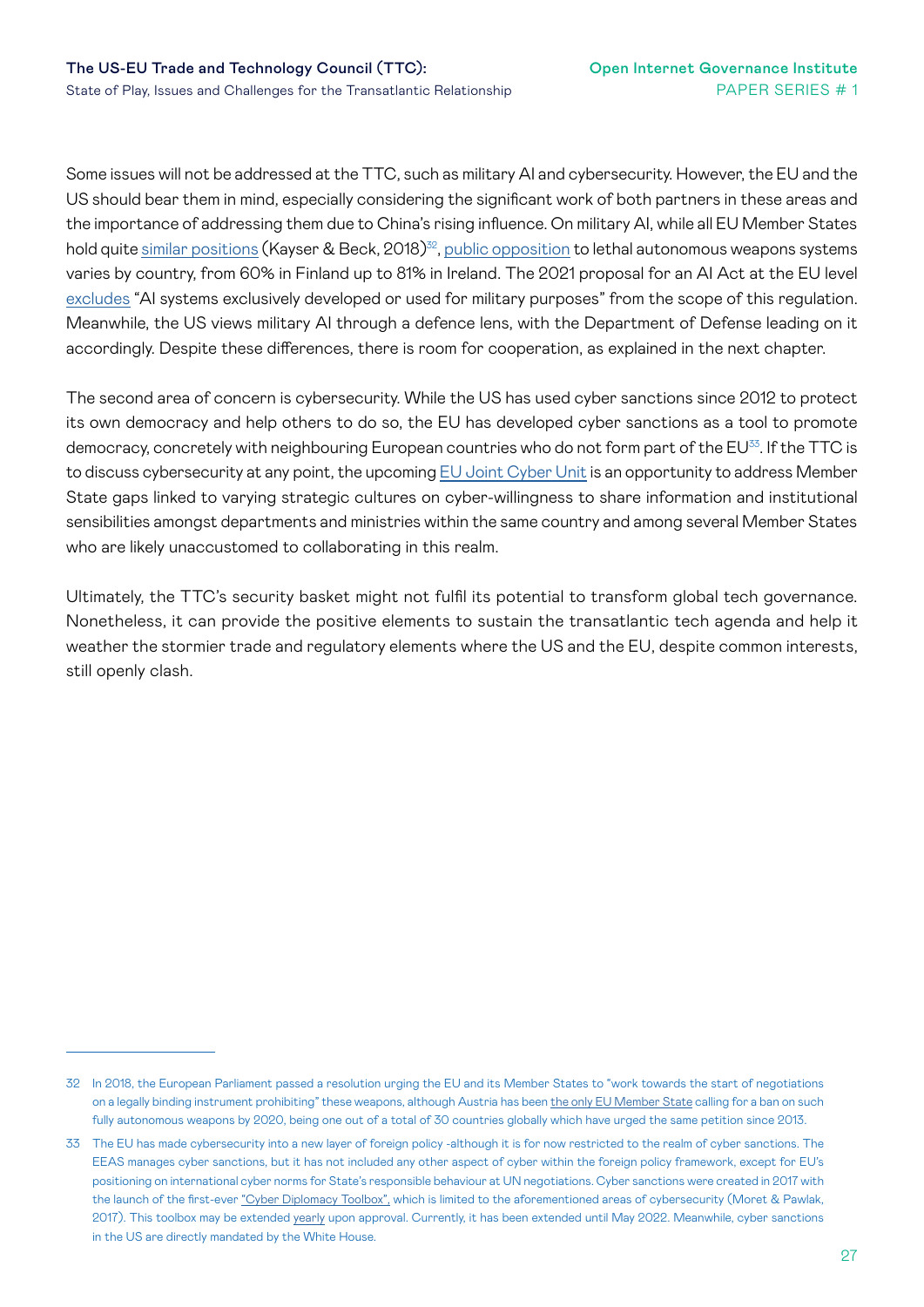### Basket III: Democratic values

#### Table 3. Transatlantic Tech Relations. The TTC. State of play. | October 2021

| <b>SECURITY</b>                     | <b>US position</b>                                                                                                                                                                                                                                                                               | <b>EU</b> position                                                                                                                                                                                                                                                                                                           | State of play                                                                                                                                                                                                                                                                               |
|-------------------------------------|--------------------------------------------------------------------------------------------------------------------------------------------------------------------------------------------------------------------------------------------------------------------------------------------------|------------------------------------------------------------------------------------------------------------------------------------------------------------------------------------------------------------------------------------------------------------------------------------------------------------------------------|---------------------------------------------------------------------------------------------------------------------------------------------------------------------------------------------------------------------------------------------------------------------------------------------|
| <b>Standards</b><br>setting         | While the US conceives of<br>standards as an economic but<br>also geopolitical asset, it is<br>less influential in international<br>standardization bodies.                                                                                                                                      | The EU pursues a more<br>values-based and human-<br>centric approach to standards<br>and enjoys far more influence<br>than the US in international<br>standardisation bodies.                                                                                                                                                | The parties can combine<br>the EU's greater influence in<br>international standardisation<br>bodies with the US's better<br>public diplomacy tools for<br>building coalitions to together<br>shape tech standards                                                                           |
| Al                                  | The US approach is dominated<br>by national security concerns<br>and technological competition<br>with China. The US's goal<br>is to "lead the world in the<br>development and use of<br>trustworthy Al" and it shares<br>EU concerns about the impact<br>of AI surveillance on human<br>rights. | The EU prioritizes economic<br>and human rights issues but<br>also public security concerns<br>(the prohibition on facial<br>recognition systems has<br>some exceptions for law<br>enforcement agencies). The<br>EU's AI goal is to become a<br>"trustworthy partner, oriented<br>to economic growth and social<br>welfare". | Both parties seek to develop<br>trustworthy AI systems which<br>respect universal human<br>rights and shared democratic<br>values. While there are<br>strong concerns regarding<br>authoritarian regimes, Al<br>surveillance systems used<br>within the EU and US will not<br>be addressed. |
| Content<br>regulation               | Despite differences<br>between the Democrats<br>and Republicans, there is<br>convergence on the need to<br>hold platforms responsible for<br>content but no agreement on<br>how to do so.                                                                                                        | The Commission first engaged<br>platforms in a voluntary Code<br>of Practice. Current draft<br>legislation (DSA) has not<br>defined what is illegal online,<br>but member states are doing<br>so via national legislation.                                                                                                   | Content regulation will be<br>an area of contention at the<br>TTC given differing stances<br>on freedom of expression and<br>levels of regulatory ambition.                                                                                                                                 |
| Dis-<br>information                 | US efforts to combat<br>disinformation are supported<br>by numerous public bodies<br>in addition to existing and<br>upcoming pieces of legislation.                                                                                                                                              | The EU is heavily dependent<br>on raw materials from third<br>countries, especially China, for<br>its renewable energy sector.<br>It needs to diversify its import<br>sources.                                                                                                                                               | The US and the EU have<br>decided to jointly map risks<br>stemming from raw materials<br>dependence and help each<br>other fight climate change.                                                                                                                                            |
| Global<br><b>South</b><br>countries | The US approach is dominated<br>by geostrategic concerns<br>rather than by a global digital<br>commons approach.                                                                                                                                                                                 | The EU has a growing but<br>still limited cooperation with<br>the Global South in Africa<br>and lacks a strategy for Latin<br>America and the Caribbean.<br>Few EU Member States have<br>tech cooperation policies<br>aimed at Global South<br>countries.                                                                    | Both parties have declared<br>their commitment to working<br>multilaterally and with like-<br>minded countries on trade<br>and technology issues. It is still<br>unclear how much can they<br>achieve together at the WTO<br>and other UN bodies.                                           |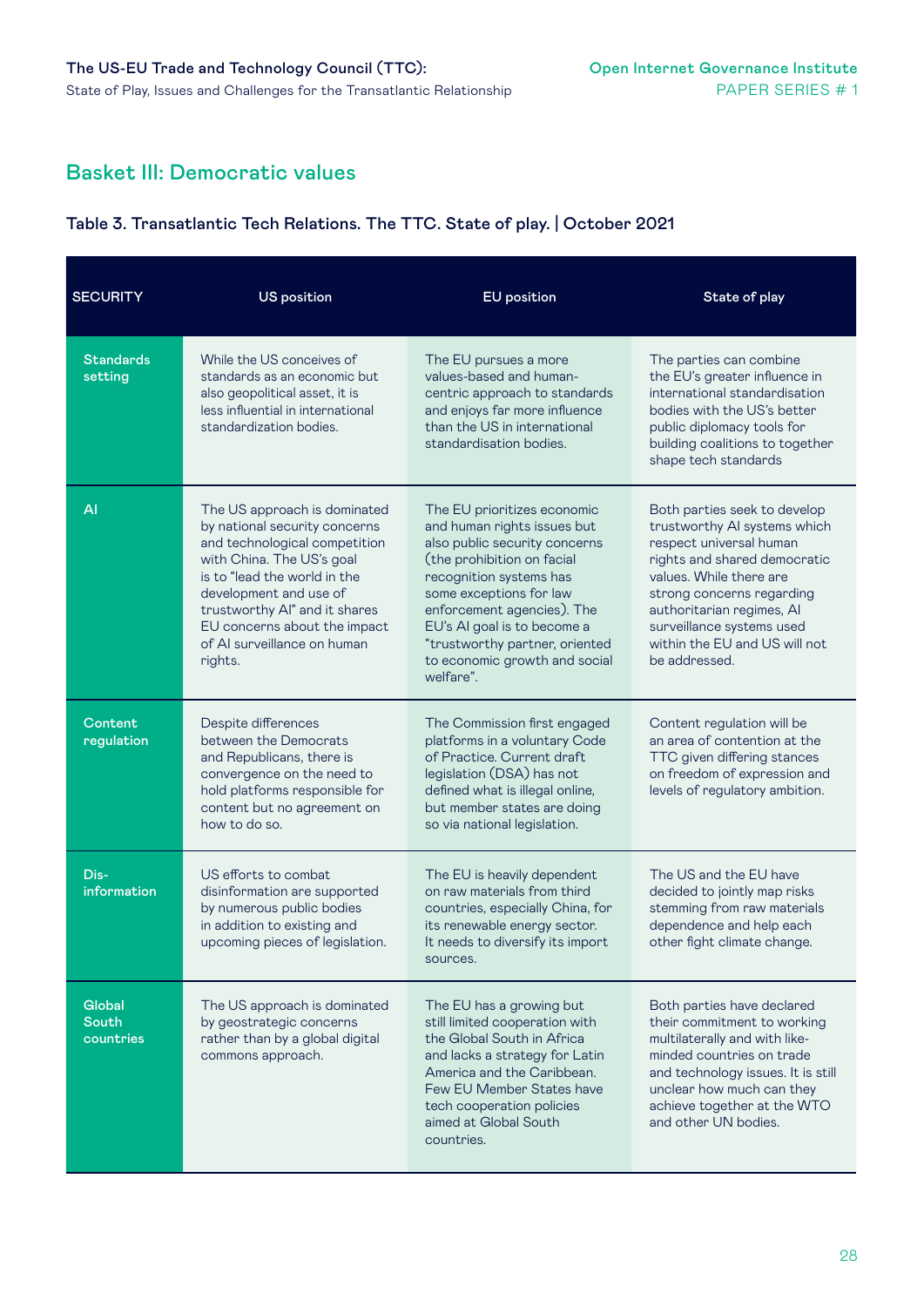Together with security, democratic values are the other element that could balance and complement the dead-end market limitations the TTC could stumble into.

As mentioned above, there has been a change of mood in Washington concerning the need to better regulate big tech companies, both in terms of their market power concentration, which is seen as problematic from a democratic point of view, but also in relation to harmful and illegal platform content. Also, while the US's security and foreign policy apparatus regards AI as a critical national security asset in its bid to contain China, the Biden Administration and Washington lawmakers are, like Europeans, also concerned about the ethical challenges of AI-based technologies and therefore more prone to adopt the EU's risk-based approach to AI as a way to deliver a trustworthy and ethical AI legal framework.<sup>34</sup> Similarly, having faced influence operations, election interference and politically motivated cyber-attacks originating in third countries, platforms have started taking measures to deal with these issues, often in cooperation with national governments and the European Commission.

These concerns have made their way into the TTC in various working groups, such as the first working group (technology standards); fifth working group (data governance and technology platforms), which focuses on shared concerns about illegal and harmful content and their algorithmic amplification as well as on disinformation; and a specific sixth working group on the "misuse of technology threatening security and human rights", dedicated to studying ways to combat arbitrary and unlawful surveillance and social scoring, respond to Internet shutdowns, protect human rights defenders online, and cooperate to address information manipulation by foreign actors, including disinformation and interference with democratic processes.

US-EU convergence on these matters should benefit from sharing the experiences of both the US and the EU political systems in dealing with foreign interference, particularly influence operations originating in Russia and using either US social media platforms or Russian state media outlets.<sup>35</sup> Here, the different visions and legal approaches to freedom of expression between the parties are well-established. While in the US, both the practice and constitutional doctrine are deeply reluctant to limit free speech, the majority of EU member states have specific legislation restricting hate speech and allowing governments and courts to sanction individuals and platforms for not limiting or removing content that is considered illegal or harmful. It is true that US and EU differences on these matters should not make agreement impossible, but the role of the courts (particularly in the US in this case) means that eventual agreements could be successfully challenged, as witnessed with the data privacy agreements that were deemed illegal by the European Union Court of Justice.

Still, as in the rest of issues, the fact that US platforms operate at both sides of the Atlantic should make regulatory convergence easier to achieve. Here, the US could benefit from the dialogue established in the

<sup>34</sup> The EU has launched a risk-based approach establishing a risk-based approach with [four levels of risk](https://digital-strategy.ec.europa.eu/en/policies/regulatory-framework-ai). Unacceptable risk -which leads to the prohibition of the AI application- include social scoring systems, voice assistance which may encourage children's dangerous behaviour, and others. High risk -which requires strict obligations before being put on the market- include migration, asylum and border control management, law enforcement which may interfere with people's fundamental rights, and other cases. Additionally, facial recognition systems are prohibited, with exceptions due to significant public reasons which are to be defined furtherly.

<sup>35</sup> See the [US CAATSA Act](https://home.treasury.gov/policy-issues/financial-sanctions/sanctions-programs-and-country-information/countering-americas-adversaries-through-sanctions-act) (Countering America's Adversaries Through Sanctions) which allow to sanction countries engaged in election interfering or the EU's [Cyber-diplomacy toolbox](https://www.iss.europa.eu/sites/default/files/EUISSFiles/Brief 24 Cyber sanctions.pdf) (Moret & Pawlak, 2017).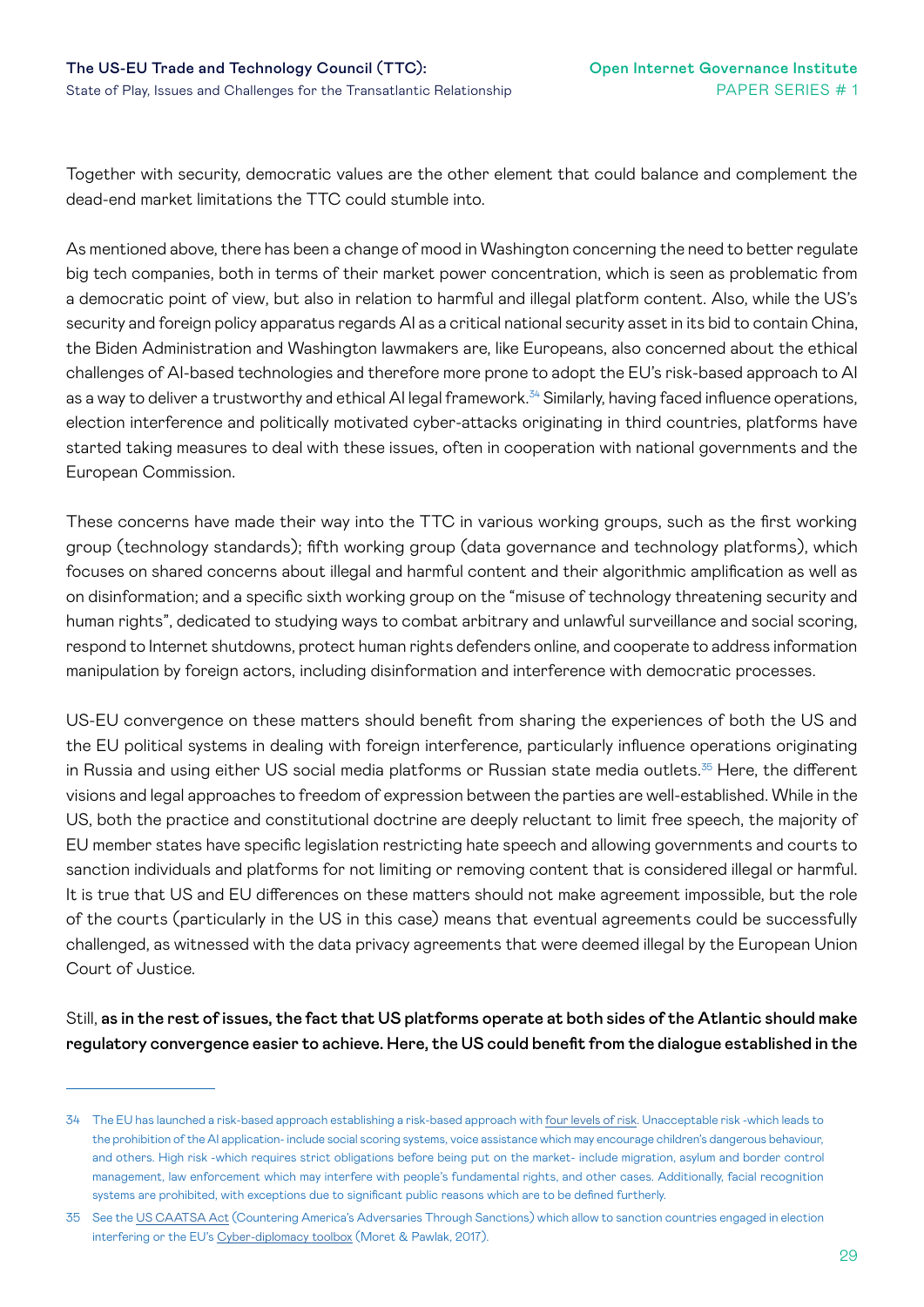LL

EU with the big tech companies and platforms, which has yielded substantive progress on a variety of topics such as disinformation, influence operations and illegal content. This process has led the platforms to adopt two Codes of Conduct: [a Code of Practice on Disinformation and a Code of Conduct on Countering](https://digital-strategy.ec.europa.eu/en/policies/code-practice-disinformation)  [Illegal hate speech online](https://digital-strategy.ec.europa.eu/en/policies/code-practice-disinformation) where the main platforms have committed themselves to monitor, tackle, remove and report harmful content as well as trace and stop influence operations by third countries.

> As in the rest of issues, the fact that US platforms operate at both sides of the Atlantic should make regulatory convergence easier to achieve. Here, the US could benefit from the dialogue established in the EU with the big tech companies and platforms, which has yielded substantive progress on a variety of topics such as disinformation, influence operations and illegal content.

As in other fields of tech regulation, the EU is a front-runner compared to Washington in regulating US companies on platform content and the misuse of technology, an experience which could make transatlantic convergence easier if it involves US stakeholders too. When it comes to tacking disinformation and threats such as foreign-led influence operations, the EU benefits from the experience of the EEAS's Strategic Communications Service, which systematically gathers and debunks foreign-driven disinformation campaigns. This could form the basis for cooperation given similar US programmes.<sup>36</sup>

The EU also possesses a well-developed strategy to help member states tackle disinformation at home, and a [Democracy Action Plan](https://ec.europa.eu/commission/presscorner/detail/en/ip_20_2250) focused on protecting media from disinformation and foreign interference. <sup>37</sup> However, ahead of defining the scope and depth of collaboration with the US, the EU should first gather different Member States' opinions as they have [implemented](https://www.chathamhouse.org/2019/10/eu-us-cooperation-tackling-disinformation-0/3-countermeasures-disinformation) different modalities of response to disinformation (Ignatidou, 2019).<sup>38</sup>

In contrast to disinformation campaigns and informative threats, when it comes to "hard" cybersecurity, often used to attack US and EU and EU member states electoral processes and political institutions such as parliaments or political parties, the superiority of US capacities and experiences means that Washington could take the lead and help like-minded countries lacking adequate means or knowledge secure their cyberspace, including critical infrastructures, industries, and government services.

<sup>36</sup> The US has also established [several instruments](https://georgetown.app.box.com/s/ivwz4irk3un8blngm3wo0t3uwfc6hpz8) (SFS, 2020). The State Department's Global Engagement Centre (GEC) focuses on countering state-sponsored disinformation. The State Department also has appointed a specific senior adviser for "Russian malign activities and trends". The FBI set up a Foreign Interference Task Force (FITF) at the end of 2017. An interagency working group -the Russian Influence Group- was also established, and the Department of Homeland Security and the FBI are working towards greater coordination at times of election security.

<sup>37</sup> The EU has put forth the "Action Plan against Disinformation"; the monitoring report "Tackling Online Disinformation"; and the voluntary "Code of Practice on Disinformation". The EU has also created a new EU rapid alert system (RAS) to expose current disinformation campaigns in real time. ENISA (EU's Cybersecurity Agency) has classified "election systems" as critical infrastructure.

<sup>38</sup> The Czech Republic labels foreign influence operations as a national security threat; Finland focuses on training officials and media literacy; France has passed an anti-disinformation law; Germany has approved a Network Enforcement Act; Spain has created a taskforce at the National Security Department); Sweden emphasizes training, media literacy, and education curriculum.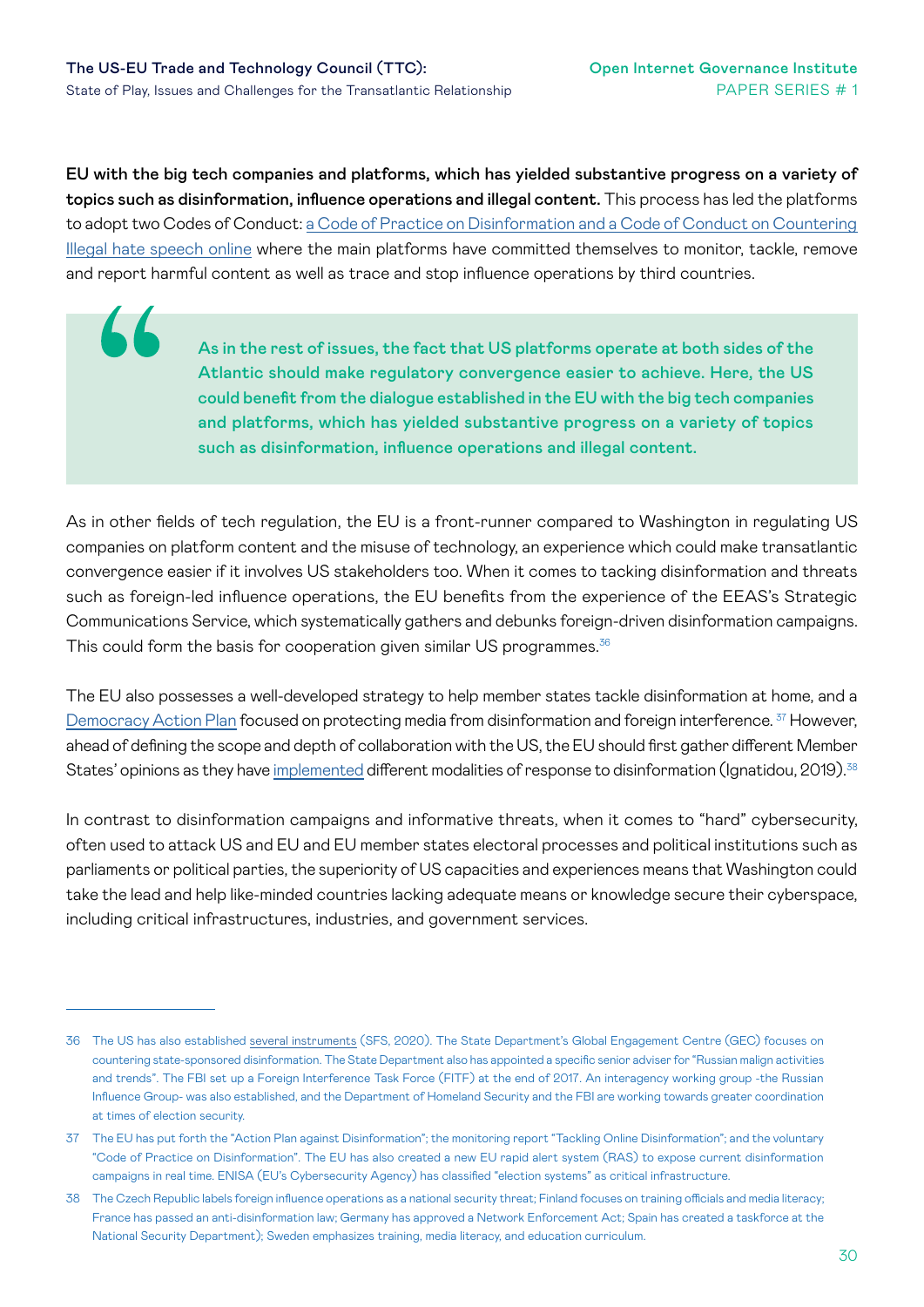US-EU cooperation should not be limited to working bilaterally in these areas. There is great potential for extending cooperation to protect all democracies, whether established, fragile, or in transition, from these threats. Given the US and the EU have the capacity but also the technical and [financial means](https://ec.europa.eu/info/live-work-travel-eu/coronavirus-response/fighting-disinformation/funded-projects-fight-against-disinformation_en) to help struggling democracies counteract foreign influence operations, securing democracies abroad and enlisting global multilateral institutions to support this should be one key goal of the TTC. In helping ban and remove massive surveillance technologies, the US and the EU can counter authoritarian governments' aggressive deployment of technologies and tools, making democracies more fragile and authoritarian governments stronger.<sup>39</sup>

This global agenda of tech cooperation which the US and the EU should together implement, must not overlook connectivity and infrastructural issues.<sup>40</sup> Despite the record growth in ICT access, connectivity is still biased towards the Western hemisphere, while entire regions in the Global South continue to lack regular and/or quality access to the internet and e-trade in goods and services. As became acutely apparent during the pandemic, connectivity and digital technologies can make a difference in terms of growth, development, and reducing social inequalities. While most of the West and Asia have entered a new (digital) age, large swathes of Africa and South Asia are still offline.<sup>41</sup>

The EU, which already boasts a connectivity strategy and some positive experiences such as the Bella submarine cable linking Europe and Latin America (and it's now discussing a "Global Gateway" program), should invite the US to collaborate with it and ensure the benefits of the tech revolution are not confined to the "first-class" passengers of the Western hemisphere. The [2006 UN/UIT Tunis Agenda for the Information](https://www.itu.int/net/wsis/docs2/tunis/off/6rev1-es.html) [Society](https://www.itu.int/net/wsis/docs2/tunis/off/6rev1-es.html) calling for a fair, inclusive, and properly funded global Internet governance and the inclusion of technology in the UN Sustainable Development Goals [\(UN-DESA Goal 9\)](https://sdgs.un.org/goals/goal9) are a good reminder of the fact that the digital revolution should not widen existing gaps but help close them and responsibilities which most advanced countries have in those efforts. The TTC should provide an opportunity for both the US and the EU to connect these goals with their wider geopolitical struggle with China for global influence.<sup>42</sup>

Another reminder is the strong presence of China's Digital Silk Road in Sub-Saharan African, Latin American, and Caribbean countries through [specific projects](https://cdn.cfr.org/sites/default/files/pdf/jorgemalenadsr.pdf) on 5G, submarine cable, and even satellites (Malena, 2021). Both the EU and the US are [lagging](https://blog.realinstitutoelcano.org/en/chinas-digital-silk-road-in-latin-america-and-the-caribbean/) in LAC.Meanwhile, with Africa, the EU is now [defining](https://blog.realinstitutoelcano.org/en/european-unions-foreign-policy-and-technology-in-africa/) a first line of collaboration while the US has already done so through the lens of private companies (but not via a directly government-led or coordinated project as such)). The EU also counts on the [EU-Asia connectivity](https://www.europarl.europa.eu/RegData/etudes/BRIE/2021/690534/EPRS_BRI(2021)690534_EN.pdf)  [strategy](https://www.europarl.europa.eu/RegData/etudes/BRIE/2021/690534/EPRS_BRI(2021)690534_EN.pdf) which, as recently announced by the President of the Commission, Ursula von der Leyen, is growing into a global connectivity strategy dubbed ["Global Gateway](https://ecfr.eu/article/the-eus-global-gateway-and-a-new-foundation-for-partnerships-in-africa/)".

<sup>39</sup> A recent Report by [Facebook](https://about.fb.com/wp-content/uploads/2021/05/IO-Threat-Report-May-20-2021.pdf) (Gleicher et al., 2021) mapping 130 Coordinated Inauthentic Behaviour (CIB) events in the period 2017- 2020 aimed at seeding disinformation in third countries, placed Russia and Iran in the top list of responsibility for these operations, and showed the US and Ukraine as the main targets.

<sup>40</sup> Connectivity is a key battlefield of great power competition. Together with 5G, Submarine cables and cloud services are also key domains for tech sovereignty and rivalry. Here, Amazon Web Services, Google Cloud Platform and Microsoft Azure dominate the markets, but Chinese Alibaba Cloud services are catching up. While Europe is the largest Internet bandwidth user (with 211 kbits/s versus 130 for the Americas and 102 for Asia Pacific), it lacks relevant cloud service providers ([ITU, 2019](https://www.itu.int/en/ITU-D/Statistics/Documents/facts/FactsFigures2019_r1.pdf)).

<sup>41</sup> Though the number of Internet users grew at a 10% rate every year from 2005 to 2019, reaching 4.1 billion people (53% of the world population), inequalities are gross: 86.6% of these users are concentrated in developed countries and only 19% are in the least developed countries (ITU, 2019).

<sup>42</sup> See the USAID [Digital Strategy](https://www.usaid.gov/digital-strategy) and the EU Digital for Development Hub [\(D4D\)](https://d4dlaunch.eu/).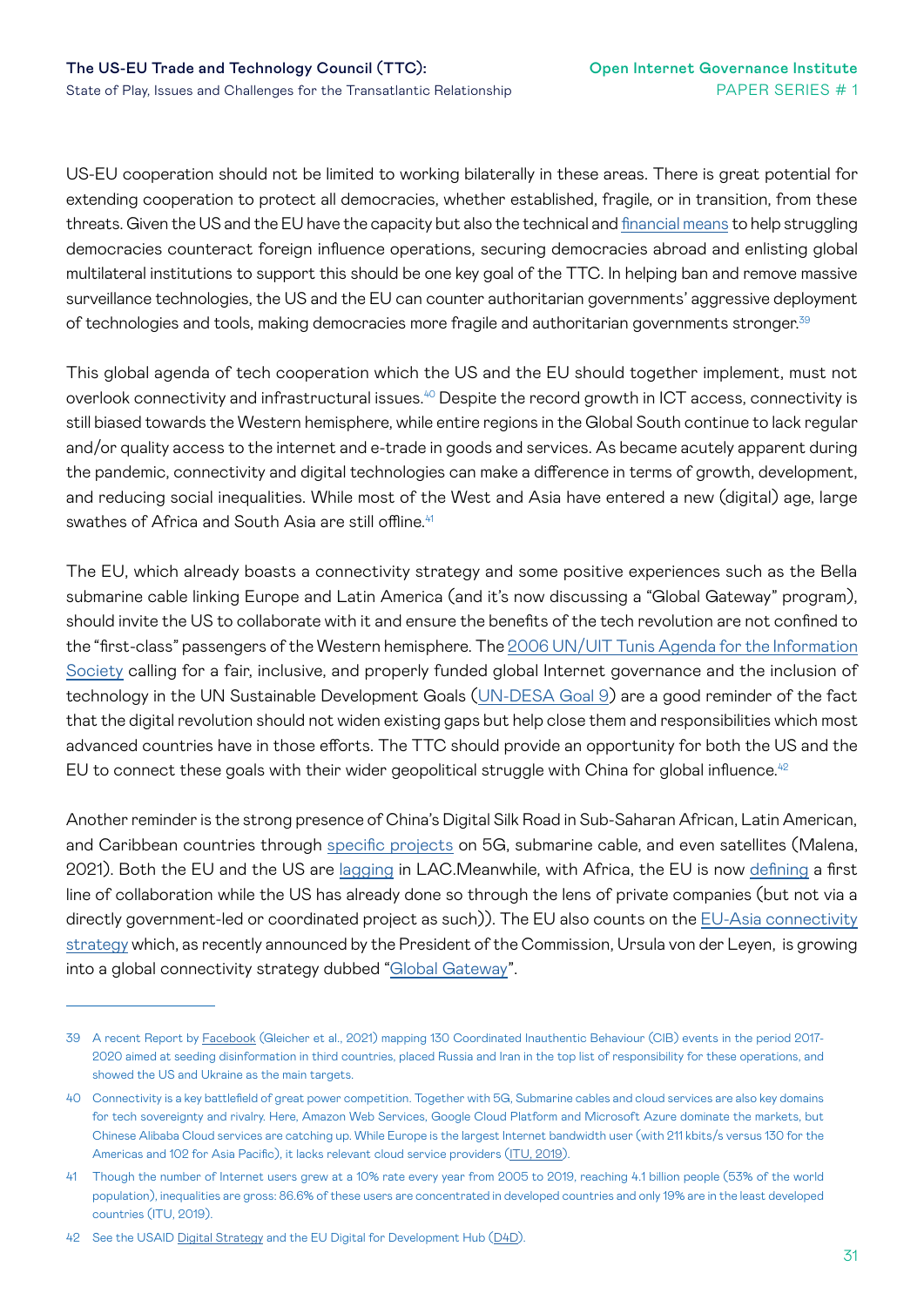# <span id="page-31-0"></span>Part IV Conclusions

Compared to previous transatlantic rapprochement attempts such as the 1995 New Transatlantic Agenda, the 2007 Transatlantic Economic Council or the failed TTIP, the TTC has two new elements. First, it occurs at a time of strong bilateral rivalry between the US and China. Second, it concerns the governance of a new and critical area of interaction among great powers: technology, which is shaping the economy, societies, and, fundamentally, geopolitics. Therefore, as China promotes alliances and partnerships through its Digital Silk Road, the TTC should not be seen solely as a means to enhance markets and solve bilateral regulatory disputes between the US and the EU, but as the embryo of an alternative global technology governance model to China's.

However, before pointing the finger at authoritarian regimes, the TTC needs to show it can help democracies use and regulate technologies in a positive and beneficial way. To ensure the TTC's success, it needs to first deliver actionable and tangible results. The TTC has done well to organize its work into ten working groups to [issue](https://cepa.org/a-transatlantic-effort-to-take-on-china-starts-with-technology/) small, specific, actionable deliverables in a short timeframe, rather than seeking "big accords" (Donahoe & Polyakova, 2020). However, this should be accompanied by additional publicly available information on the content of these working groups and constant communication with media, think tanks, and civil society will be necessary to avoid the the perception spreading that the TTC is a covert attempt to resuscitate the TTIP outside the public light.

Negotiations held during the TTC process should always bear in mind advancements in technology governance, not only by organizations such as the WTO, the IMF, or the OECD, but also by standards organizations, the ITU, development cooperation agencies, and other UN institutions adapting international law - from humanitarian to human rights law and roadmaps - to the challenges of new technologies. This does not mean that the TTC should become a forum devising proposals to be directly addressed to these organizations. Doing so may jeopardize third countries' alignment with the EU-US technology governance model as partners may fear joining a project whose mandate and content they have not helped shape. The TTC needs to become a space for the EU and the US to create a common agenda on tech governance - in some areas with lowest common denominators but in other areas with a greater degree of depth and scope - to later seek partners, allies, and like-minded countries to join this agenda, and thus enable a proposal with many supporters to be introduced to international organizations.

Despite NATO's ups and downs, the spat around the AUKUS alliance, or the Quad group promoted by the US, both the EU and the US should seize upon the momentum and strengthen the TTC's global security and democratic narrative. Doing so will lead the EU and the US to create new interdependences and lines of dialogue and cooperation with third countries. These tech dialogues with third countries and multilateral institutions can help create confidence and serve to address political polarization, build public trust in democratic institutions, guarantee media pluralism and online activism's protection, and promote ethical and trustworthy technologies that provide social cohesion and protection from surveillance technologies.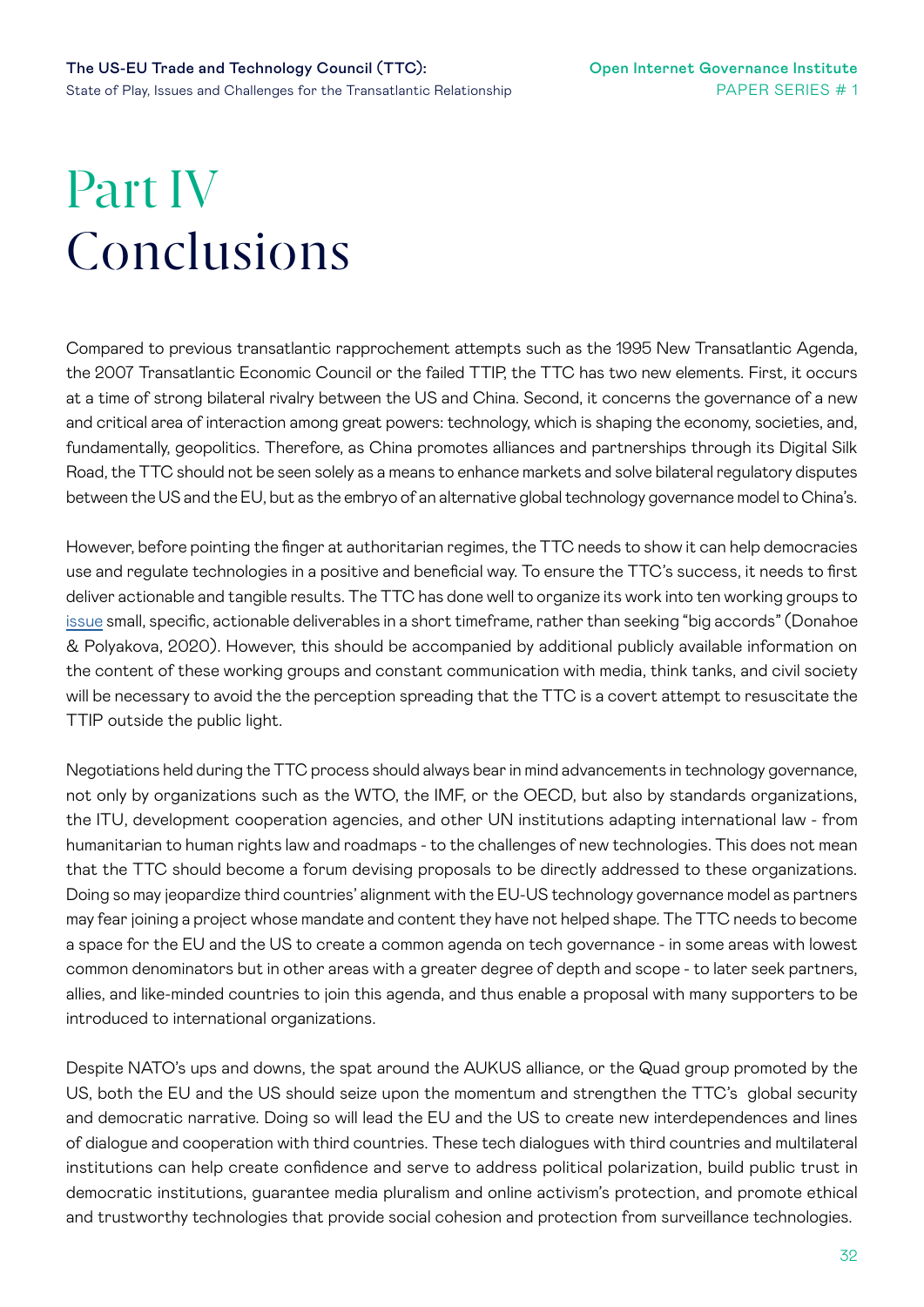Admittedly, the EU and the US are not expected to approach every country or region with a joint, well-defined agenda. However, there is room for coordination in several dimensions. First, because except for the Global Partnership on AI (GPAI) launched at the margins of the G7 2018 Summit hosted by Canada and endorsed by the OECD and the UNESCO, proposals on global tech alliances on democracies such as the D10 or T12 have not received strong support due to fears of generating new fault lines. However, the EU and the US are unilaterally deploying their own strategies in similar regions and, uncoincidentally, almost simultaneously (see, for example, the September 2021 EU's Strategy for Cooperation in the Indo-Pacific coinciding with the Quad Alliance's first meeting also in September 2021).

While the EU and the US may have different strategies for the Indo-Pacific, Africa or Latin America regions, the TTC may become an opportune setting to map common risks and threats in terms of regional and global security, identify potential areas for strong bilateral cooperation, and define specifically what cooperation could entail in each area and for each ally or like-minded country. Cooperation could range from working with an ally via a single, one-stop, joint EU-US proposal, pooling funds, or resources for common goals while maintaining individual bilateral relationships with allies or allowing each partner to manage their own tech governance activities with third countries but seek in the TTC mutual support when a specific crisis or event occurs.

This could be achieved if the TTC helped the US and the EU to consider aligning their technology diplomacy, a process that could be facilitated by the recent decisions of the US Department of State to create a [new](https://www.wsj.com/articles/state-department-to-form-new-cyber-office-to-face-proliferating-global-challenges-11635176700?utm_campaign=TechStream&utm_medium=email&utm_content=176163788&utm_source=hs_email)  [Bureau of Cyberspace and Digital Policy](https://www.wsj.com/articles/state-department-to-form-new-cyber-office-to-face-proliferating-global-challenges-11635176700?utm_campaign=TechStream&utm_medium=email&utm_content=176163788&utm_source=hs_email) and appoint a [Special Envoy](https://twitter.com/DeputySecState/status/1453421206561083393?s=20) for Critical and Emerging Tech and the EU External Action Service (EEAS) setting up of a new unit to deal with [Connectivity and Digital Transition](https://op.europa.eu/en/web/who-is-who/organization/-/organization/EEAS/EEAS_CRF_250687)  at the Global Agenda and Multilateral Relations Directorate. The European External Action Service should garner support for this proposal by first collecting and negotiating the views of the EU Member States, including both those countries which already have tech diplomacy strategies and those lacking them.

Alignment in some areas and cooperation in other realms do not mean that both sides must agree on every issue. Rather, big differences can be expected to remain on 5G, data privacy and data flows, platform regulation, and China. However, cooperation may mean information-sharing on political risk mapping, coalition-building on specific technology areas, or supporting one another's public diplomacy strategies in regional, multilateral, or global fora. US tech companies are already operating in the EU territory under EU regulations and providing digital services to millions of European citizens, which makes them European companies. This overwhelming presence of US tech companies in the EU means that there is already de facto transatlantic tech market. Reaching agreement on a level-playing field and regulatory harmonization should not be impossible.

An additional task for the TTC in this line would be to define strategies for often-overlooked regions such as Latin America and the Caribbean, which may facilitate major advancement in the promotion of democratic tech governance. Countries that have long [partnered](https://blog.realinstitutoelcano.org/en/chinas-digital-silk-road-in-latin-america-and-the-caribbean/) with European or US companies but in recent times are prioritizing China's Digital Silk Road portfolio and offers should be a priority for the channelling of TTC outcomes into international organizations when building coalitions or issuing proposals (Jorge-Ricart, 21 April 2021).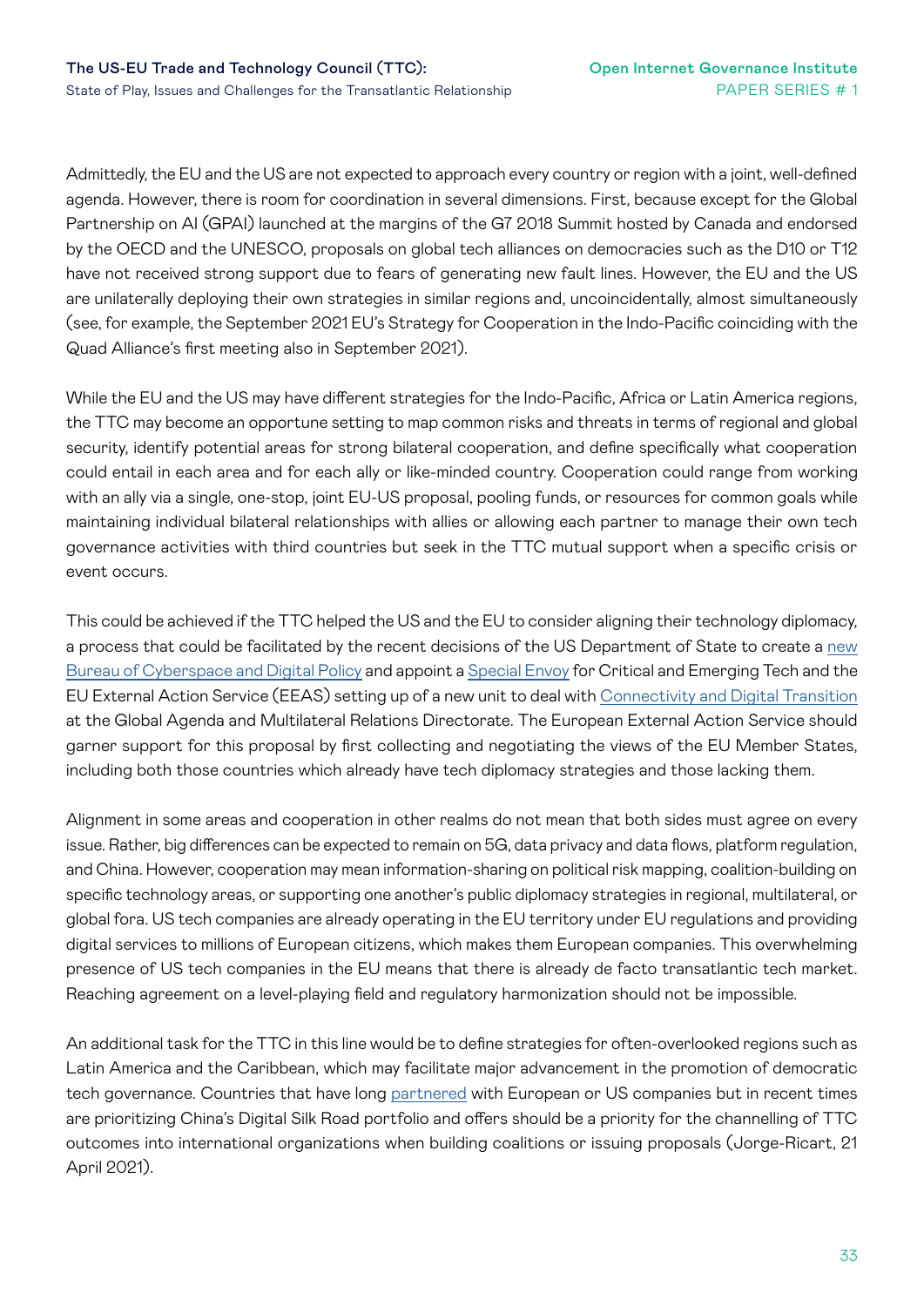However, this very promising tech agenda should not be taken for granted; significant obstacles remain. For the EU and its member states, one big question mark hovers over the TTC and the US's renewed commitment to transatlantic relations: whether the political dynamics in the US - with a democratic system that is not fully out of the woods following the populist challenge it has suffered and which faces a worrying electoral horizon starting in 2023 and ending in the presidential elections of 2024- can sustain a long-term strategic exercise such as the one the TTC requires to succeed. The US may also harbour legitimate concerns as to whether the EU can sustain a liberal approach to trade and tech issues given persistent protectionist (and populist) pressures in its member states. Should the parties believe that the US-EU transatlantic relation is living on borrowed time, they would opt for the low-hanging fruit and forget about a long-term global strategic vision and ambition, which would end up hollowing out the TTC before it can reach its goals.

Similarly, on the US side, the recent AUKUS dispute - which attests to the US's geostrategic urgency to contain China - may indicate that the US sees the TTC as merely a bilateral process by which to alleviate transatlantic tensions but not as a vehicle for the major strategic investment the US has in mind when it comes to the [containment](https://www.friendsofeurope.org/insights/the-aukus-deal-a-moment-of-truth-for-europe-and-for-security-in-the-indo-pacific-region/) of China through democratic and security tech governance (Shea, 2021). The proliferation of regional tech alliances led by the US and others may point to a demand for a more robust model of democratic tech governance and maybe the anteroom of a stronger multilateral order. However, it could also indicate that the US, while preferring broad multilateral agreements, may consider a flexible hub and spoke approach in which Washington leads coalitions of the willing with variable geometries in different regions as a second-best option to serve its interests should the TTC fail to deliver.

Also, the EU's slow, inward-looking, and predominantly regulatory approach, together with its lack of strategic ambition and global reach, may be another factor undermining the TTC if it compels an exasperated Washington to decide not to wait for Brussels and instead pursue an ad hoc set of regional alliances with like-minded countries. As [public opinion polls in the EU show](https://ecfr.eu/publication/what-europeans-think-about-the-us-china-cold-war/), Europeans are divided on how much they want to invest in achieving their strategic autonomy or continue being dependent on Washington, but the majority do not want to join the US in a new Cold War to contain the rise of China (Krastev & Leonard, 2020).

US-EU differences in the understanding of free speech, data privacy, platform regulation and competition policies should not prevent the two partners from making the TTC a tool for securing democracies abroad. Regardless of their different visions and objectives, the EU and US have powerful incentives to work together on a common digital agenda, both bilaterally and internationally, based on enhanced cooperation in security, protecting democracy and market pillars. The TTC provides ample opportunity. Whether the US and EU find a way to work together and what that cooperation will look like will decisively shape the future of technology and the global distribution of power.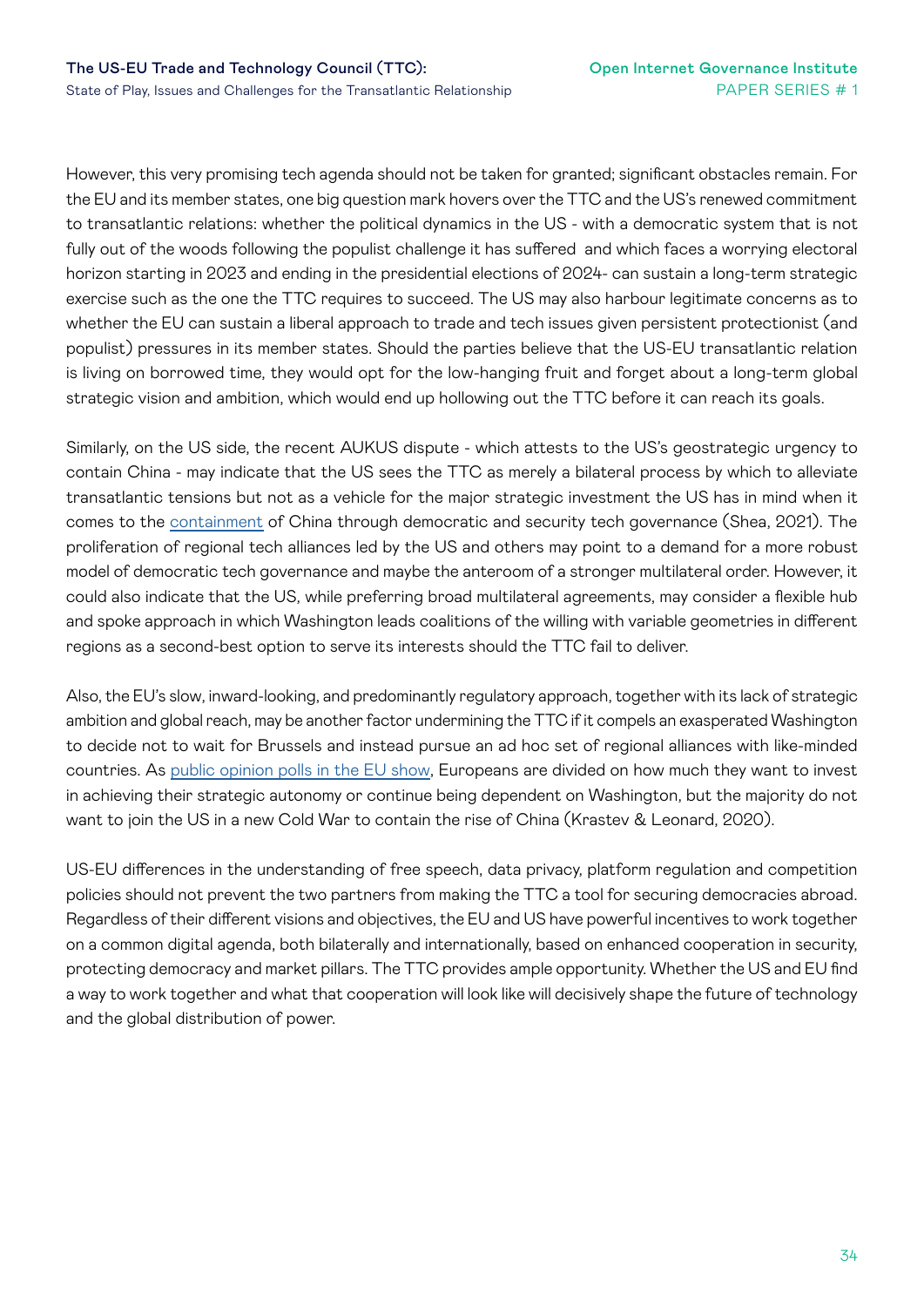# Bibliography

- Bacchus, J., 2021. *The Digital Decide: How to Agree on WTO Rules for Digital Trade.* Special Report. Waterloo, ON, Canada: Centre for International Governance Innovation.
- Bauer, M. and Erixon, F., 2020. *Europe's Quest for Technology Sovereignty: Opportunities and Pitfalls.* Occasional Paper 02/2020. [Online] European Centre for International Political Economy (ECIPE).
- Bildt, C. and Kennard, W.E. (Co-chairs), Burwell, F.G. (Project Director), and Barker, T. (Rapporteur), 2016. *Building a Transatlantic Digital Marketplace: Twenty Steps Towards 2020.* Washington, DC: Atlantic Council Task Force on Advancing a Transatlantic Digital Agenda.
- Bobba, S., Carrara, S., Huisman, J., Mathieux, F. and Pavel, C., 2020. *Critical Raw Materials for Strategic Technologies and Sectors in the EU: A Foresight Study.* [Online] Joint Research Centre of the European Commission (JRC).
- Bradford, A., 2020. *The Brussels Effect.* Oxford: Oxford University Press.
- Breznitz, D. and Murphree, M. 2013. *The Rise of China in Technology Standards: New Norms in Old Institutions.* Research Report. Washington, DC: US-China Economic and Security Review Commission (USCC).
- Burwell, F.G., 2018. *Making America First in the Digital Economy: The Case for Engaging Europe. Future Europe Initiative Report*. Washington, DC: Atlantic Council.

Burwell, F.G., 2020. *Engaging Europe: A Transatlantic Digital Agenda for the Biden Administration.* Issue Brief. Washington, DC: Atlantic Council.

- CFR (Council on Foreign Relations), 2020. *Assessing China's Digital Silk Road Initiative: A Transformative Approach to Technology Financing or A Danger to Freedoms.* New York, NY: Council on Foreign Relations.
- Donahoe E. and Polyakova A., 2020. *A Transatlantic Effort to Take on China Starts with Technology.* Digital Innovations Initiative Report. Washington, DC: Centre for European Policy Analysis (CEPA).
- Fefer, R.F., 2021. *EU Digital Policy and International Trade.* CRS Report R46732. Washington, DC: Congressional Research Service (CRS).
- Feldstein, S., 2019. *The Global Expansion of AI Surveillance.* Washington, DC: Carnegie Endowment for International Peace (CEIP).
- Feldstein, S., 2020. *How Should Democracies Confront China's Digital Rise? Weighing the Merits of a T-10 Alliance.* [Online] Council on Foreign Relations Blog.
- Feldstein, S., 2021. *The Rise of Digital Repression.* Oxford: Oxford University Press.
- Franke, U. and Torreblanca, J.I., 2021. *Geo-Tech Politics: Why Technology Shapes European Power.* Policy Brief. [Online] European Council on Foreign Relations.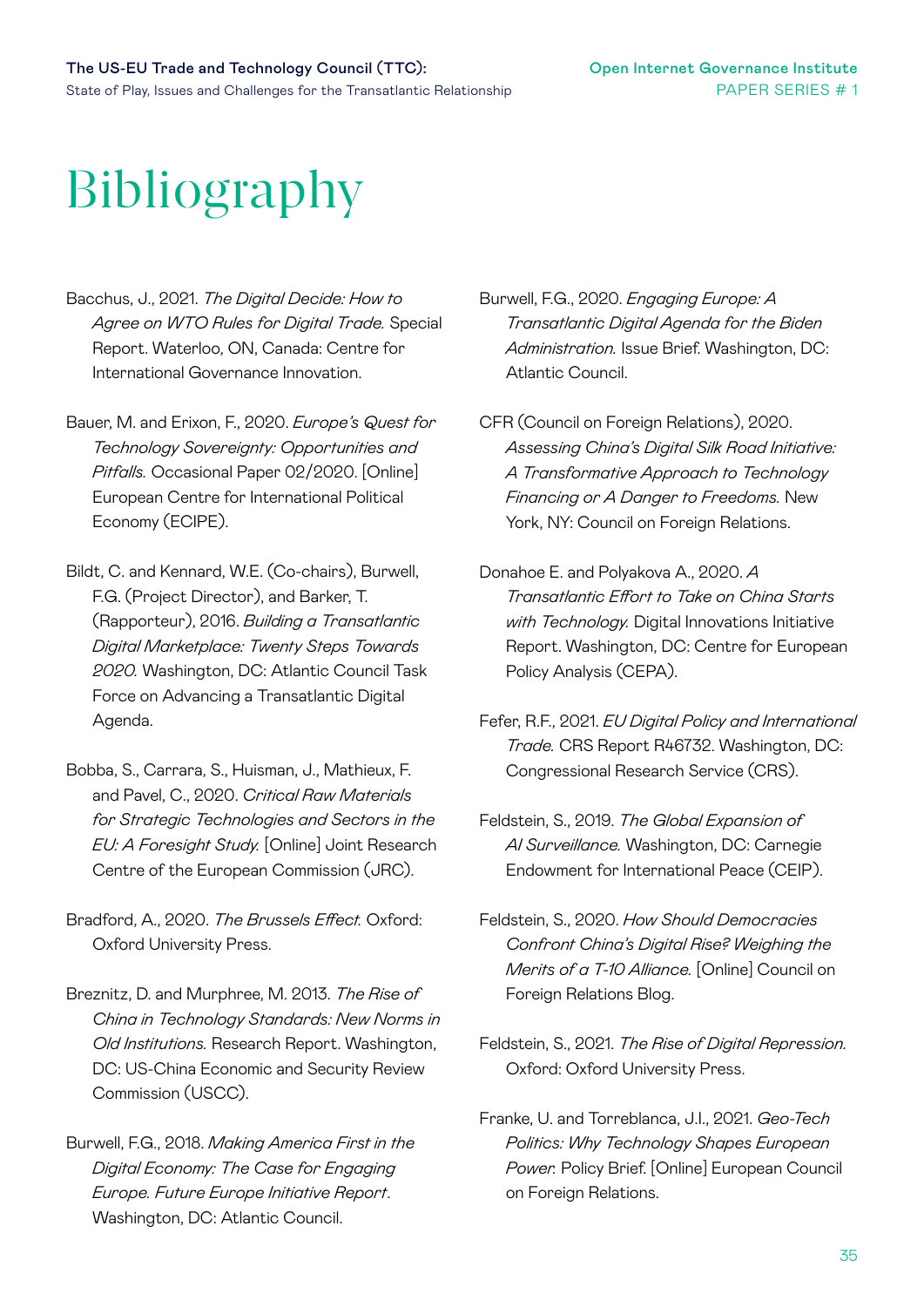- Gleicher, N., Franklin, M., Agranovich, D., Nimmo, B., Belogolova, O., and Torrey, M., 2021. *The State of Influence Operations.* Threat Report. [Online] Facebook.
- Hobbs, C. Ed., 2020. *Europe's Digital Sovereignty: From Rule-maker to Superpower in the Age of China-US Rivalry.* [e-book] London: European Council on Foreign Relations.
- Hoffman, S., 2021. *Mapping China's Tech Giants: Covid-19, Supply Chains and Strategic Competition.* [Online] The Strategist.
- Ignatidou, S., 2019. *EU-US Cooperation on Tackling Disinformation.* International Security Department Research Paper. London: Chatham House.
- Jorge-Ricart, R., 2020. *European Union's Foreign Policy and Technology in Africa.* [Online] Elcano Blog.
- Jorge-Ricart, R., 2021. 6G, Europe and Post-2030 Scenario: Internal Coherence for Strategic Autonomy. [Online] Elcano Blog.
- Jorge-Ricart, R., 2021. *China's Digital Silk Road in Latin America and the Caribbean.* [Online] Elcano Blog.
- Kayser, D. and Beck, A., 2018. *Crunch Time: European Positions on Lethal Autonomous Weapon Systems* (Update 2018). Report. Utrecht, NL: PAX for Peace.
- Krastev, I. and Leonard, M., 2021. *What Europeans Think about the US-China Cold War. Policy Brief.*  [Online] European Council on Foreign Relations.
- Leonard, M. and Shapiro, J., 2019. *Strategic Sovereignty: How Europe can Regain the Capacity to Act.* [Online] European Council on Foreign Relations.
- Leonard, M. Ed., 2016. *Connectivity Wars: Why Migration, Finance and Trade are the Geo-Economic Battlegrounds of the Future.* London: European Council on Foreign Relations.
- Malena, J., 2021. *The Extension of the Digital Silk Road to Latin America: Advantages and Potential Risks.* Analysis Paper. Washington, DC: Council on Foreign Relations (CFR).
- Monteleone, S. and Puccio, L., 2018. *The Privacy Shield: Update on the State of Play of the EU-US Data Transfer Rules.* EPRS In-Depth Analysis. Brussels, BE: European Parliamentary Research Service (EPRS).
- Moret, E. and Pawlak, P., 2017. *The EU Cyber Diplomacy Toolbox: Towards a Cyber Sanctions Regime?* Brief 24. [Online] European Union Institute for Security Studies (EUISS).
- Pawlak, P. and Barbero, F., 2021. *Green Digital Diplomacy: Time for the EU to Lead.* Brief 18. [Online] European Union Institute for Security Studies (EUISS).
- Rasser, M. and Riikonen, A., 2020. *Open Future: The Way Forward on 5G. Securing our 5G Future Report.* Washington, DC: Center for a New American Security Report.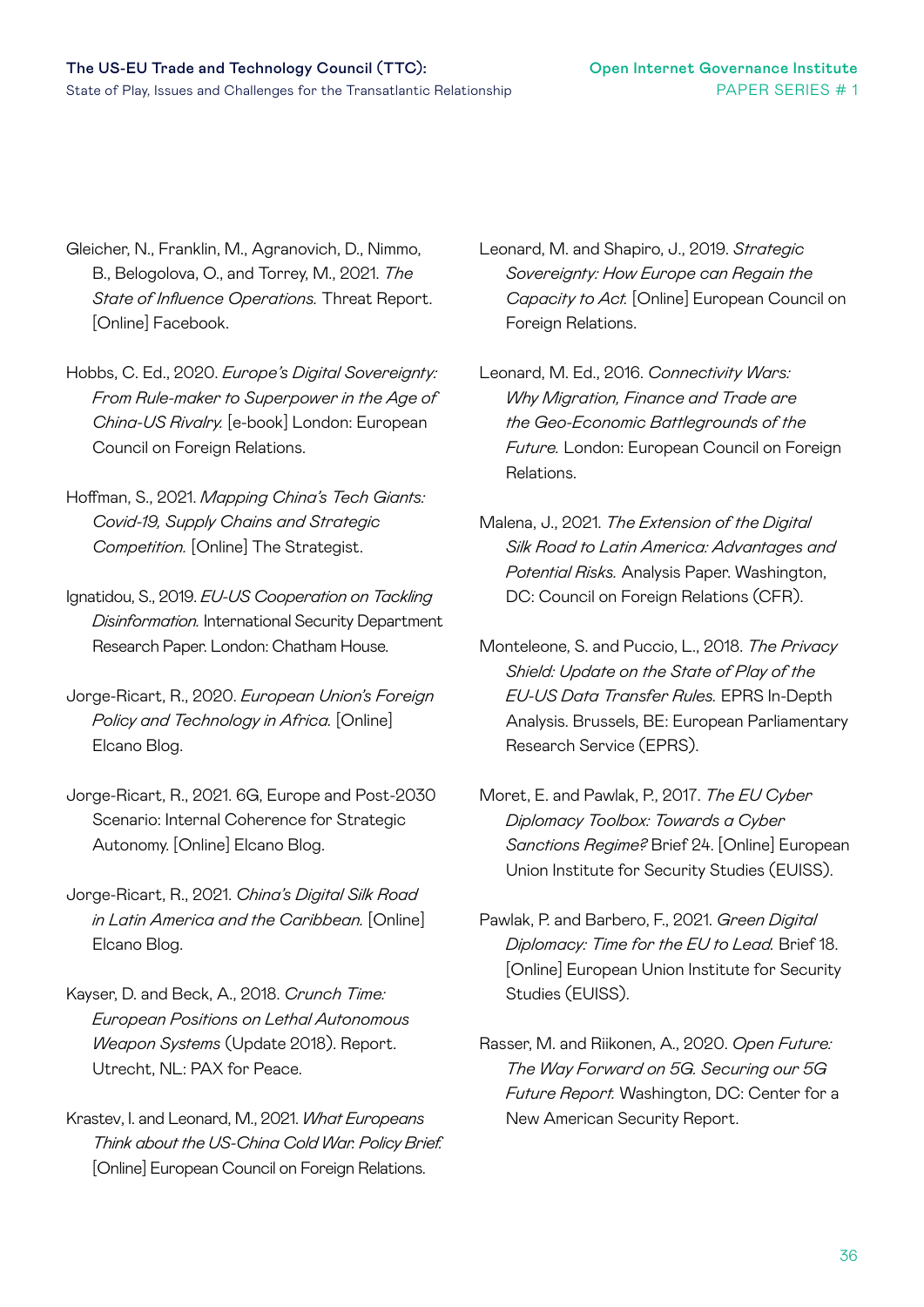- Rühling, T.M., 2020. *Technical Standardisation, China, and the Future of the International Order: A European Perspective.* E-Paper. Brussels, BE: Heinrich-Böll-Stiftung European Union.
- Sahin, K. and Barker, T., 2021. *Europe's Capacity to Act in the Global Tech Race: Charting a Path for Europe in Times of Major Technological Disruption.* Report No. 6. Berlin: German Council on Foreign Relations (DGAP).
- SFS (Walsh School of Foreign Service), Georgetown University, 2020. *The New Weapon of Choice: Technology and Information Operations Today.* Working Group Report. Washington, DC: SFS Institute for the Study of Diplomacy.
- Shea, F., 2021. *The AUKUS Deal: A Moment of Truth for Europe and for Security in the Indo-Pacific Region.* [Online] Friends of Europe.
- Sutter, K.M., 2020. *'Made in China 2025' Industrial Policies: Issues for Congress.* In Focus Report No. 10964. Washington, DC: Congressional Research Service (CRS).
- Vickers, C. and Ziebarth, N.L., 2019. *Lessons for Today from Past Periods of Rapid Technological Change.* Working Paper No. 158. New York, NY: United Nations Department of Economic & Social Affairs (DESA).